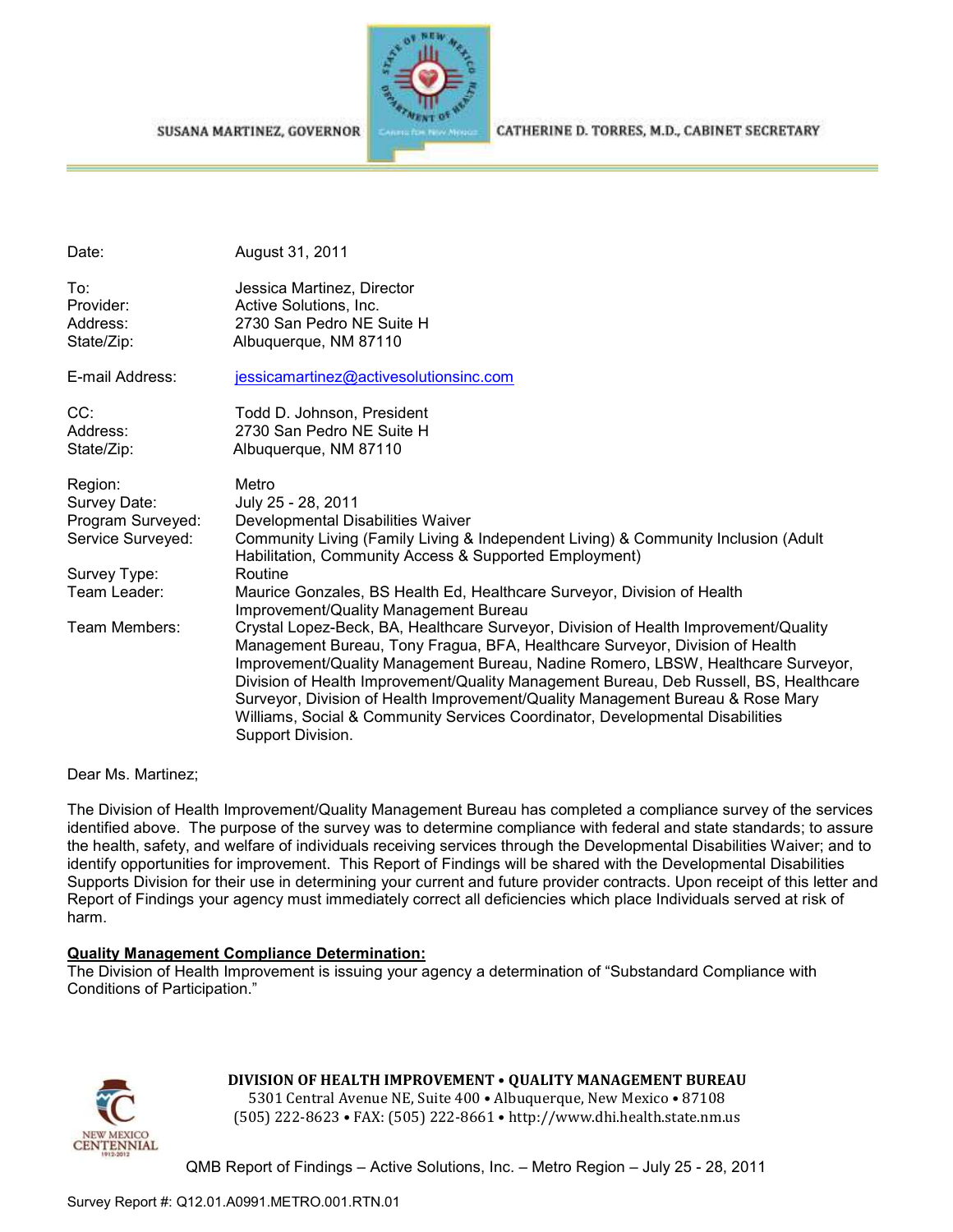#### **Plan of Correction:**

The attached Report of Findings identifies deficiencies found during your agency's compliance review. You are required to complete and implement a Plan of Correction. Please submit your agency's Plan of Correction in the space on the two right columns of the Report of Findings. See attachment "A" for additional guidance in completing the Plan of Correction. The response is due to the parties below within 10 business days of the receipt of this letter:

#### **1. Quality Management Bureau, Attention: Plan of Correction Coordinator 5301 Central Ave. NE Suite 400 Albuquerque, NM 87108**

#### **2. Developmental Disabilities Supports Division Regional Office for region of service surveyed**

Upon notification from QMB that your Plan of Correction has been approved, you must implement all remedies and corrective actions within 45 business days. If your Plan of Correction is denied, you must resubmit a revised plan as soon as possible for approval, as all remedies must still be completed within 45 business days of the receipt of this letter.

Failure to submit, complete or implement your Plan of Correction within the 45 day required time frames may result in the imposition of a \$200 per day Civil Monetary Penalty until it is received, completed and/or implemented.

#### **Request for Informal Reconsideration of Findings (IRF):**

If you disagree with a finding of deficient practice, you have 10 business days upon receipt of this notice to request an IRF. Submit your request for an IRF in writing to:

> QMB Deputy Bureau Chief 5301 Central Ave NE Suite #400 Albuquerque, NM 87108 Attention: IRF request

See Attachment "C" for additional guidance in completing the request for Informal Reconsideration of Findings. The request for an IRF will not delay the implementation of your Plan of Correction which must be completed within 45 business days. Providers may not appeal the nature or interpretation of the standard or regulation, the team composition or sampling methodology. If the IRF approves the modification or removal of a finding, you will be advised of any changes.

Please call the Plan of Correction Coordinator at 505-222-8647 if you have questions about the Report of Findings or Plan of Correction. Thank you for your cooperation and for the work you perform.

Sincerely,

Maurice Gonzales, BS Health Ed.

Maurice Gonzales, BS Health Ed. Team Lead/Healthcare Surveyor Division of Health Improvement Quality Management Bureau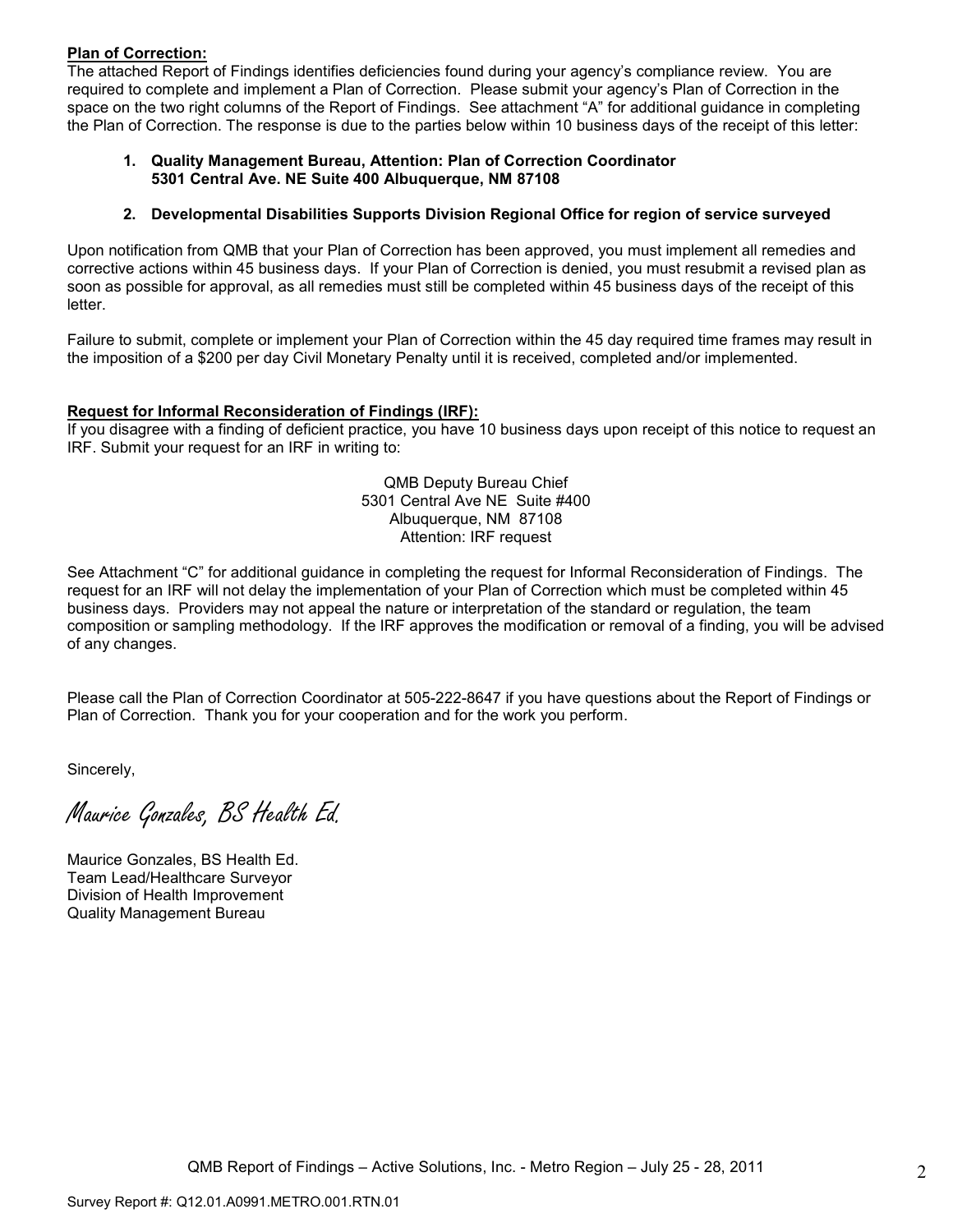| <b>Survey Process Employed:</b>            |                                                             |                                                                                                                                                                                                     |
|--------------------------------------------|-------------------------------------------------------------|-----------------------------------------------------------------------------------------------------------------------------------------------------------------------------------------------------|
| <b>Entrance Conference Date:</b>           | July 25, 2011                                               |                                                                                                                                                                                                     |
| Present:                                   | <b>Active Solutions, Inc.</b><br>Jessica Martinez, Director | Audrey Ulibarri, Service Coordinator                                                                                                                                                                |
|                                            | <b>DOH/DHI/QMB</b>                                          | Maurice Gonzales, BS Health Ed, Team Lead/Healthcare Surveyor<br>Crystal Lopez-Beck, BA, Healthcare Surveyor<br>Tony Fragua, BFA, Healthcare Surveyor<br>Nadine Romero, LBSW, Healthcare Surveyor   |
|                                            |                                                             | <b>DDSD - Metro Regional Office</b><br>Rose Mary Williams, Social & Community Services Coordinator                                                                                                  |
| <b>Exit Conference Date:</b>               | July 28, 2011                                               |                                                                                                                                                                                                     |
| Present:                                   | <b>Active Solutions, Inc.</b><br>Jessica Martinez, Director | Ryan Oberer, Service Coordinator                                                                                                                                                                    |
|                                            | <b>DOH/DHI/QMB</b>                                          | Maurice Gonzales, BS Health Ed, Team Lead/Healthcare Surveyor<br>Crystal Lopez-Beck, BA, Healthcare Surveyor<br>Nadine Romero, LBSW, Healthcare Surveyor                                            |
| <b>Total Homes Visited</b>                 | Number:                                                     | 8                                                                                                                                                                                                   |
| <b>Family Homes Visited</b><br>❖           | Number:                                                     | 8                                                                                                                                                                                                   |
| <b>Administrative Locations Visited</b>    | Number:                                                     | 1                                                                                                                                                                                                   |
| <b>Total Sample Size</b>                   | Number:                                                     | 20<br>3 - Jackson Class Members<br>17 - Non-Jackson Class Members<br>9 - Family Living<br>4 - Independent Living<br>7 - Adult Habilitation<br>11 - Community Access<br>5 - Supported Employment     |
| Persons Served Interviewed                 | Number:                                                     | 12                                                                                                                                                                                                  |
| Persons Served Observed                    | Number:                                                     | 8 (5 Individuals were not available for on-site survey<br>interviews; 2 Individuals were unable to be interviews<br>due to their behaviors and 1 Individual did not<br>respond to questions asked). |
| Person Served Records Reviewed             | Number:                                                     | 20                                                                                                                                                                                                  |
| Direct Service Professionals Interviewed   | Number:                                                     | 21                                                                                                                                                                                                  |
| Direct Service Professionals Record Review | Number:                                                     | 111                                                                                                                                                                                                 |
| Service Coordinator Record Review          | Number:                                                     | 10                                                                                                                                                                                                  |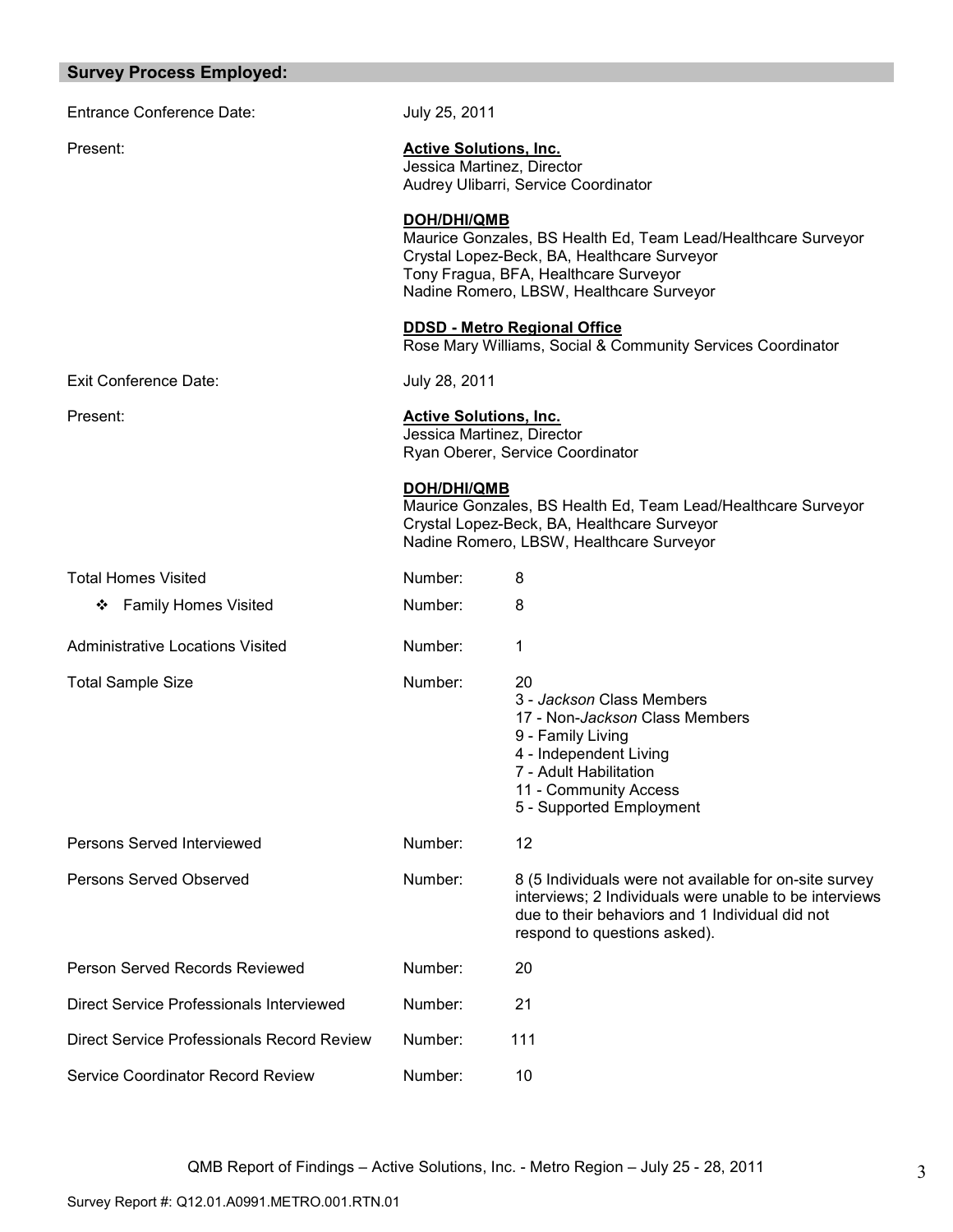Administrative Files Reviewed

- Billing Records
- Medical Records
- Incident Management Records
- Personnel Files
- Training Records
- Agency Policy and Procedure
- Caregiver Criminal History Screening Records
- Employee Abuse Registry
- Human Rights Notes and/or Meeting Minutes
- Evacuation Drills
- Quality Assurance / Improvement Plan
- CC: Distribution List: DOH Division of Health Improvement
	- DOH Developmental Disabilities Supports Division
	- DOH Office of Internal Audit
	- HSD Medical Assistance Division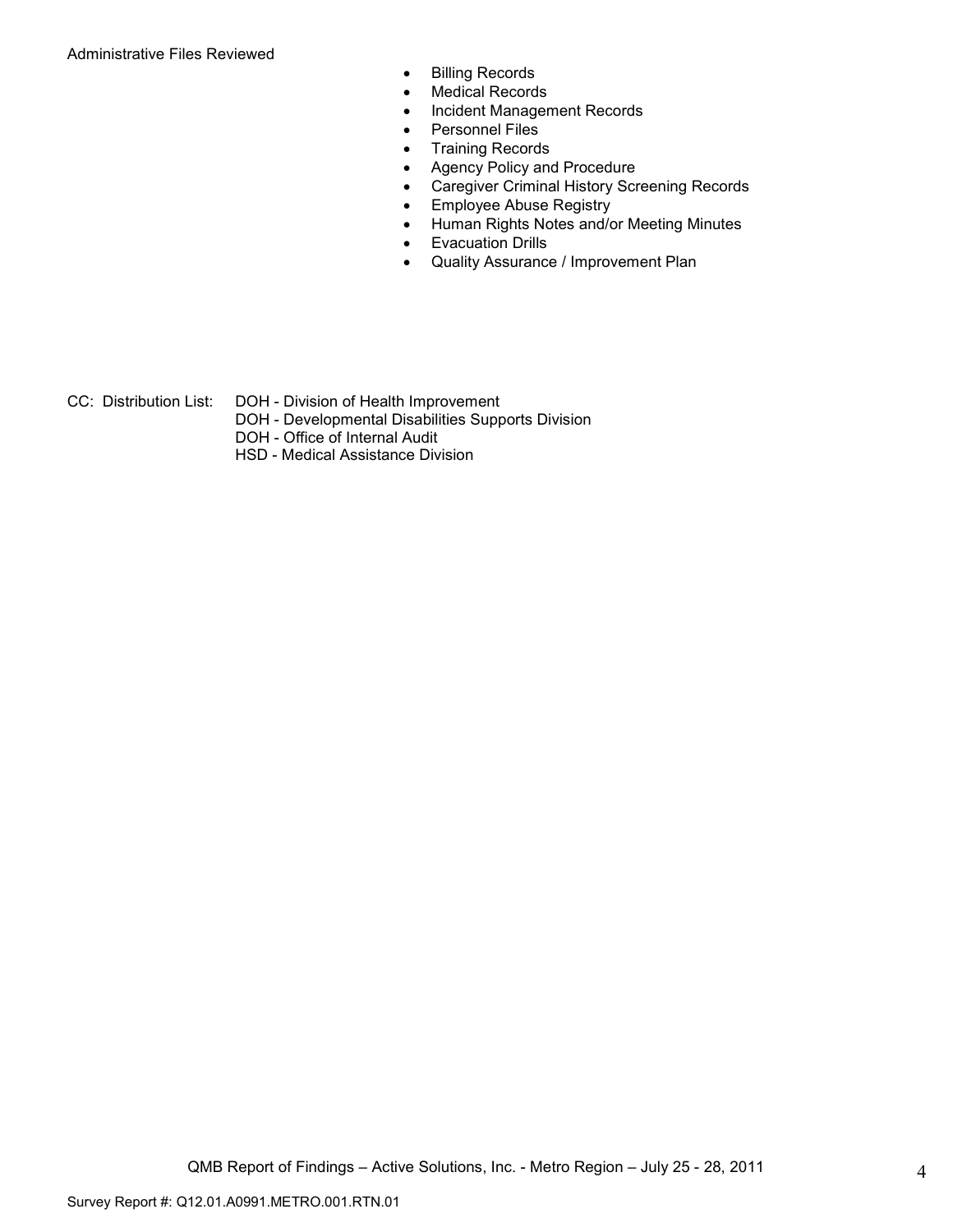#### **Attachment A**

## **Provider Instructions for Completing the QMB Plan of Correction (POC) Process**

## *Introduction:*

After a QMB Compliance Review, your QMB Report of Findings will be sent to you via US mail.

Each provider must develop and implement a Plan of Correction (POC) that identifies specific quality assurance and quality improvement activities the agency will implement to correct deficiencies and prevent continued non compliance.

Agencies must submit their Plan of Correction within 10 business days from the date you receive the QMB Report of Findings. (Providers who do not submit a POC within 10 days will be referred to the Internal Review Committee [IRC] for sanctions).

If you have questions about the Plan of Correction process, call the QMB Plan of Correction Coordinator at 505-222-8647 or email at George.Perrault@state.nm.us. Requests for technical assistance must be requested through your DDSD Regional Office.

If you wish to dispute a finding on the official Report of Findings, you must file an Informal Reconsideration of Findings (IRF) request within ten (10) days of receiving your report. The POC process cannot resolve disputes regarding findings. Please note that you must still submit a POC for findings that are in question (see Attachment "C").

## *Instructions for Completing Agency POC:*

### *Required Content*

Your Plan of Correction should provide a step-by-step description of the methods to correct each deficient practice to prevent recurrence and information that ensures the regulation cited is in compliance. The remedies noted in your POC are expected to be added to your Agency's required, annual Quality Assurance Plan. (see page 3, DDW standards, effective; April 1, 2007, Chapter 1, Section I Continuous Quality Management System)

If a deficiency has already been corrected, the plan should state how it was corrected, the completion date (date the correction was accomplished), and how possible recurrence of the deficiency will be prevented.

The Plan of Correction you submit needs to address *each deficiency* in the two right hand columns with:

- 1. How the corrective action will be accomplished for all cited deficiencies in the report of findings;
- 2. How your Agency will identify all other individuals having the potential to be affected by the same deficient practice;
- 3. What measures will be put into place or what systemic changes will be made to ensure that the deficient practice will not reoccur and corrective action is sustained;
- 4. How your Agency plans to monitor corrective actions utilizing its continuous Quality Assurance/Quality Improvement Plan to assure solutions in the plan of correction are achieved and sustained, including (if appropriate):
	- Details about how and when Consumer, Personnel and Residential files are audited by Agency personnel to ensure they contain required documents;
	- Information about how Medication Administration Records are reviewed to verify they contain all required information before they are distributed, as they are being used, and after they are completed;
	- Your processes for ensuring that all staff are trained in Core Competencies, Incident Reporting, and Individual-Specific service requirements, etc;
	- How accuracy in Billing documentation is assured;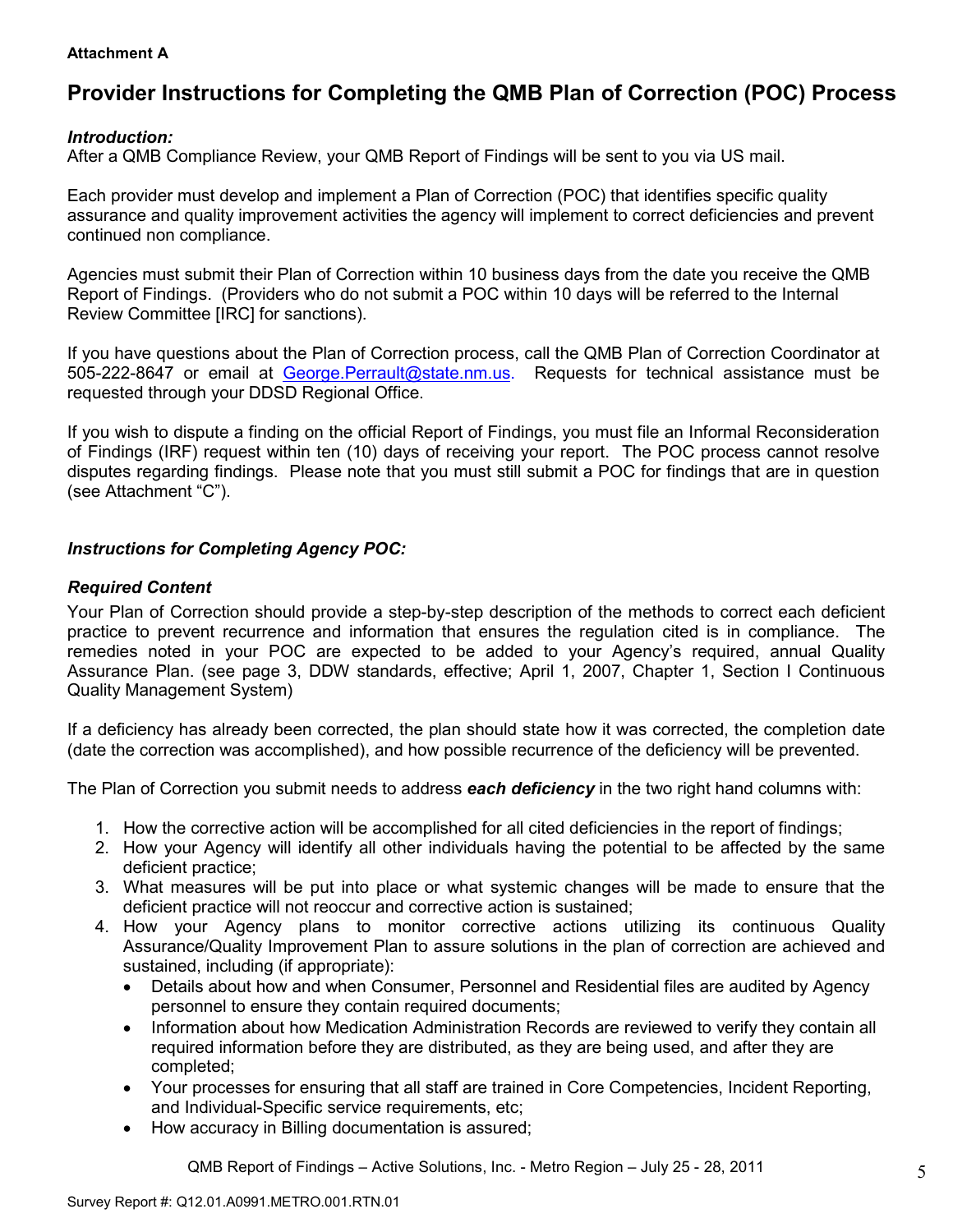- How health, safety is assured;
- For Case Management Providers, how ISPs are reviewed to verify they meet requirements, how the timeliness of LOC packet submissions and consumer visits are tracked;
- Your process for gathering, analyzing and responding to Quality data, and
- Details about Quality Targets in various areas, current status, Root Cause Analyses about why Targets were not met, and remedies implemented.
- 5. The individual's title responsible for the Plan of Correction and completion date.

*Note:* **Instruction or in-service of staff alone may not be a sufficient plan of correction.** This is a good first step toward correction, but additional steps should be taken to ensure the deficiency is corrected and will not recur.

### *Completion Dates*

The plan of correction must include a **completion date** (entered in the far right-hand column). Be sure the date is **realistic** in the amount of time your Agency will need to correct the deficiency; not to exceed 45 days.

Direct care issues should be corrected immediately and monitored appropriately. Some deficiencies may require a staged plan to accomplish total correction. Deficiencies requiring replacement of equipment, etc., may require more time to accomplish correction but should show reasonable time frames.

## *Plan of Correction Submission Requirements*

- 1. Your Plan of Correction must be completed on the official QMB Survey Report of Findings/Plan of Correction Form and received by QMB within ten (10) business days from the date you received the report of findings.
- 2. If you have questions about the POC process, call the POC Coordinator, George Perrault at 505-222- 8647 for assistance.
- 3. For Technical Assistance (TA) in developing or implementing your POC, contact your local DDSD Regional Office.
- 4. Submit your POC to George Perrault, POC Coordinator in any of the following ways:
	- a. Electronically at George.Perrault@state.nm.us
	- b. Faxed to 505-222-8661, or
	- c. Mailed to QMB, 5301 Central Avenue SW, Suite 400, Albuquerque, NM 87108
- 5. Do not send supporting documentation to QMB until after your POC has been approved by QMB.
- 6. QMB will notify you when your POC has been "approve" or "denied."
	- a. Whether your POC is "approved," or "denied," you will have a maximum of 45 business days from the date of receipt of your Report of Findings to correct all survey deficiencies.
	- b. If your POC is "Denied" it must be revised and resubmitted as soon as possible, as the 45 business day limit is in effect.
	- c. If your POC is "Denied" a second time your agency may be referred to the Internal Review Committee.
	- d. You will receive written confirmation that your POC has been approved by QMB and a final deadline for completion of your POC.
- 7. Failure to submit your POC within 10 days without prior approval of an extension by QMB will result in a referral to the Internal Review Committee and the possible implementation of monetary penalties and/or sanctions.
- 8. Revisions, Modifications or Extensions to your Plan of Correction (post QMB approval) must be made in writing and submitted to the Plan of Correction Coordinator at QMB, prior to the due date and are approved on a case-by-case basis. No changes may be made to your POC or the timeframes for implementation without written approval of the POC Coordinator.

## *POC Document Submission Requirements*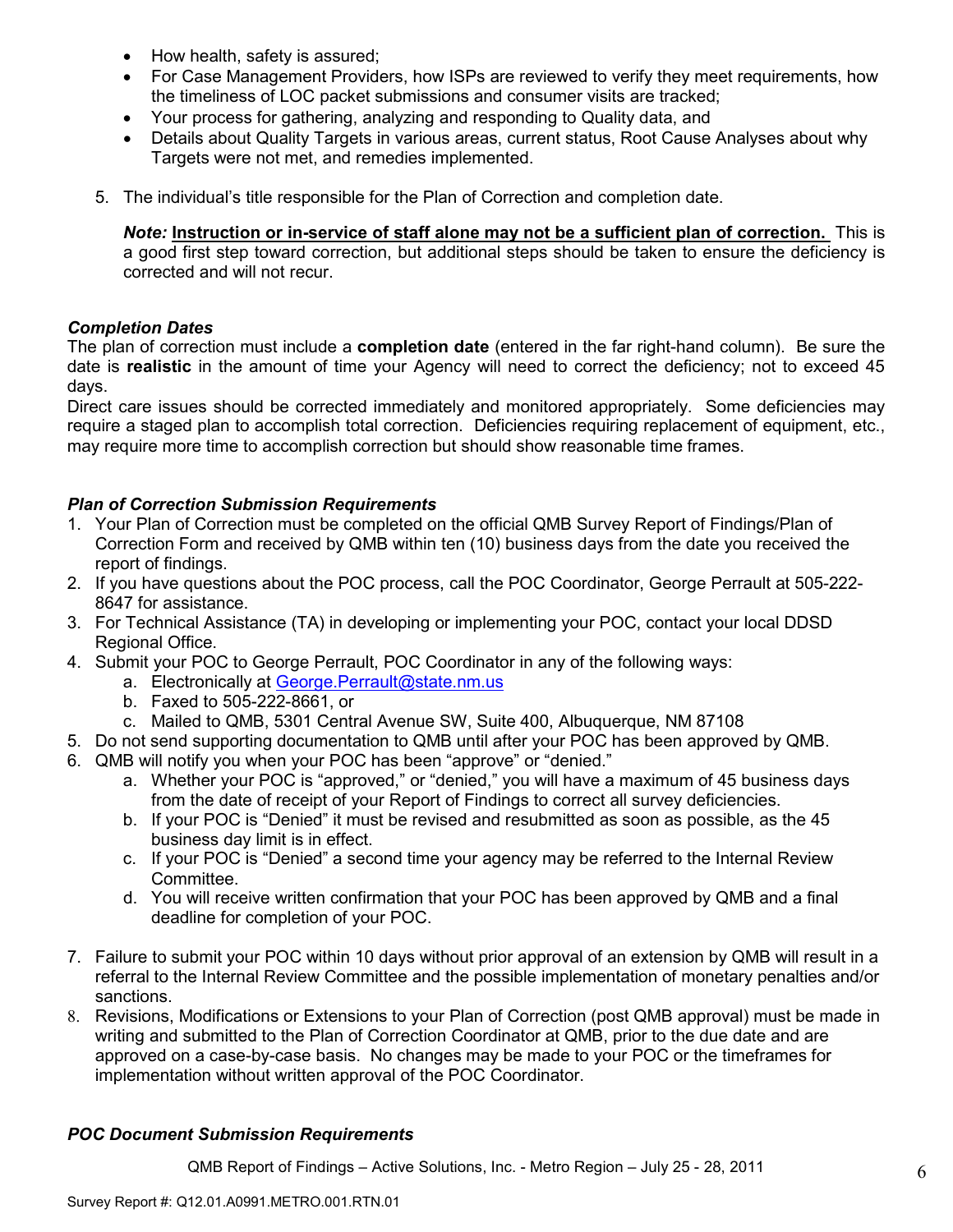Once your POC has been approved by the QMB Plan of Correction Coordinator you must submit copies of documents as evidence that all deficiencies have been corrected, as follows.

- 1. Your internal documents are due within a *maximum* of 45 business days of receipt of your Report of Findings.
- 2. You may submit your documents by postal mail, fax, or electronically on disc or scanned and attached to e-mails.
- 3. All submitted documents *must be annotated*: please be sure the tag numbers and Identification numbers are indicated on each document submitted. Documents which are not annotated with the Tag number and Identification number may not be accepted.
- 4. Do not submit original documents; hard copies or scanned and electronically submitted copies are fine. Originals must be maintained in the agency file(s) per DDSD Standards.
- 5. In lieu of some documents, you may submit copies of file or home audit forms that clearly indicate cited deficiencies have been corrected, other attestations of correction must be approved by the Plan of Correction Coordinator prior to their submission.
- 6. For billing deficiencies, you must submit:
	- a. Evidence of an internal audit of billing documentation for a sample of individuals and timeframes;
	- b. Copies of "void and adjust" forms submitted to correct all over-billed or unjustified units billed identified during your internal audit.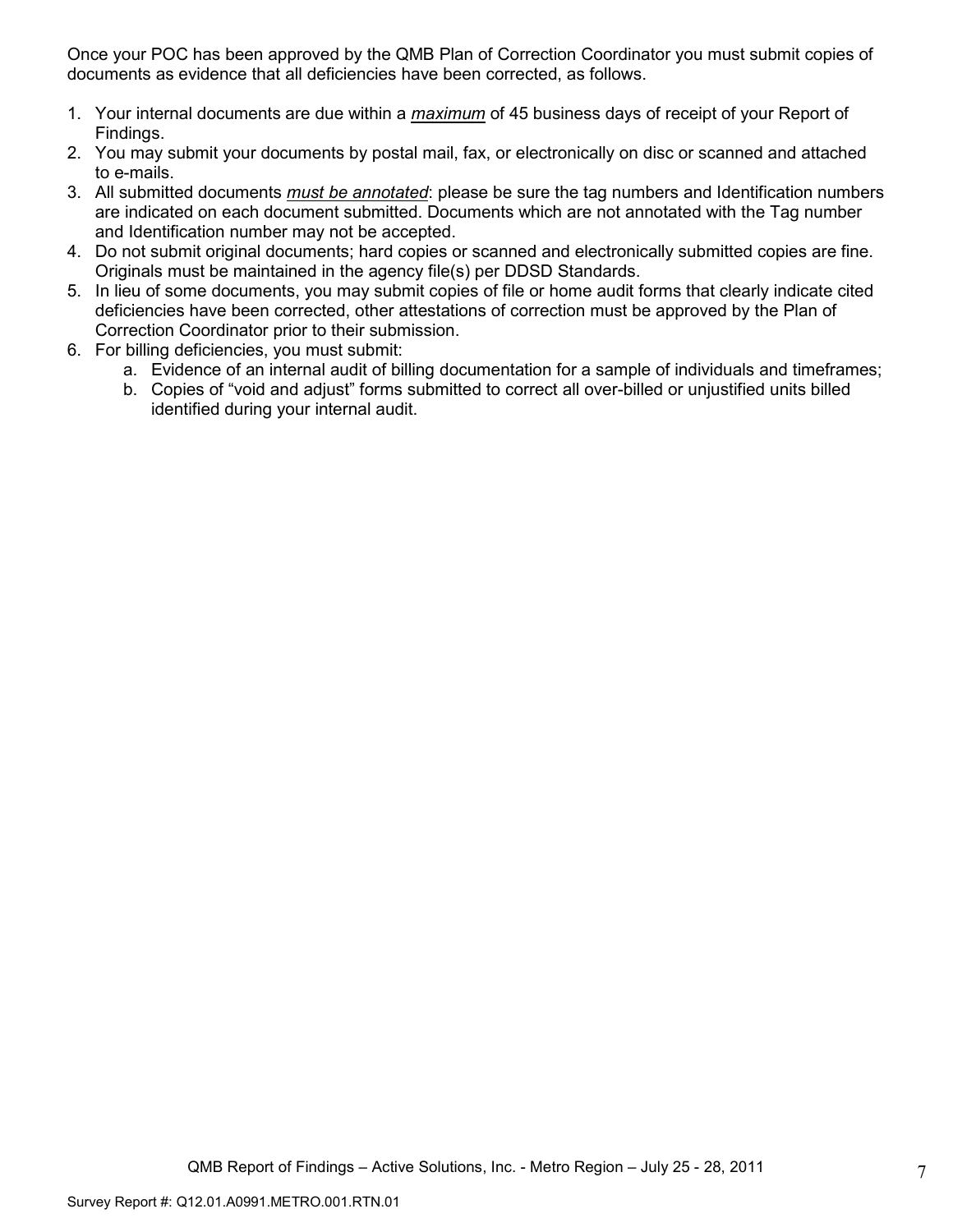Each deficiency in your Report of Findings is scored on a Scope and Severity Scale. The culmination of each deficiency's Scope and Severity is used to determine degree of compliance to standards and regulations and level of QMB Compliance Determination.

|                 |                      |                                                             |                                  | <b>SCOPE</b>                    |                                             |
|-----------------|----------------------|-------------------------------------------------------------|----------------------------------|---------------------------------|---------------------------------------------|
|                 |                      |                                                             | <b>Isolated</b><br>$01\% - 15\%$ | <b>Pattern</b><br>$16\% - 79\%$ | <b>Widespread</b><br>$80\% - 100\%$         |
|                 | High Impact          | Immediate Jeopardy to<br>individual health and or<br>safety | J.                               | Κ.                              | L.                                          |
|                 |                      | <b>Actual harm</b>                                          | G.                               | н.                              | Ī.                                          |
| <b>SEVERITY</b> | Medium<br>Impact     | No Actual Harm<br>Potential for more than                   | D.                               | Е.                              | $F.$ (3 or<br>more)                         |
|                 |                      | minimal harm                                                | $D.$ (2 or<br>less)              |                                 | $F.$ (no<br>conditions of<br>participation) |
|                 | <b>Impact</b><br>Low | No Actual Harm<br>Minimal potential for<br>harm.            | А.                               | В.                              | C.                                          |

## **Scope and Severity Definitions:**

• Isolated:

A deficiency that is limited to 1% to 15% of the sample, usually impacting few individuals in the sample.

• Pattern:

A deficiency that impacts a number or group of individuals from 16% to 79% of the sample is defined as a pattern finding. Pattern findings suggest the need for system wide corrective actions.

• Widespread:

A deficiency that impacts most or all (80% to 100%) of the individuals in the sample is defined as widespread or pervasive. Widespread findings suggest the need for system wide corrective actions as well as the need to implement a Continuous Quality Improvement process to improve or build infrastructure. Widespread findings could be referred to the Internal Review Committee for review and possible actions or sanctions.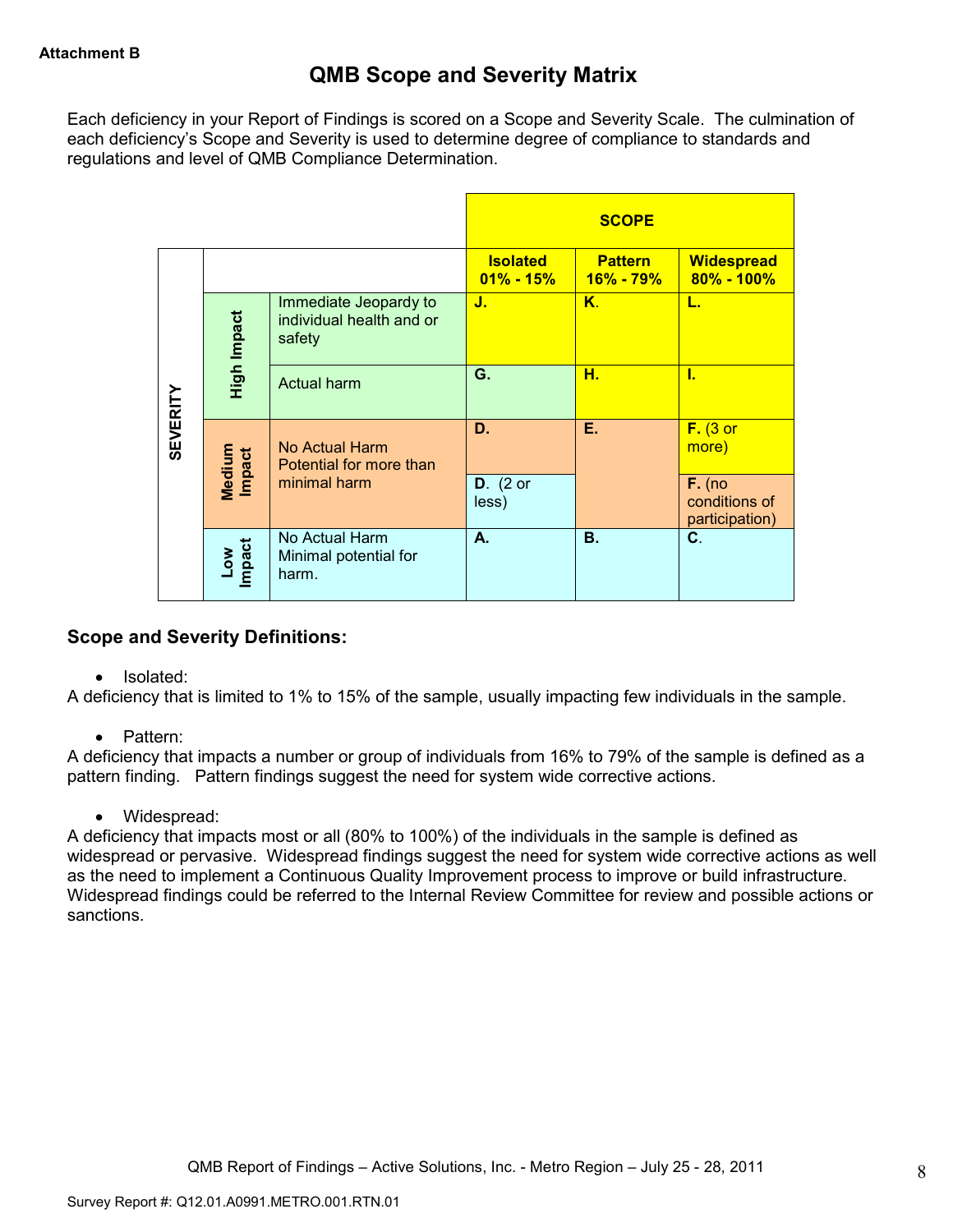# **QMB Determinations of Compliance**

• "Substantial Compliance with Conditions of Participation"

The QMB determination of "Substantial Compliance with Conditions of Participation" indicates that a provider is in substantial compliance with all 'Conditions of Participation' and other standards and regulations. The agency has obtained a level of compliance such that there is a minimal potential for harm to individuals' health and safety. To qualify for a determination of Substantial Compliance with Conditions of Participation, the provider must be in compliance with all Conditions of Participation.

• "Non-Compliance with Conditions of Participation"

The QMB determination of "Non-Compliance with Conditions of Participation" indicates that a provider is out of compliance with one (1) or more 'Conditions of Participation.' This non-compliance, if not corrected, is likely to result in a serious negative outcome or the potential for more than minimal harm to individuals' health and safety.

Providers receiving a repeat determination of 'Non-Compliance' may be referred by QMB to the Internal Review Committee (IRC) for consideration of remedies and possible actions.

• "Sub-Standard Compliance with Conditions of Participation":

The QMB determination of "Sub-Standard Compliance with Conditions of Participation" indicates a provider is significantly out of compliance with Conditions of Participation and/or has:

- Multiple findings of widespread non-compliance with any standard or regulation with a significant potential for more than minimal harm.
- Any finding of actual harm or Immediate Jeopardy.

Providers receiving a repeat determination of 'Substandard Compliance' will be referred by QMB to the Internal Review Committee (IRC) for consideration of remedies and possible actions.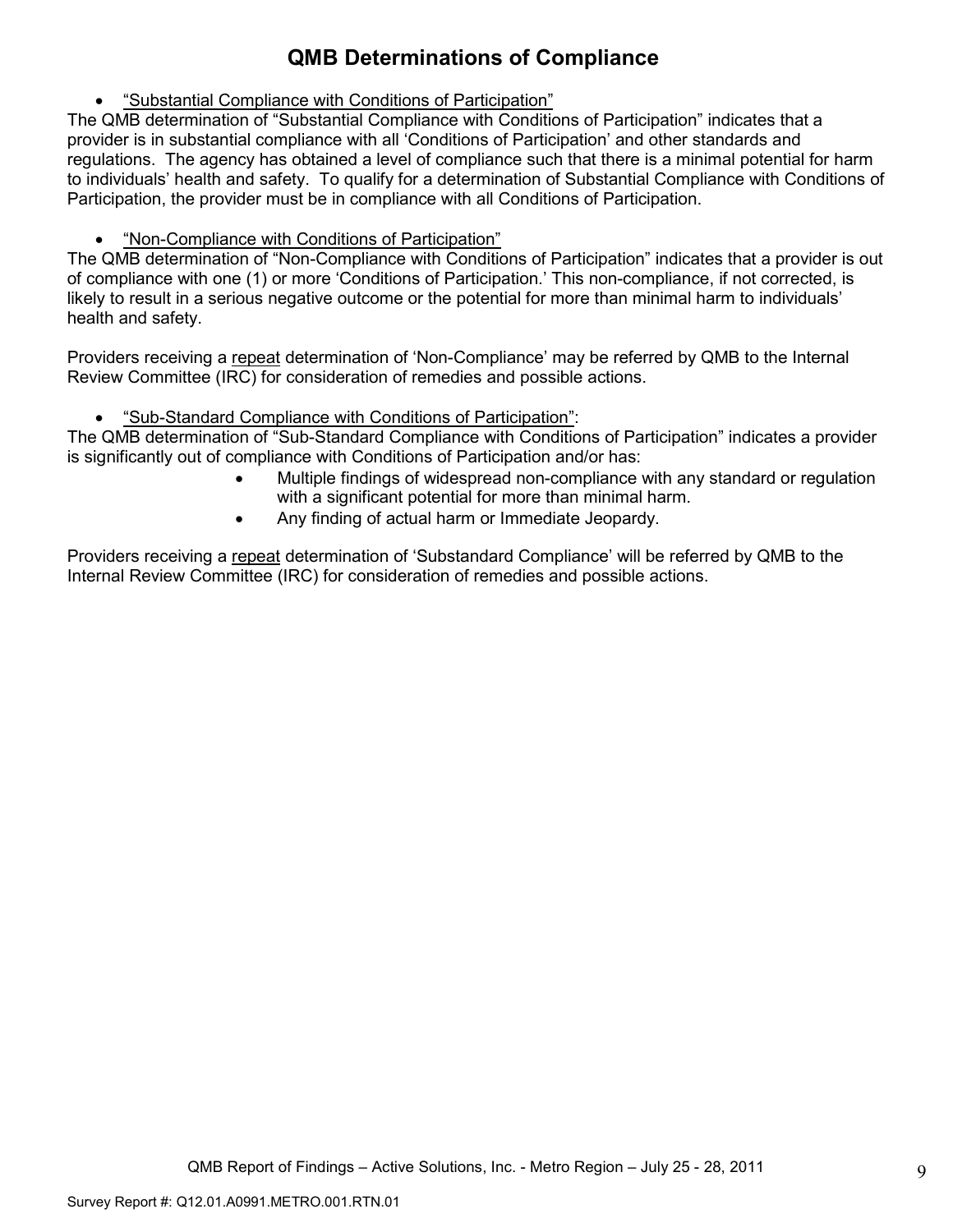## **Guidelines for the Provider Informal Reconsideration of Finding (IRF) Process**

### **Introduction:**

Throughout the QMB Survey process, surveyors are openly communicating with providers. Open communication means that surveyors have clarified issues and/or requested missing information before completing the review. Regardless, there may still be instances where the provider disagrees with a specific finding. Providers may use the following process to informally dispute a finding.

#### **Instructions:**

- 1. The Informal Reconsideration of the Finding (IRF) request must be in writing to the QMB Deputy Bureau Chief **within 10 working days** of receipt of the final report.
- 2. The written request for an IRF must be completed on the QMB Request for Informal Reconsideration of Finding Form available on the QMB website: http://dhi.health.state.nm.us/qmb
- 3. The written request for an IRF must specify in detail the request for reconsideration and why the finding is inaccurate.
- 4. The IRF request must include all supporting documentation or evidence.

## **The following limitations apply to the IRF process:**

- The request for an IRF and all supporting evidence must be received within 10 days.
- Findings based on evidence requested during the survey and not provided may not be subject to reconsideration.
- The supporting documentation must be new evidence not previously reviewed or requested by the survey team.
- Providers must continue to complete their Plan of Correction during the IRF process
- Providers may not request an IRF to challenge the sampling methodology.
- Providers may not request an IRF based on disagreement with the nature of the standard or regulation.
- Providers may not request an IRF to challenge the team composition.
- Providers may not request an IRF to challenge the QMB compliance determination or the length of their DDSD provider contract.

A Provider forfeits the right to an IRF if the request is not made within 10 working days of receiving the report and/or does not include all supporting documentation or evidence to show compliance with the standards and regulations.

QMB has 30 working days to complete the review and notify the provider of the decision. The request will be reviewed by the IRF committee. The Provider will be notified in writing of the ruling; no face to face meeting will be conducted.

When a Provider requests that a finding be reconsidered, it does not stop or delay the Plan of Correction process. **Providers must continue to complete the Plan of Correction, including the finding in dispute regardless of the IRF status.** If a finding is removed or modified, it will be noted and removed or modified from the Report of Findings. It should be noted that in some cases a Plan of Correction may be completed prior to the IRF process being completed. The provider will be notified in writing on the decisions of the IRF committee.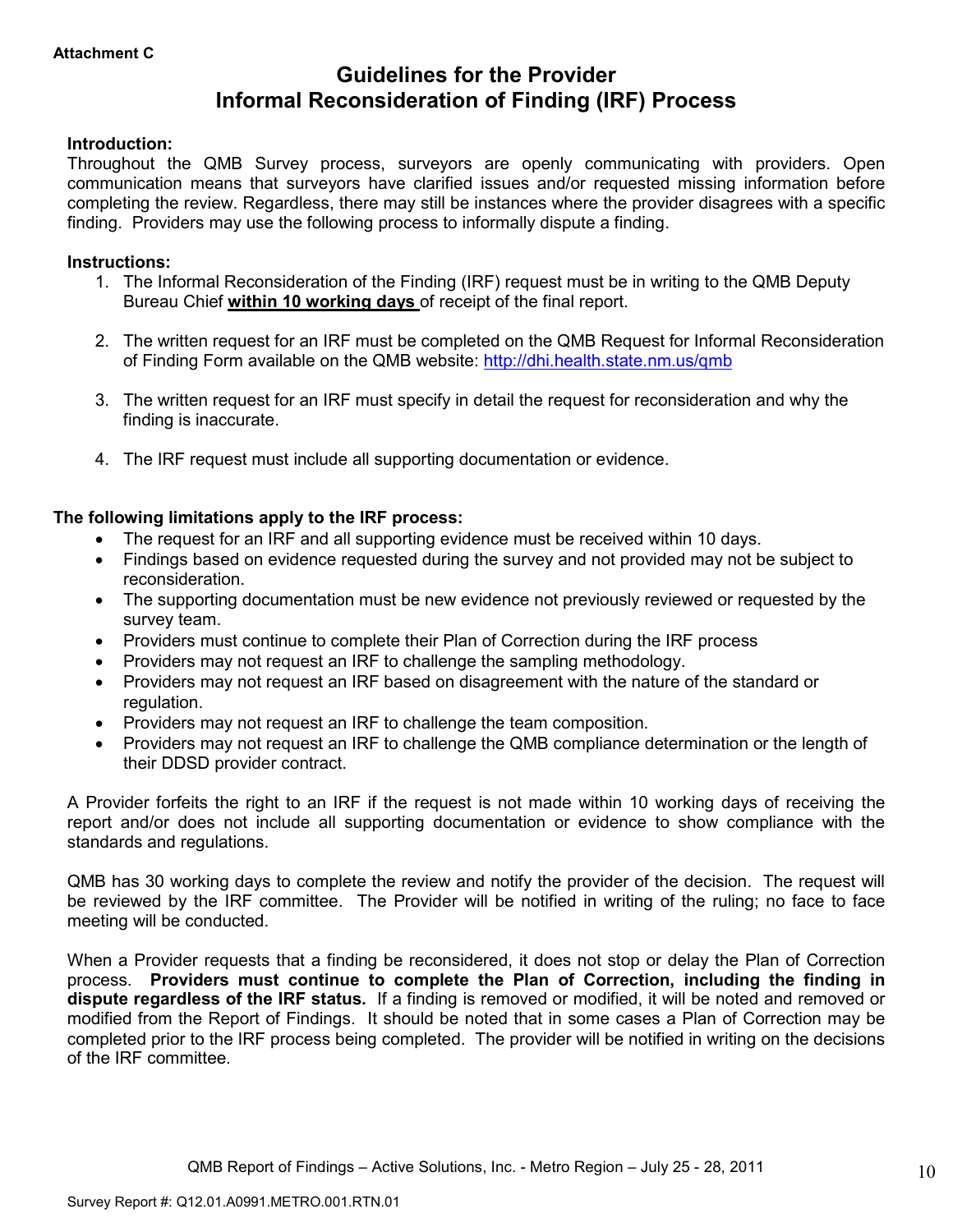| Agency:                             | <b>Active Solutions, Inc. - Metro Region</b>                                                                                                 |
|-------------------------------------|----------------------------------------------------------------------------------------------------------------------------------------------|
| Program:                            | Developmental Disabilities Waiver                                                                                                            |
| Service:                            | Community Living (Family Living & Independent Living) & Community Inclusion (Adult Habilitation, Community<br>Access & Supported Employment) |
| Monitoring Type:<br>Date of Survey: | <b>Routine Survey</b><br>July 25 - 28, 2011                                                                                                  |

| <b>Standard of Care</b>                                                                                                                                                                                                                                                                                                                                                                                                                                                                                                                                                                                                                                                                                                                                                                                                                                                                                                                                                                                                          | <b>Deficiency</b>                                                                                                                                                                                                                                                                                                                                                                                                                                                                                                                                                                                                                                                                                                                                                                                                                                                                                                                                                                                                                                                                                                                                                                                                                                                                                                                                                               | <b>Agency Plan of Correction and</b><br><b>Responsible Party</b>                                                                                                                                                             | <b>Date</b><br><b>Due</b> |
|----------------------------------------------------------------------------------------------------------------------------------------------------------------------------------------------------------------------------------------------------------------------------------------------------------------------------------------------------------------------------------------------------------------------------------------------------------------------------------------------------------------------------------------------------------------------------------------------------------------------------------------------------------------------------------------------------------------------------------------------------------------------------------------------------------------------------------------------------------------------------------------------------------------------------------------------------------------------------------------------------------------------------------|---------------------------------------------------------------------------------------------------------------------------------------------------------------------------------------------------------------------------------------------------------------------------------------------------------------------------------------------------------------------------------------------------------------------------------------------------------------------------------------------------------------------------------------------------------------------------------------------------------------------------------------------------------------------------------------------------------------------------------------------------------------------------------------------------------------------------------------------------------------------------------------------------------------------------------------------------------------------------------------------------------------------------------------------------------------------------------------------------------------------------------------------------------------------------------------------------------------------------------------------------------------------------------------------------------------------------------------------------------------------------------|------------------------------------------------------------------------------------------------------------------------------------------------------------------------------------------------------------------------------|---------------------------|
| Tag # 1A05 (CoP) General Requirements                                                                                                                                                                                                                                                                                                                                                                                                                                                                                                                                                                                                                                                                                                                                                                                                                                                                                                                                                                                            | <b>Scope and Severity Rating: D</b>                                                                                                                                                                                                                                                                                                                                                                                                                                                                                                                                                                                                                                                                                                                                                                                                                                                                                                                                                                                                                                                                                                                                                                                                                                                                                                                                             |                                                                                                                                                                                                                              |                           |
| Developmental Disabilities (DD) Waiver Service<br>Standards effective 4/1/2007<br><b>CHAPTER 1 II. PROVIDER AGENCY</b><br><b>REQUIREMENTS:</b> The objective of these standards<br>is to establish Provider Agency policy, procedure<br>and reporting requirements for DD Medicaid Waiver<br>program. These requirements apply to all such<br>Provider Agency staff, whether directly employed or<br>subcontracting with the Provider Agency. Additional<br>Provider Agency requirements and personnel<br>qualifications may be applicable for specific service<br>standards.<br>A. General Requirements:<br>(2) The Provider Agency is required to develop and<br>implement written policies and procedures that<br>maintain and protect the physical and mental health<br>of individuals and which comply with all DDSD<br>policies and procedures and all relevant New<br>Mexico State statutes, rules and standards. These<br>policies and procedures shall be reviewed at least<br>every three years and updated as needed. | Based on record review, the Agency failed to<br>implement written policies and procedures that<br>comply with all DDSD policies and procedures.<br>Review of Agency policies & procedures found a<br>conflict between the Agencies's Medication Policy<br>and the DDSD Medication Assessment & Delivery<br>Policy. The following was found with regards to the<br>Agency policy:<br>• Active Solutions, Inc. Policy for "Nurse PRN<br>medication delegation policy for surrogate<br>providers. As per DDSD 2077 Standards, the<br>Active Solutions nurse must be contacted by<br>telephone within 24 hours of administering the<br>second dose of any PRN medication (whether<br>comfort medication or prescribed PRN). Provider<br>must notify ASI nurse prior to giving a third dose."<br>Per DDSD Medication Assessment and Delivery<br>Procedure, (eff 11/1/2006) Prior to delivery of the<br>PRN, direct support staff must contact the agency<br>nurse to describe observed symptoms and thus<br>assure that the PRN is being used according to<br>instructions given by the ordering PCP. In cases of<br>fever, respiratory distress (including coughing),<br>severe pain, vomiting, diarrhea, change in<br>responsiveness/level of consciousness, the nurse<br>must strongly consider the need to conduct a face-<br>to-face assessment to assure that the PRN does not | Provider:<br>In addition to stating the Plan of Correction for<br>these findings above, also please provide your<br>evidence of on-going Quality Assurance /<br>Quality Improvement specific to this tag below<br>this line. |                           |
|                                                                                                                                                                                                                                                                                                                                                                                                                                                                                                                                                                                                                                                                                                                                                                                                                                                                                                                                                                                                                                  | mask a condition better treated by seeking medical                                                                                                                                                                                                                                                                                                                                                                                                                                                                                                                                                                                                                                                                                                                                                                                                                                                                                                                                                                                                                                                                                                                                                                                                                                                                                                                              |                                                                                                                                                                                                                              |                           |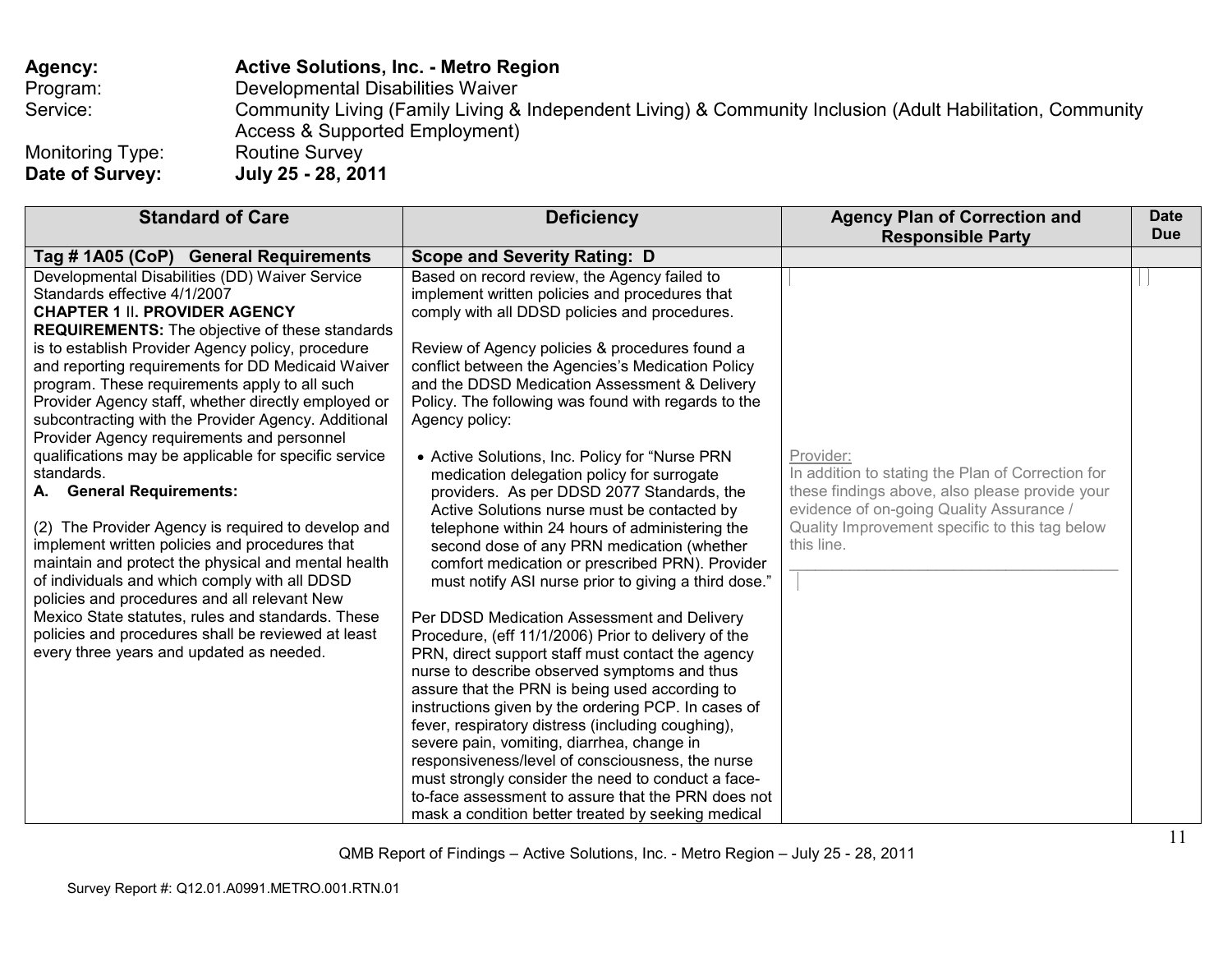| attention. |  |
|------------|--|
|            |  |
|            |  |
|            |  |
|            |  |
|            |  |
|            |  |
|            |  |
|            |  |
|            |  |
|            |  |
|            |  |
|            |  |
|            |  |
|            |  |
|            |  |
|            |  |
|            |  |
|            |  |
|            |  |
|            |  |
|            |  |
|            |  |
|            |  |
|            |  |
|            |  |
|            |  |
|            |  |
|            |  |
|            |  |
|            |  |
|            |  |
|            |  |
|            |  |
|            |  |
|            |  |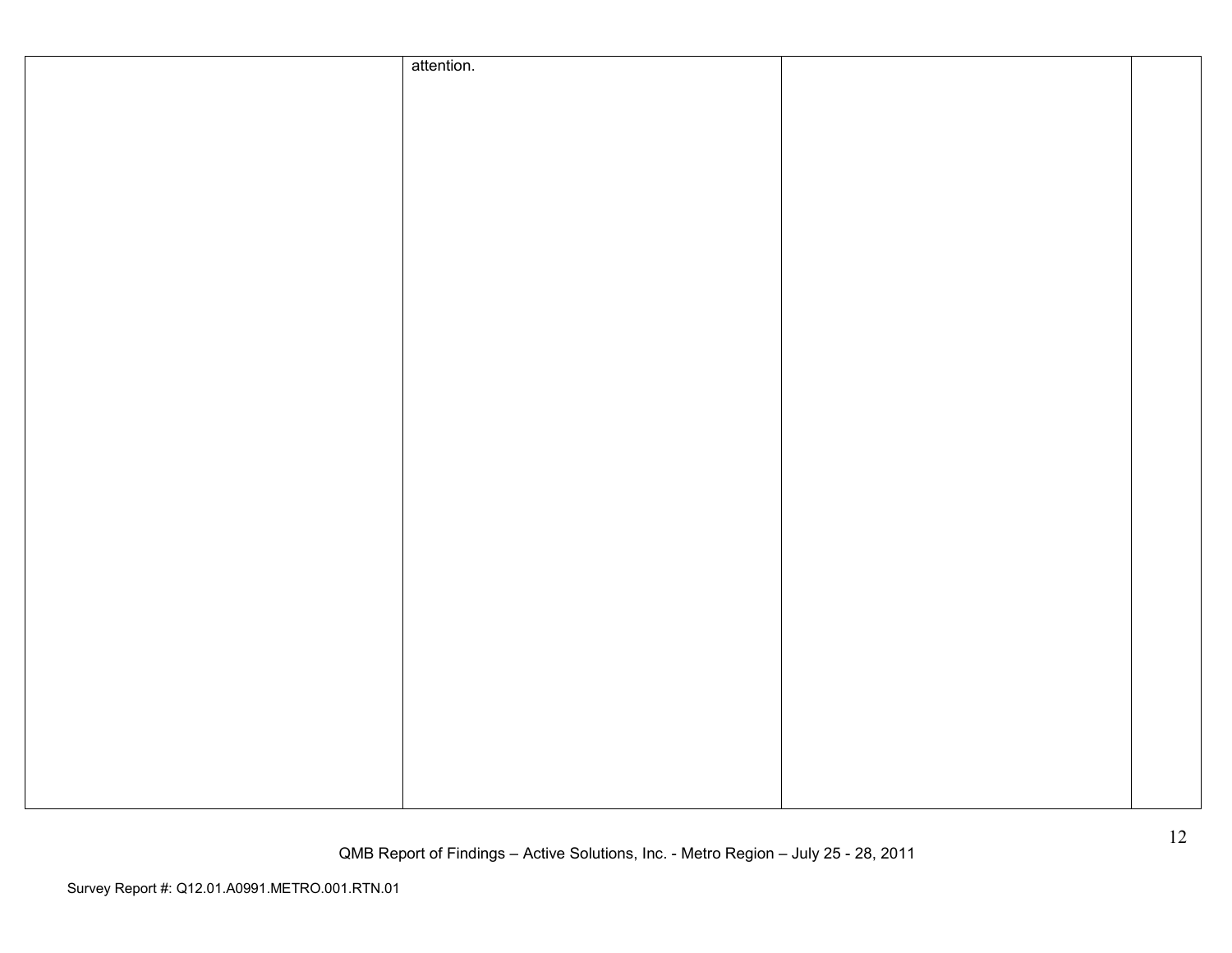| Tag #1A08 Agency Case File                              | <b>Scope and Severity Rating: A</b>                  |                                                   |  |
|---------------------------------------------------------|------------------------------------------------------|---------------------------------------------------|--|
| Developmental Disabilities (DD) Waiver Service          | Based on record review, the Agency failed to         |                                                   |  |
| Standards effective 4/1/2007                            | maintain at the administrative office a confidential |                                                   |  |
| <b>CHAPTER 1 II. PROVIDER AGENCY</b>                    | case file for 1 of 20 individuals.                   |                                                   |  |
| <b>REQUIREMENTS:</b> The objective of these standards   |                                                      |                                                   |  |
| is to establish Provider Agency policy, procedure       | Review of the Agency individual case files found the |                                                   |  |
| and reporting requirements for DD Medicaid Waiver       | following items were not found, incomplete, and/or   |                                                   |  |
| program. These requirements apply to all such           | not current:                                         |                                                   |  |
| Provider Agency staff, whether directly employed or     |                                                      |                                                   |  |
| subcontracting with the Provider Agency. Additional     | • Positive Behavioral Plan (#4)                      | Provider:                                         |  |
| Provider Agency requirements and personnel              |                                                      | In addition to stating the Plan of Correction for |  |
| qualifications may be applicable for specific service   |                                                      | these findings above, also please provide your    |  |
| standards.                                              |                                                      | evidence of on-going Quality Assurance /          |  |
| D. Provider Agency Case File for the Individual:        |                                                      | Quality Improvement specific to this tag below    |  |
| All Provider Agencies shall maintain at the             |                                                      | this line.                                        |  |
| administrative office a confidential case file for each |                                                      |                                                   |  |
| individual. Case records belong to the individual       |                                                      |                                                   |  |
| receiving services and copies shall be provided to      |                                                      |                                                   |  |
| the receiving agency whenever an individual             |                                                      |                                                   |  |
| changes providers. The record must also be made         |                                                      |                                                   |  |
| available for review when requested by DOH, HSD         |                                                      |                                                   |  |
| or federal government representatives for oversight     |                                                      |                                                   |  |
| purposes. The individual's case file shall include      |                                                      |                                                   |  |
| the following requirements:                             |                                                      |                                                   |  |
| (1) Emergency contact information, including the        |                                                      |                                                   |  |
| individual's address, telephone number, names           |                                                      |                                                   |  |
| and telephone numbers of relatives, or guardian         |                                                      |                                                   |  |
| or conservator, physician's name(s) and                 |                                                      |                                                   |  |
| telephone number(s), pharmacy name, address             |                                                      |                                                   |  |
| and telephone number, and health plan if                |                                                      |                                                   |  |
| appropriate;                                            |                                                      |                                                   |  |
| (2) The individual's complete and current ISP, with     |                                                      |                                                   |  |
| all supplemental plans specific to the individual,      |                                                      |                                                   |  |
| and the most current completed Health                   |                                                      |                                                   |  |
| Assessment Tool (HAT);                                  |                                                      |                                                   |  |
| (3) Progress notes and other service delivery           |                                                      |                                                   |  |
| documentation;                                          |                                                      |                                                   |  |
| (4) Crisis Prevention/Intervention Plans, if there are  |                                                      |                                                   |  |
| any for the individual;                                 |                                                      |                                                   |  |
| (5) A medical history, which shall include at least     |                                                      |                                                   |  |
| demographic data, current and past medical              |                                                      |                                                   |  |
| diagnoses including the cause (if known) of the         |                                                      |                                                   |  |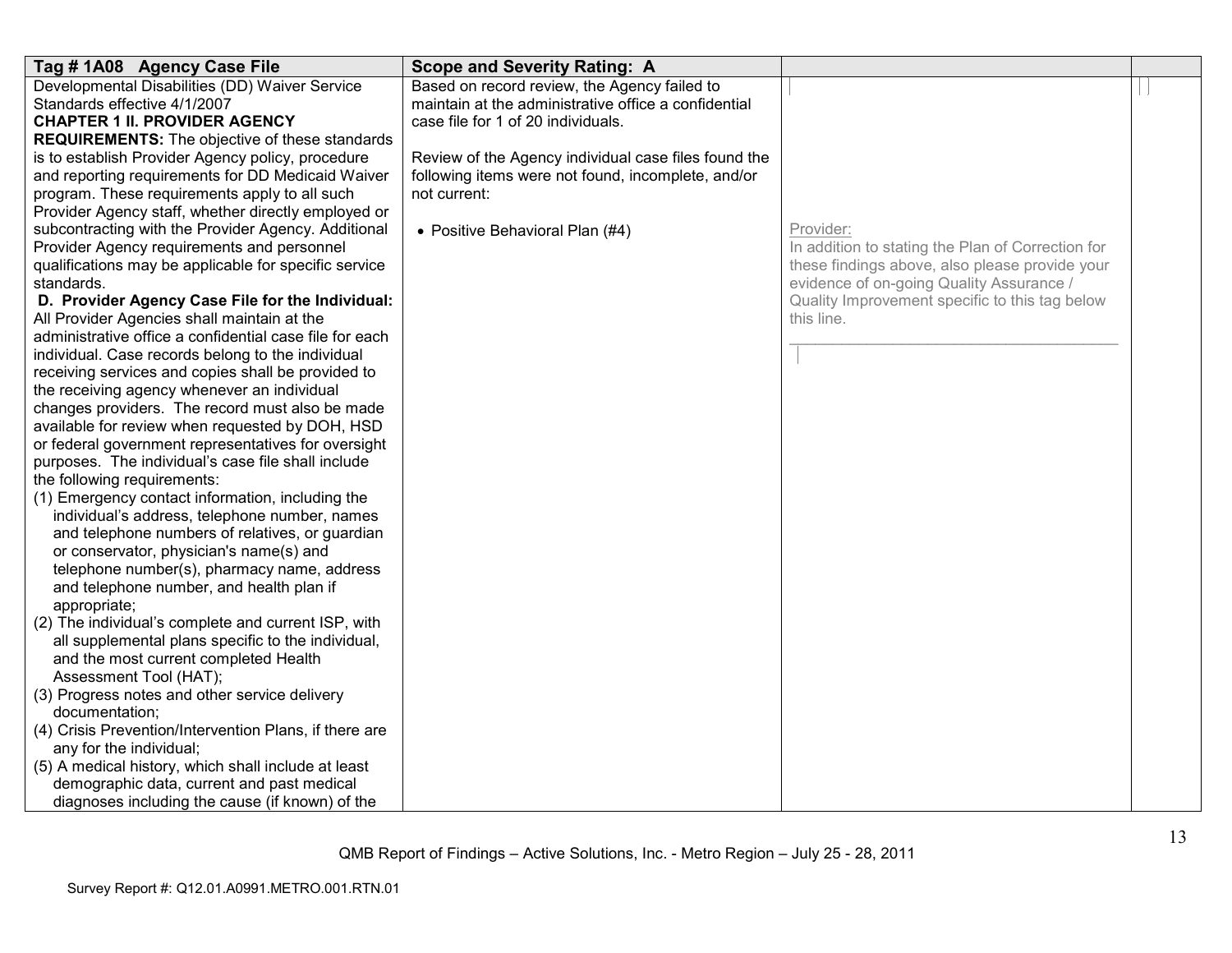| developmental disability, psychiatric diagnoses,<br>allergies (food, environmental, medications),<br>immunizations, and most recent physical exam;<br>(6) When applicable, transition plans completed for                                                                                                                          |  |  |
|------------------------------------------------------------------------------------------------------------------------------------------------------------------------------------------------------------------------------------------------------------------------------------------------------------------------------------|--|--|
| individuals at the time of discharge from Fort<br>Stanton Hospital or Los Lunas Hospital and<br>Training School; and                                                                                                                                                                                                               |  |  |
| (7) Case records belong to the individual receiving<br>services and copies shall be provided to the<br>individual upon request.                                                                                                                                                                                                    |  |  |
| (8) The receiving Provider Agency shall be provided<br>at a minimum the following records whenever an<br>individual changes provider agencies:<br>(a) Complete file for the past 12 months;<br>(b) ISP and quarterly reports from the current<br>and prior ISP year;                                                               |  |  |
| (c) Intake information from original admission to<br>services; and<br>(d) When applicable, the Individual Transition<br>Plan at the time of discharge from Los Lunas<br>Hospital and Training School or Ft. Stanton<br>Hospital.                                                                                                   |  |  |
| NMAC 8.302.1.17 RECORD KEEPING AND<br><b>DOCUMENTATION REQUIREMENTS: A provider</b><br>must maintain all the records necessary to fully<br>disclose the nature, quality, amount and medical<br>necessity of services furnished to an eligible<br>recipient who is currently receiving or who has<br>received services in the past. |  |  |
| B. Documentation of test results: Results of tests<br>and services must be documented, which includes<br>results of laboratory and radiology procedures or<br>progress following therapy or treatment.                                                                                                                             |  |  |
|                                                                                                                                                                                                                                                                                                                                    |  |  |
|                                                                                                                                                                                                                                                                                                                                    |  |  |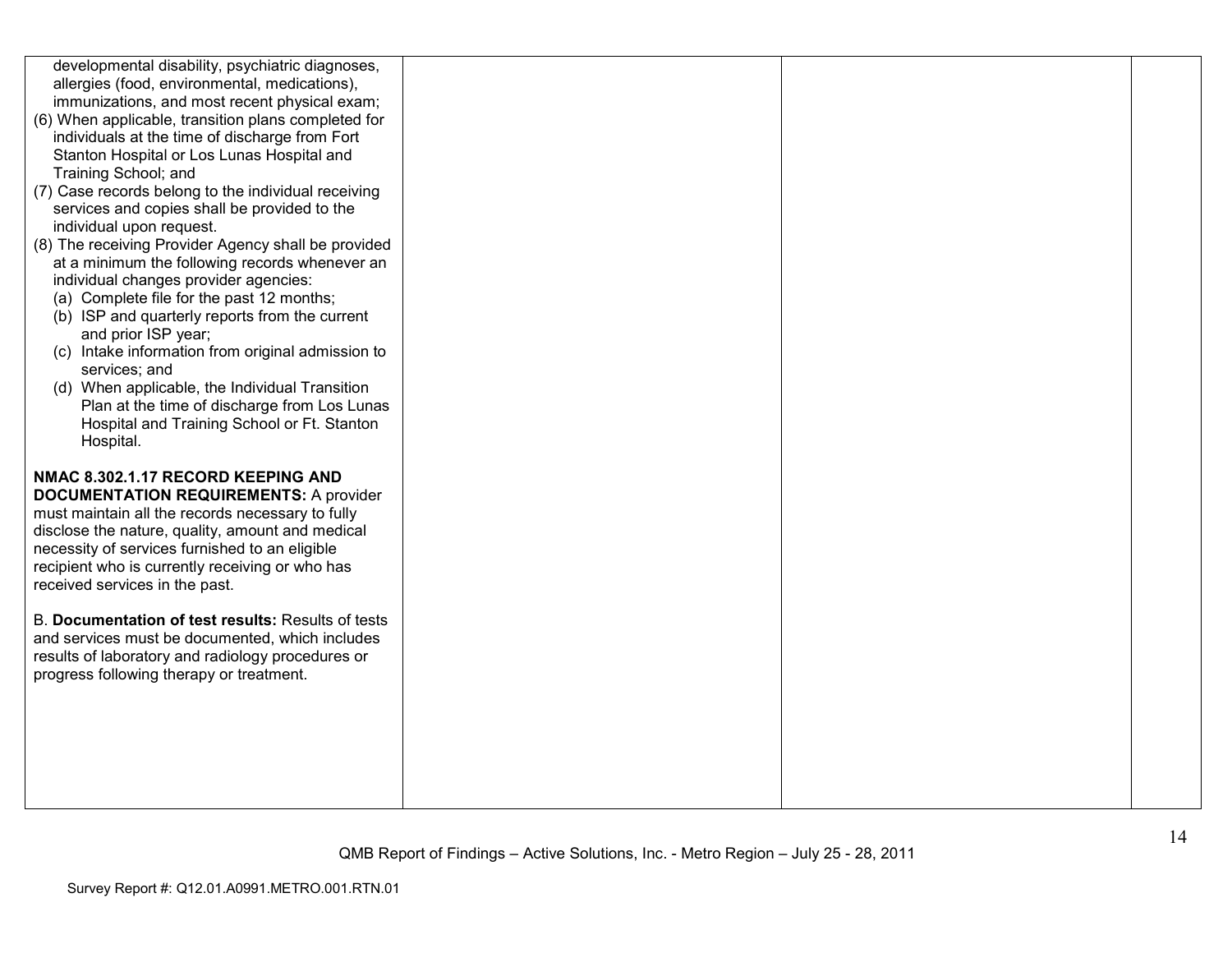| Tag # 1A09 Medication Delivery (MAR) -                                                                                                                                                                                                                                                                                                                                                                                                                                                                                                                                                                                                                                                                                                                    | <b>Scope and Severity Rating: E</b>                                                                                                                                                                                                                                                                                                                                                                                                                                                            |                                                                                                                                                                                                                              |  |
|-----------------------------------------------------------------------------------------------------------------------------------------------------------------------------------------------------------------------------------------------------------------------------------------------------------------------------------------------------------------------------------------------------------------------------------------------------------------------------------------------------------------------------------------------------------------------------------------------------------------------------------------------------------------------------------------------------------------------------------------------------------|------------------------------------------------------------------------------------------------------------------------------------------------------------------------------------------------------------------------------------------------------------------------------------------------------------------------------------------------------------------------------------------------------------------------------------------------------------------------------------------------|------------------------------------------------------------------------------------------------------------------------------------------------------------------------------------------------------------------------------|--|
| <b>Routine Medication</b>                                                                                                                                                                                                                                                                                                                                                                                                                                                                                                                                                                                                                                                                                                                                 |                                                                                                                                                                                                                                                                                                                                                                                                                                                                                                |                                                                                                                                                                                                                              |  |
| Developmental Disabilities (DD) Waiver Service<br>Standards effective 4/1/2007<br><b>CHAPTER 1 II. PROVIDER AGENCY</b><br><b>REQUIREMENTS:</b> The objective of these standards                                                                                                                                                                                                                                                                                                                                                                                                                                                                                                                                                                           | Medication Administration Records (MAR) were<br>reviewed for the months of March, April & May,<br>2011.                                                                                                                                                                                                                                                                                                                                                                                        |                                                                                                                                                                                                                              |  |
| is to establish Provider Agency policy, procedure<br>and reporting requirements for DD Medicaid Waiver<br>program. These requirements apply to all such<br>Provider Agency staff, whether directly employed or<br>subcontracting with the Provider Agency. Additional<br>Provider Agency requirements and personnel<br>qualifications may be applicable for specific service<br>standards.<br>Ε.<br><b>Medication Delivery: Provider Agencies</b><br>that provide Community Living, Community<br>Inclusion or Private Duty Nursing services shall<br>have written policies and procedures regarding<br>medication(s) delivery and tracking and reporting of<br>medication errors in accordance with DDSD<br>Medication Assessment and Delivery Policy and | Based on record review, 2 of 8 individuals had<br>Medication Administration Records, which contained<br>missing medications entries and/or other errors:<br>Individual #4<br><b>July 2011</b><br><b>Medication Administration Records contained</b><br>missing entries. No documentation found<br>indicating reason for missing entries:<br>• Atenolol 50mg (1 time daily) - Blank 7/16, 17,<br>18, 19 & 20 (8 AM)<br>• Citalopram 20mg (1 time daily) - Blank 7/16,<br>17, 18, 19 & 20 (9 PM) | Provider:<br>In addition to stating the Plan of Correction for<br>these findings above, also please provide your<br>evidence of on-going Quality Assurance /<br>Quality Improvement specific to this tag below<br>this line. |  |
| Procedures, the Board of Nursing Rules and Board<br>of Pharmacy standards and regulations.                                                                                                                                                                                                                                                                                                                                                                                                                                                                                                                                                                                                                                                                | • Methimazole 5mg (1 time daily) - Blank 7/19 (8<br>AM)                                                                                                                                                                                                                                                                                                                                                                                                                                        |                                                                                                                                                                                                                              |  |
| (2) When required by the DDSD Medication<br>Assessment and Delivery Policy, Medication<br>Administration Records (MAR) shall be maintained                                                                                                                                                                                                                                                                                                                                                                                                                                                                                                                                                                                                                | • Risperidone 2mg (1 time daily) - Blank 7/16,<br>17, 18, 19 & 20 (9 PM)                                                                                                                                                                                                                                                                                                                                                                                                                       |                                                                                                                                                                                                                              |  |
| and include:<br>(a) The name of the individual, a transcription of<br>the physician's written or licensed health care<br>provider's prescription including the brand<br>and generic name of the medication,<br>diagnosis for which the medication is<br>prescribed;                                                                                                                                                                                                                                                                                                                                                                                                                                                                                       | Individual #19<br>April 2011<br>Medication Administration Records did not contain<br>the diagnosis for which the medication is<br>prescribed:<br>• Prilosec 20mg (1 time daily)                                                                                                                                                                                                                                                                                                                |                                                                                                                                                                                                                              |  |
| (b) Prescribed dosage, frequency and<br>method/route of administration, times and<br>dates of administration;<br>(c) Initials of the individual administering or<br>assisting with the medication;                                                                                                                                                                                                                                                                                                                                                                                                                                                                                                                                                        | Medication Administration Records did not<br>contain the route of administration for the<br>following medications:<br>• Prilosec 20mg (1 time daily)                                                                                                                                                                                                                                                                                                                                           |                                                                                                                                                                                                                              |  |
| (d) Explanation of any medication irregularity;<br>Documentation of any allergic reaction or<br>(e)<br>adverse medication effect; and                                                                                                                                                                                                                                                                                                                                                                                                                                                                                                                                                                                                                     | May 2011<br>Medication Administration Records did not contain<br>the diagnosis for which the medication is                                                                                                                                                                                                                                                                                                                                                                                     |                                                                                                                                                                                                                              |  |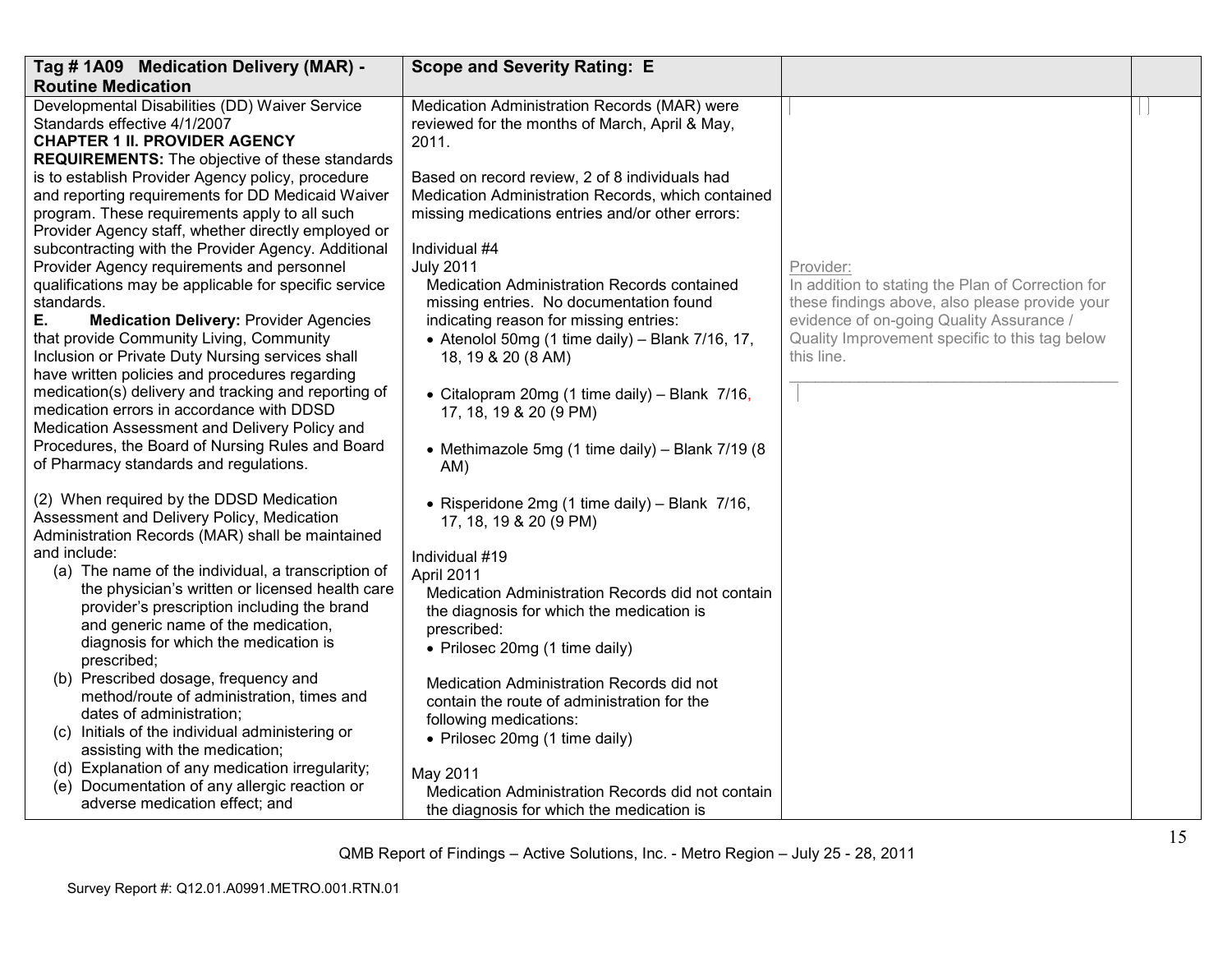| (f) For PRN medication, an explanation for the      | prescribed:                                 |  |
|-----------------------------------------------------|---------------------------------------------|--|
| use of the PRN medication shall include             | • Prilosec 20mg (1 time daily)              |  |
| observable signs/symptoms or                        |                                             |  |
| circumstances in which the medication is to         | Medication Administration Records did not   |  |
| be used, and documentation of effectiveness         | contain the route of administration for the |  |
| of PRN medication administered.                     | following medications:                      |  |
| (3) The Provider Agency shall also maintain a       | • Prilosec 20mg (1 time daily)              |  |
| signature page that designates the full name that   |                                             |  |
| corresponds to each initial used to document        |                                             |  |
| administered or assisted delivery of each dose;     |                                             |  |
| (4) MARs are not required for individuals           |                                             |  |
| participating in Independent Living who self-       |                                             |  |
| administer their own medications;                   |                                             |  |
| (5) Information from the prescribing pharmacy       |                                             |  |
| regarding medications shall be kept in the home and |                                             |  |
| community inclusion service locations and shall     |                                             |  |
| include the expected desired outcomes of            |                                             |  |
|                                                     |                                             |  |
| administrating the medication, signs and symptoms   |                                             |  |
| of adverse events and interactions with other       |                                             |  |
| medications;                                        |                                             |  |
|                                                     |                                             |  |
| NMAC 16.19.11.8 MINIMUM STANDARDS:                  |                                             |  |
| A. MINIMUM STANDARDS FOR THE                        |                                             |  |
| DISTRIBUTION, STORAGE, HANDLING AND                 |                                             |  |
| <b>RECORD KEEPING OF DRUGS:</b>                     |                                             |  |
|                                                     |                                             |  |
| (d) The facility shall have a Medication            |                                             |  |
| Administration Record (MAR) documenting             |                                             |  |
| medication administered to residents, including     |                                             |  |
| over-the-counter medications. This                  |                                             |  |
| documentation shall include:                        |                                             |  |
| Name of resident;<br>(i)                            |                                             |  |
| (ii)<br>Date given;                                 |                                             |  |
| Drug product name;<br>(iii)                         |                                             |  |
| Dosage and form;<br>(iv)                            |                                             |  |
| Strength of drug;<br>(v)                            |                                             |  |
| (vi) Route of administration;                       |                                             |  |
| (vii) How often medication is to be taken;          |                                             |  |
| (viii) Time taken and staff initials;               |                                             |  |
| (ix) Dates when the medication is discontinued      |                                             |  |
| or changed;                                         |                                             |  |
| The name and initials of all staff<br>(x)           |                                             |  |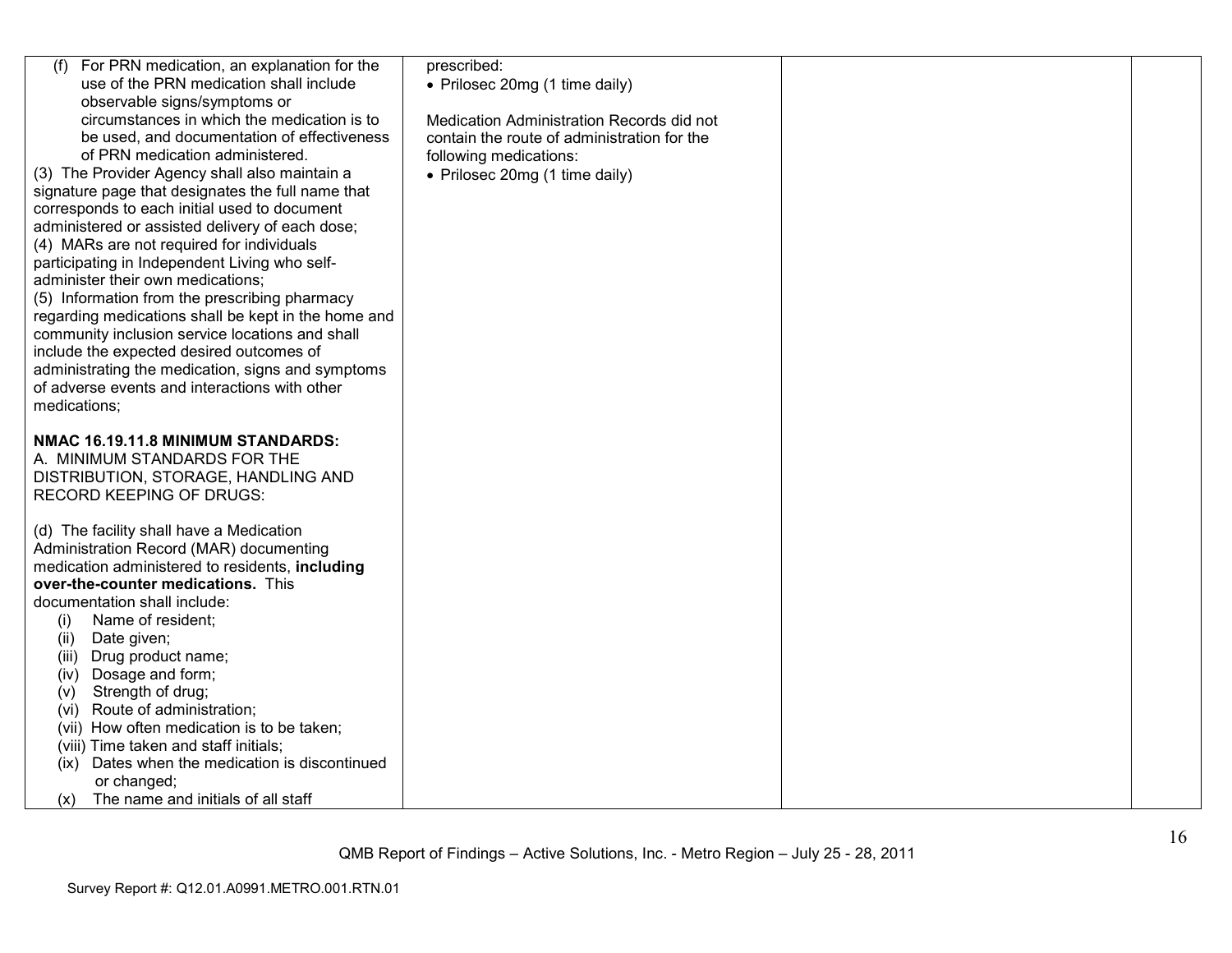| administering medications.                                        |  |  |
|-------------------------------------------------------------------|--|--|
|                                                                   |  |  |
| <b>Model Custodial Procedure Manual</b>                           |  |  |
| <b>D. Administration of Drugs</b>                                 |  |  |
| Unless otherwise stated by practitioner, patients will            |  |  |
| not be allowed to administer their own medications.               |  |  |
| Document the practitioner's order authorizing the                 |  |  |
| self-administration of medications.                               |  |  |
|                                                                   |  |  |
| All PRN (As needed) medications shall have                        |  |  |
| complete detail instructions regarding the                        |  |  |
| administering of the medication. This shall include:              |  |  |
| $\triangleright$ symptoms that indicate the use of the            |  |  |
| medication,                                                       |  |  |
| exact dosage to be used, and<br>➤                                 |  |  |
| the exact amount to be used in a 24 hour<br>$\blacktriangleright$ |  |  |
| period.                                                           |  |  |
|                                                                   |  |  |
|                                                                   |  |  |
|                                                                   |  |  |
|                                                                   |  |  |
|                                                                   |  |  |
|                                                                   |  |  |
|                                                                   |  |  |
|                                                                   |  |  |
|                                                                   |  |  |
|                                                                   |  |  |
|                                                                   |  |  |
|                                                                   |  |  |
|                                                                   |  |  |
|                                                                   |  |  |
|                                                                   |  |  |
|                                                                   |  |  |
|                                                                   |  |  |
|                                                                   |  |  |
|                                                                   |  |  |
|                                                                   |  |  |
|                                                                   |  |  |
|                                                                   |  |  |
|                                                                   |  |  |
|                                                                   |  |  |
|                                                                   |  |  |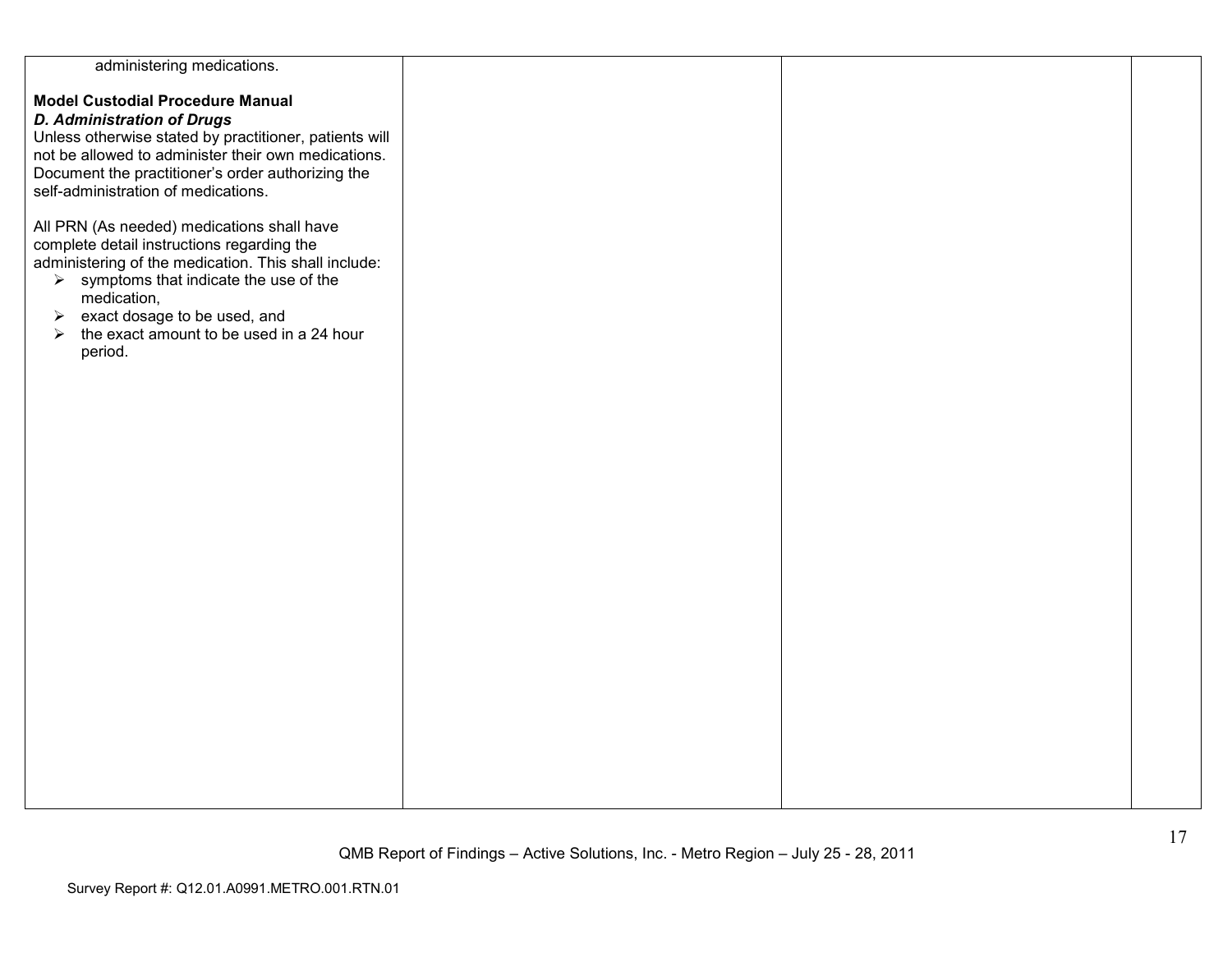| Tag # 1A09.1 Medication Delivery - PRN                                                                 | <b>Scope and Severity Rating: D</b>                                                                       |                                                   |  |
|--------------------------------------------------------------------------------------------------------|-----------------------------------------------------------------------------------------------------------|---------------------------------------------------|--|
| <b>Medication</b>                                                                                      |                                                                                                           |                                                   |  |
| Developmental Disabilities (DD) Waiver Service                                                         | Based on record review, the Agency failed to                                                              |                                                   |  |
| Standards effective 4/1/2007                                                                           | maintain PRN Medication Administration Records                                                            |                                                   |  |
| <b>CHAPTER 1 II. PROVIDER AGENCY</b>                                                                   | which contained all elements required by standard                                                         |                                                   |  |
| <b>REQUIREMENTS:</b> The objective of these standards                                                  | for 1 of 8 Individuals.                                                                                   |                                                   |  |
| is to establish Provider Agency policy, procedure<br>and reporting requirements for DD Medicaid Waiver | Individual #19                                                                                            |                                                   |  |
| program. These requirements apply to all such                                                          | April 2011                                                                                                |                                                   |  |
| Provider Agency staff, whether directly employed or                                                    | Medication Administration Records did not                                                                 |                                                   |  |
| subcontracting with the Provider Agency. Additional                                                    | contain the circumstance for which the                                                                    |                                                   |  |
| Provider Agency requirements and personnel                                                             | medication is to be used:                                                                                 | Provider:                                         |  |
| qualifications may be applicable for specific service                                                  | • Zyrtec 10mg (PRN)                                                                                       | In addition to stating the Plan of Correction for |  |
| standards.                                                                                             |                                                                                                           | these findings above, also please provide your    |  |
| E. Medication Delivery: Provider Agencies that                                                         | Medication Administration Records did not                                                                 | evidence of on-going Quality Assurance /          |  |
| provide Community Living, Community Inclusion or                                                       | contain the route of administration for the                                                               | Quality Improvement specific to this tag below    |  |
| Private Duty Nursing services shall have written                                                       | following medications:                                                                                    | this line.                                        |  |
| policies and procedures regarding medication(s)                                                        | • Zyrtec 10mg (PRN)                                                                                       |                                                   |  |
| delivery and tracking and reporting of medication                                                      |                                                                                                           |                                                   |  |
| errors in accordance with DDSD Medication                                                              | No Effectiveness was noted on the Medication                                                              |                                                   |  |
| Assessment and Delivery Policy and Procedures,<br>the Board of Nursing Rules and Board of Pharmacy     | Administration Record for the following PRN                                                               |                                                   |  |
| standards and regulations.                                                                             | medication:                                                                                               |                                                   |  |
|                                                                                                        | • Zyrtec 10mg – PRN – April 1, 2, 3, 4, 5, 6, 7, 8,<br>9, 10, 11, 12, 13, 15, 16, 18, 19, 20, 21, 22, 23, |                                                   |  |
| (2) When required by the DDSD Medication                                                               | 24, 25, 26, 27, 28, 29 & 30 (given 1 time)                                                                |                                                   |  |
| Assessment and Delivery Policy, Medication                                                             |                                                                                                           |                                                   |  |
| Administration Records (MAR) shall be maintained                                                       | No Time of Administration was noted on the                                                                |                                                   |  |
| and include:                                                                                           | Medication Administration Record for the                                                                  |                                                   |  |
| (a) The name of the individual, a transcription of                                                     | following PRN medication:                                                                                 |                                                   |  |
| the physician's written or licensed health care                                                        | • Zyrtec 10mg - PRN - April 1, 2, 3, 4, 5, 6, 7, 8,                                                       |                                                   |  |
| provider's prescription including the brand                                                            | 9, 10, 11, 12, 13, 15, 16, 18, 19, 20, 21, 22, 23,                                                        |                                                   |  |
| and generic name of the medication,                                                                    | 24, 25, 26, 27, 28, 29 & 30 (given 1 time)                                                                |                                                   |  |
| diagnosis for which the medication is                                                                  |                                                                                                           |                                                   |  |
| prescribed;<br>(b) Prescribed dosage, frequency and                                                    |                                                                                                           |                                                   |  |
| method/route of administration, times and                                                              |                                                                                                           |                                                   |  |
| dates of administration;                                                                               |                                                                                                           |                                                   |  |
| (c) Initials of the individual administering or                                                        |                                                                                                           |                                                   |  |
| assisting with the medication;                                                                         |                                                                                                           |                                                   |  |
| (d) Explanation of any medication irregularity;                                                        |                                                                                                           |                                                   |  |
| (e) Documentation of any allergic reaction or                                                          |                                                                                                           |                                                   |  |
| adverse medication effect; and                                                                         |                                                                                                           |                                                   |  |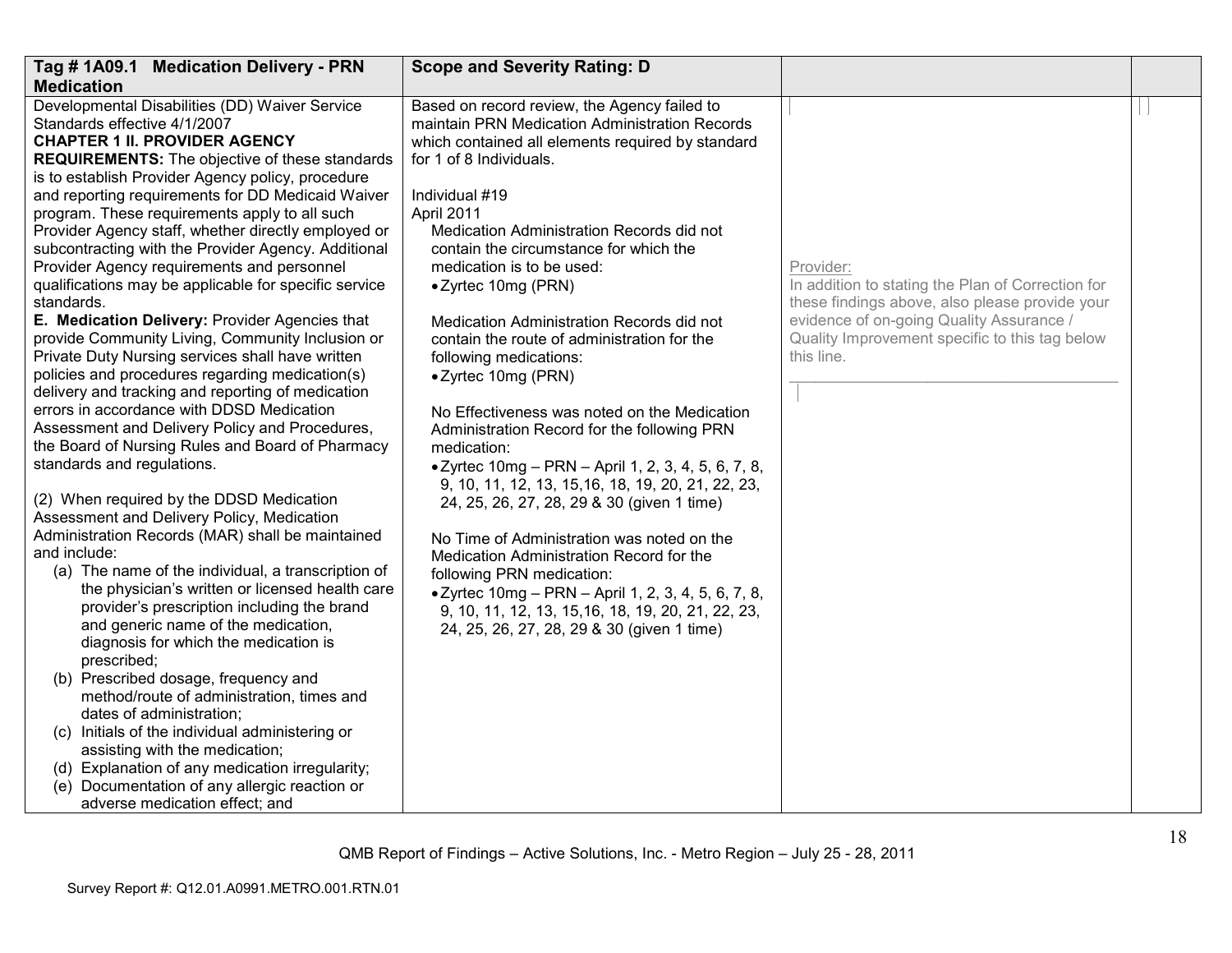| (f)<br>For PRN medication, an explanation for the                                                 |  |  |
|---------------------------------------------------------------------------------------------------|--|--|
| use of the PRN medication shall include                                                           |  |  |
| observable signs/symptoms or                                                                      |  |  |
| circumstances in which the medication is to                                                       |  |  |
| be used, and documentation of effectiveness                                                       |  |  |
| of PRN medication administered.                                                                   |  |  |
|                                                                                                   |  |  |
| (3) The Provider Agency shall also maintain a                                                     |  |  |
| signature page that designates the full name that<br>corresponds to each initial used to document |  |  |
| administered or assisted delivery of each dose;                                                   |  |  |
|                                                                                                   |  |  |
| (4) MARs are not required for individuals                                                         |  |  |
| participating in Independent Living who self-                                                     |  |  |
| administer their own medications;                                                                 |  |  |
|                                                                                                   |  |  |
| (5) Information from the prescribing pharmacy                                                     |  |  |
| regarding medications shall be kept in the home and                                               |  |  |
| community inclusion service locations and shall                                                   |  |  |
| include the expected desired outcomes of                                                          |  |  |
| administrating the medication, signs and symptoms                                                 |  |  |
| of adverse events and interactions with other                                                     |  |  |
| medications;                                                                                      |  |  |
| NMAC 16.19.11.8 MINIMUM STANDARDS:                                                                |  |  |
| A. MINIMUM STANDARDS FOR THE                                                                      |  |  |
| DISTRIBUTION, STORAGE, HANDLING AND                                                               |  |  |
| <b>RECORD KEEPING OF DRUGS:</b>                                                                   |  |  |
| (d) The facility shall have a Medication                                                          |  |  |
| Administration Record (MAR) documenting                                                           |  |  |
| medication administered to residents, including                                                   |  |  |
| over-the-counter medications. This                                                                |  |  |
| documentation shall include:                                                                      |  |  |
| Name of resident;<br>(i)                                                                          |  |  |
| Date given;<br>(ii)                                                                               |  |  |
| (iii) Drug product name;                                                                          |  |  |
| Dosage and form;<br>(iv)                                                                          |  |  |
| Strength of drug;<br>(V)                                                                          |  |  |
| (vi) Route of administration;                                                                     |  |  |
| (vii) How often medication is to be taken;                                                        |  |  |
| (viii) Time taken and staff initials;                                                             |  |  |
| (ix) Dates when the medication is discontinued                                                    |  |  |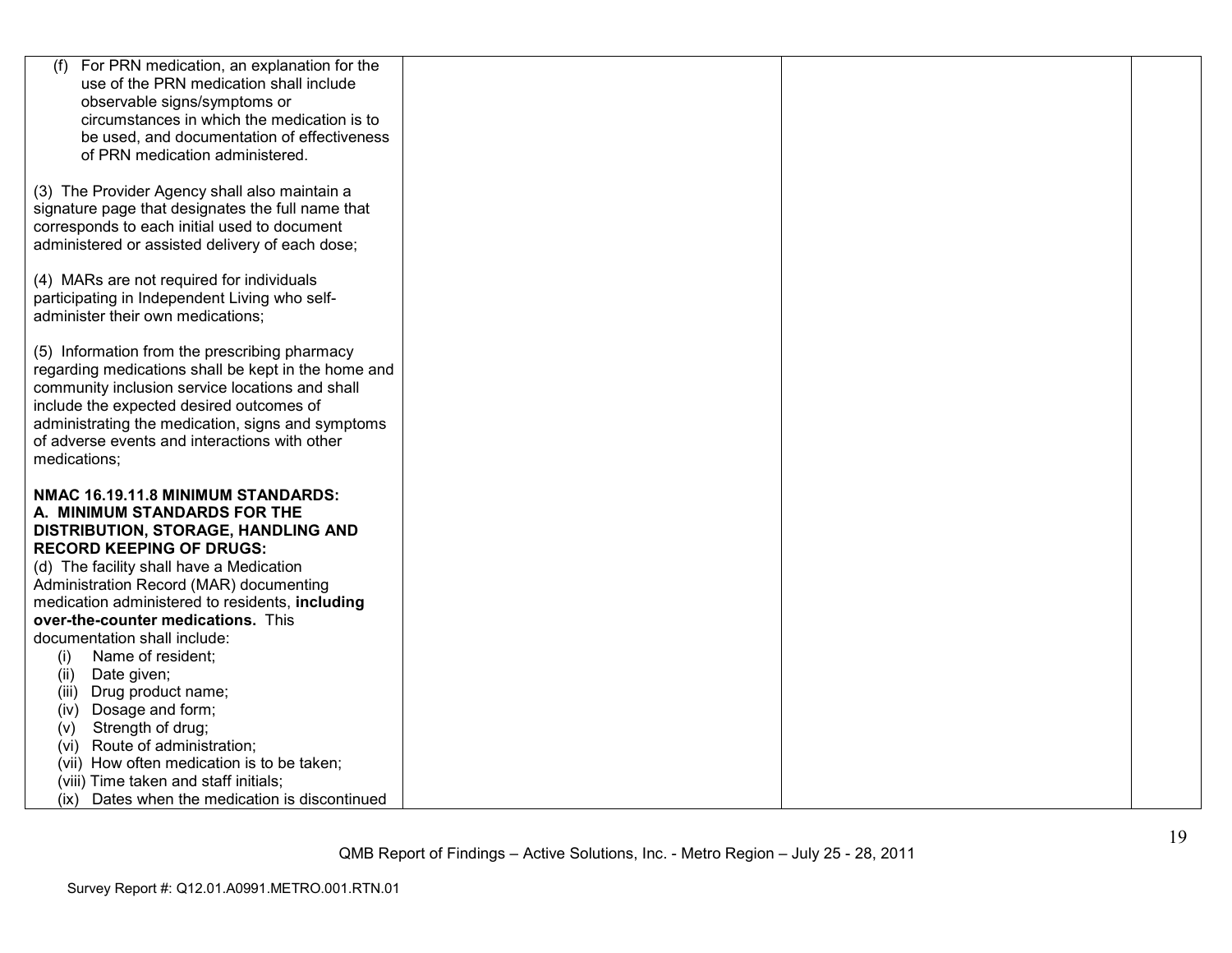| or changed;                                            |  |  |
|--------------------------------------------------------|--|--|
| The name and initials of all staff<br>(x)              |  |  |
| administering medications.                             |  |  |
|                                                        |  |  |
| <b>Model Custodial Procedure Manual</b>                |  |  |
|                                                        |  |  |
| <b>D. Administration of Drugs</b>                      |  |  |
| Unless otherwise stated by practitioner, patients will |  |  |
| not be allowed to administer their own medications.    |  |  |
| Document the practitioner's order authorizing the      |  |  |
| self-administration of medications.                    |  |  |
|                                                        |  |  |
| All PRN (As needed) medications shall have             |  |  |
|                                                        |  |  |
| complete detail instructions regarding the             |  |  |
| administering of the medication. This shall include:   |  |  |
| symptoms that indicate the use of the<br>➤             |  |  |
| medication,                                            |  |  |
| exact dosage to be used, and<br>➤                      |  |  |
| the exact amount to be used in a 24 hour               |  |  |
| period.                                                |  |  |
|                                                        |  |  |
| <b>Department of Health</b>                            |  |  |
|                                                        |  |  |
| <b>Developmental Disabilities Supports Division</b>    |  |  |
| (DDSD) Medication Assessment and Delivery              |  |  |
| Policy - Eff. November 1, 2006                         |  |  |
| <b>F. PRN Medication</b>                               |  |  |
| 3. Prior to self-administration, self-administration   |  |  |
| with physical assist or assisting with delivery of PRN |  |  |
| medications, the direct support staff must contact     |  |  |
| the agency nurse to describe observed symptoms         |  |  |
|                                                        |  |  |
| and thus assure that the PRN medication is being       |  |  |
| used according to instructions given by the ordering   |  |  |
| PCP. In cases of fever, respiratory distress           |  |  |
| (including coughing), severe pain, vomiting,           |  |  |
| diarrhea, change in responsiveness/level of            |  |  |
| consciousness, the nurse must strongly consider        |  |  |
| the need to conduct a face-to-face assessment to       |  |  |
| assure that the PRN does not mask a condition          |  |  |
| better treated by seeking medical attention. This      |  |  |
|                                                        |  |  |
| does not apply to home based/family living settings    |  |  |
| where the provider is related by affinity or by        |  |  |
| consanguinity to the individual.                       |  |  |
|                                                        |  |  |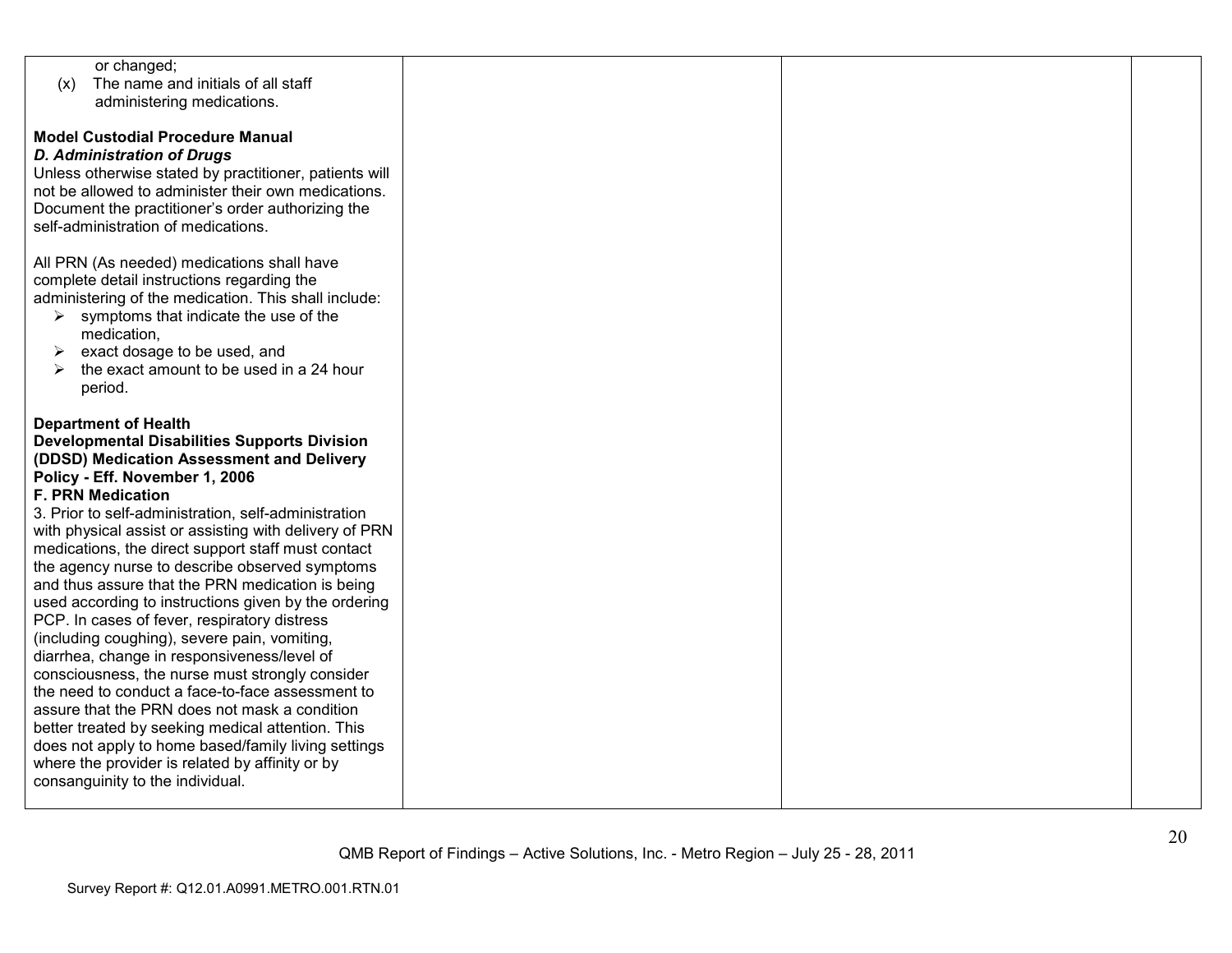| 4. The agency nurse shall review the utilization of<br>PRN medications routinely. Frequent or escalating<br>use of PRN medications must be reported to the<br>PCP and discussed by the Interdisciplinary for<br>changes to the overall support plan (see Section H<br>of this policy).                                                                                                                                                                                                                                                                                                                                                                                                                                                                                                                                                                                                                                                                   |  |  |
|----------------------------------------------------------------------------------------------------------------------------------------------------------------------------------------------------------------------------------------------------------------------------------------------------------------------------------------------------------------------------------------------------------------------------------------------------------------------------------------------------------------------------------------------------------------------------------------------------------------------------------------------------------------------------------------------------------------------------------------------------------------------------------------------------------------------------------------------------------------------------------------------------------------------------------------------------------|--|--|
| H. Agency Nurse Monitoring<br>1. Regardless of the level of assistance with<br>medication delivery that is required by the individual<br>or the route through which the medication is<br>delivered, the agency nurses must monitor the<br>individual's response to the effects of their routine<br>and PRN medications. The frequency and type of<br>monitoring must be based on the nurse's<br>assessment of the individual and consideration of<br>the individual's diagnoses, health status, stability,<br>utilization of PRN medications and level of support<br>required by the individual's condition and the skill<br>level and needs of the direct care staff. Nursing<br>monitoring should be based on prudent nursing<br>practice and should support the safety and<br>independence of the individual in the community<br>setting. The health care plan shall reflect the<br>planned monitoring of the individual's response to<br>medication. |  |  |
| <b>Department of Health Developmental Disabilities</b><br><b>Supports Division (DDSD) - Procedure Title:</b><br><b>Medication Assessment and Delivery Procedure</b><br>Eff Date: November 1, 2006<br>C. 3. Prior to delivery of the PRN, direct support<br>staff must contact the agency nurse to describe<br>observed symptoms and thus assure that the PRN<br>is being used according to instructions given by the<br>ordering PCP. In cases of fever, respiratory distress<br>(including coughing), severe pain, vomiting,<br>diarrhea, change in responsiveness/level of<br>consciousness, the nurse must strongly consider<br>the need to conduct a face-to-face assessment to<br>assure that the PRN does not mask a condition<br>better treated by seeking medical attention.                                                                                                                                                                     |  |  |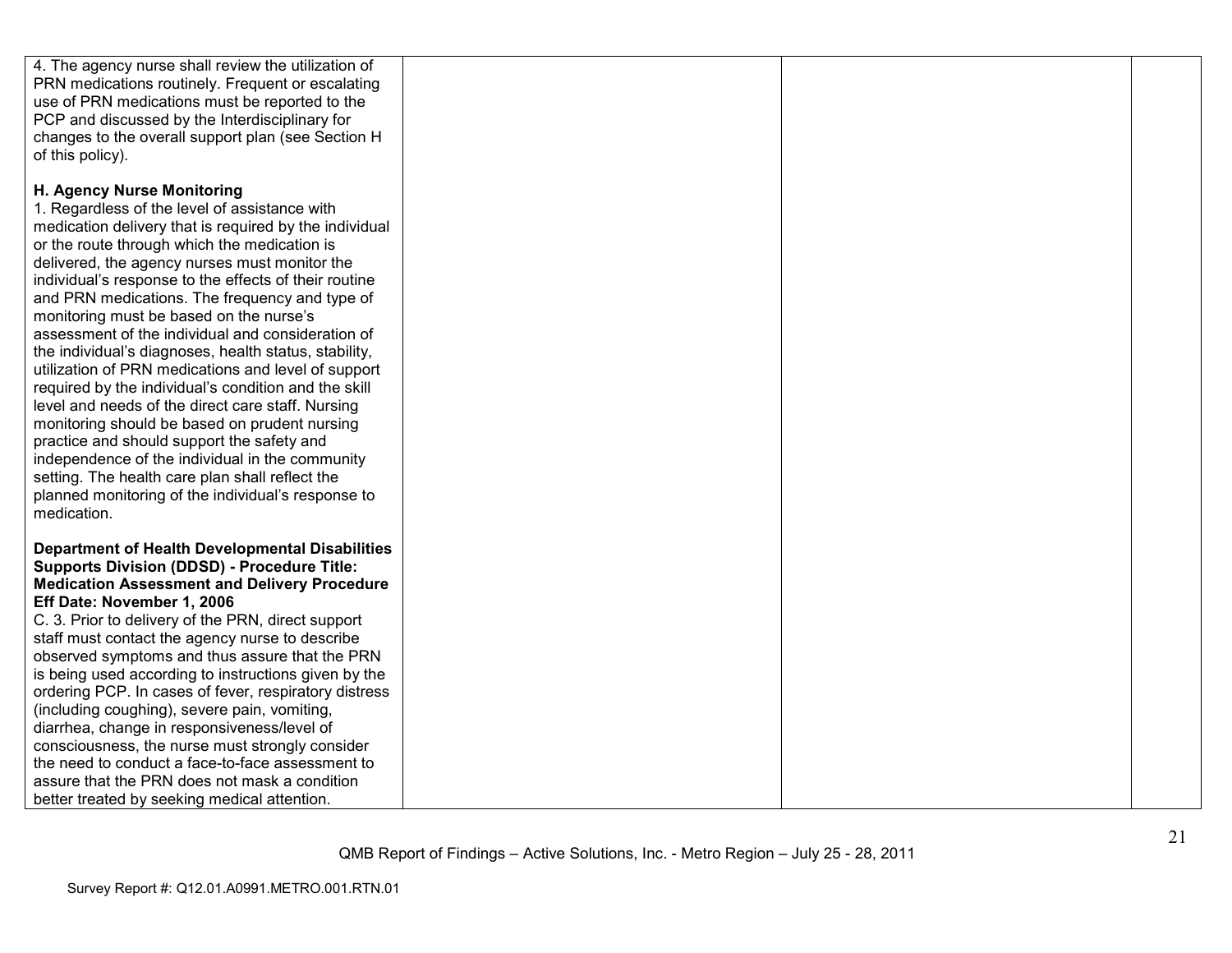| (References: Psychotropic Medication Use Policy,<br>Section D, page 5 Use of PRN Psychotropic<br>Medications; and, Human Rights Committee<br>Requirements Policy, Section B, page 4<br>Interventions Requiring Review and Approval - Use<br>of PRN Medications). |  |  |
|------------------------------------------------------------------------------------------------------------------------------------------------------------------------------------------------------------------------------------------------------------------|--|--|
| a. Document conversation with nurse including all<br>reported signs and symptoms, advice given and<br>action taken by staff.                                                                                                                                     |  |  |
| 4. Document on the MAR each time a PRN<br>medication is used and describe its effect on the<br>individual (e.g., temperature down, vomiting<br>lessened, anxiety increased, the condition is the<br>same, improved, or worsened, etc.).                          |  |  |
|                                                                                                                                                                                                                                                                  |  |  |
|                                                                                                                                                                                                                                                                  |  |  |
|                                                                                                                                                                                                                                                                  |  |  |
|                                                                                                                                                                                                                                                                  |  |  |
|                                                                                                                                                                                                                                                                  |  |  |
|                                                                                                                                                                                                                                                                  |  |  |
|                                                                                                                                                                                                                                                                  |  |  |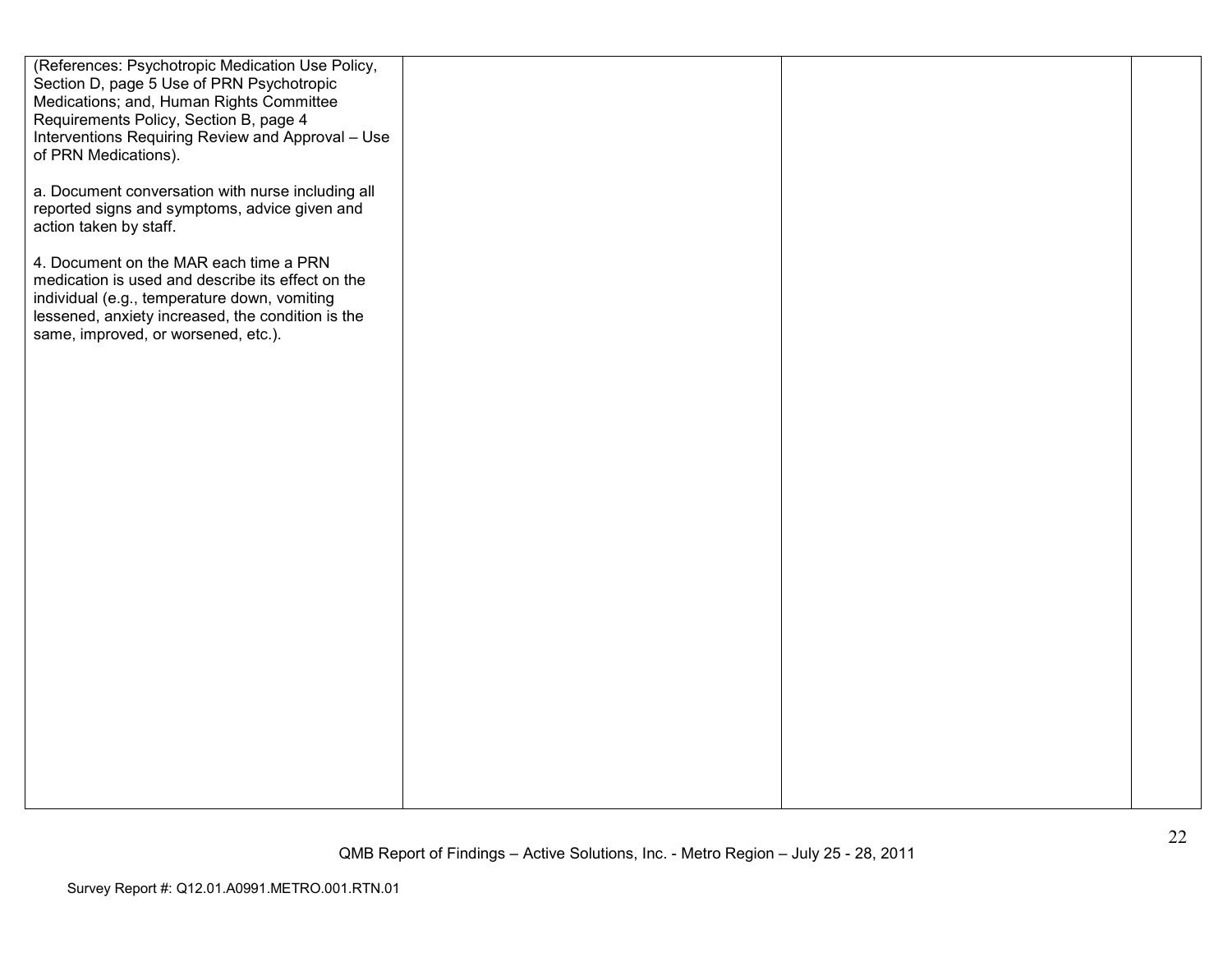| Tag # 1A15.2 & 5109 - Healthcare                                                | <b>Scope and Severity Rating: D</b>                 |                                                              |  |
|---------------------------------------------------------------------------------|-----------------------------------------------------|--------------------------------------------------------------|--|
| <b>Documentation</b>                                                            |                                                     |                                                              |  |
| Developmental Disabilities (DD) Waiver Service                                  | Based on record review, the Agency failed to        |                                                              |  |
| Standards effective 4/1/2007                                                    | maintain the required documentation in the          |                                                              |  |
| CHAPTER 1. III. PROVIDER AGENCY                                                 | Individuals Agency Record as required per standard  |                                                              |  |
| DOCUMENTATION OF SERVICE DELIVERY AND                                           | for 1 of 20 individuals.                            |                                                              |  |
| <b>LOCATION - Healthcare Documentation by</b>                                   |                                                     |                                                              |  |
| <b>Nurses For Community Living Services,</b>                                    | The following were not found, incomplete and/or not |                                                              |  |
| <b>Community Inclusion Services and Private Duty</b>                            | current:                                            |                                                              |  |
| <b>Nursing Services: Nursing services must be</b>                               |                                                     |                                                              |  |
| available as needed and documented for Provider                                 | • Special Health Care Needs                         |                                                              |  |
| Agencies delivering Community Living Services,                                  | • Nutritional Plan                                  |                                                              |  |
| Community Inclusion Services and Private Duty                                   | ° Individual #20 - As indicated by the IST section  |                                                              |  |
| Nursing Services.                                                               | of ISP the individual is required to have a plan.   | Provider:                                                    |  |
| Chapter 1. III. E. (1 - 4) (1) Documentation of                                 | No evidence of the plan was found.                  | In addition to stating the Plan of Correction for            |  |
| nursing assessment activities                                                   |                                                     | these findings above, also please provide your               |  |
| (a) The following hierarchy shall be used to                                    | • Health Care Plans                                 | evidence of on-going Quality Assurance /                     |  |
| determine which provider agency is responsible for                              | • Skin and Wound                                    | Quality Improvement specific to this tag below<br>this line. |  |
| completion of the HAT and MAAT and related<br>subsequent planning and training: | ° Individual #20 - As indicated by the e-CHAT       |                                                              |  |
| (i) Community living services provider agency;                                  | the individual is required to have a plan. No       |                                                              |  |
| (ii) Private duty nursing provider agency;                                      | evidence of the plan was found.                     |                                                              |  |
| (iii) Adult habilitation provider agency;                                       |                                                     |                                                              |  |
| (iv) Community access provider agency; and                                      |                                                     |                                                              |  |
| (v) Supported employment provider agency.                                       |                                                     |                                                              |  |
| (b) The provider agency must arrange for their                                  |                                                     |                                                              |  |
| nurse to complete the Health Assessment Tool                                    |                                                     |                                                              |  |
| (HAT) and the Medication Administration                                         |                                                     |                                                              |  |
| Assessment Tool (MAAT) on at least an annual                                    |                                                     |                                                              |  |
| basis for each individual receiving community living,                           |                                                     |                                                              |  |
| community inclusion or private duty nursing                                     |                                                     |                                                              |  |
| services, unless the provider agency arranges for                               |                                                     |                                                              |  |
| the individual's Primary Care Practitioner (PCP) to                             |                                                     |                                                              |  |
| voluntarily complete these assessments in lieu of                               |                                                     |                                                              |  |
| the agency nurse. Agency nurses may also                                        |                                                     |                                                              |  |
| complete these assessments in collaboration with                                |                                                     |                                                              |  |
| the Primary Care Practitioner if they believe such                              |                                                     |                                                              |  |
| consultation is necessary for an accurate                                       |                                                     |                                                              |  |
| assessment. Family Living Provider Agencies have                                |                                                     |                                                              |  |
| the option of having the subcontracted caregiver                                |                                                     |                                                              |  |
| complete the HAT instead of the nurse or PCP, if                                |                                                     |                                                              |  |
| the caregiver is comfortable doing so. However, the                             |                                                     |                                                              |  |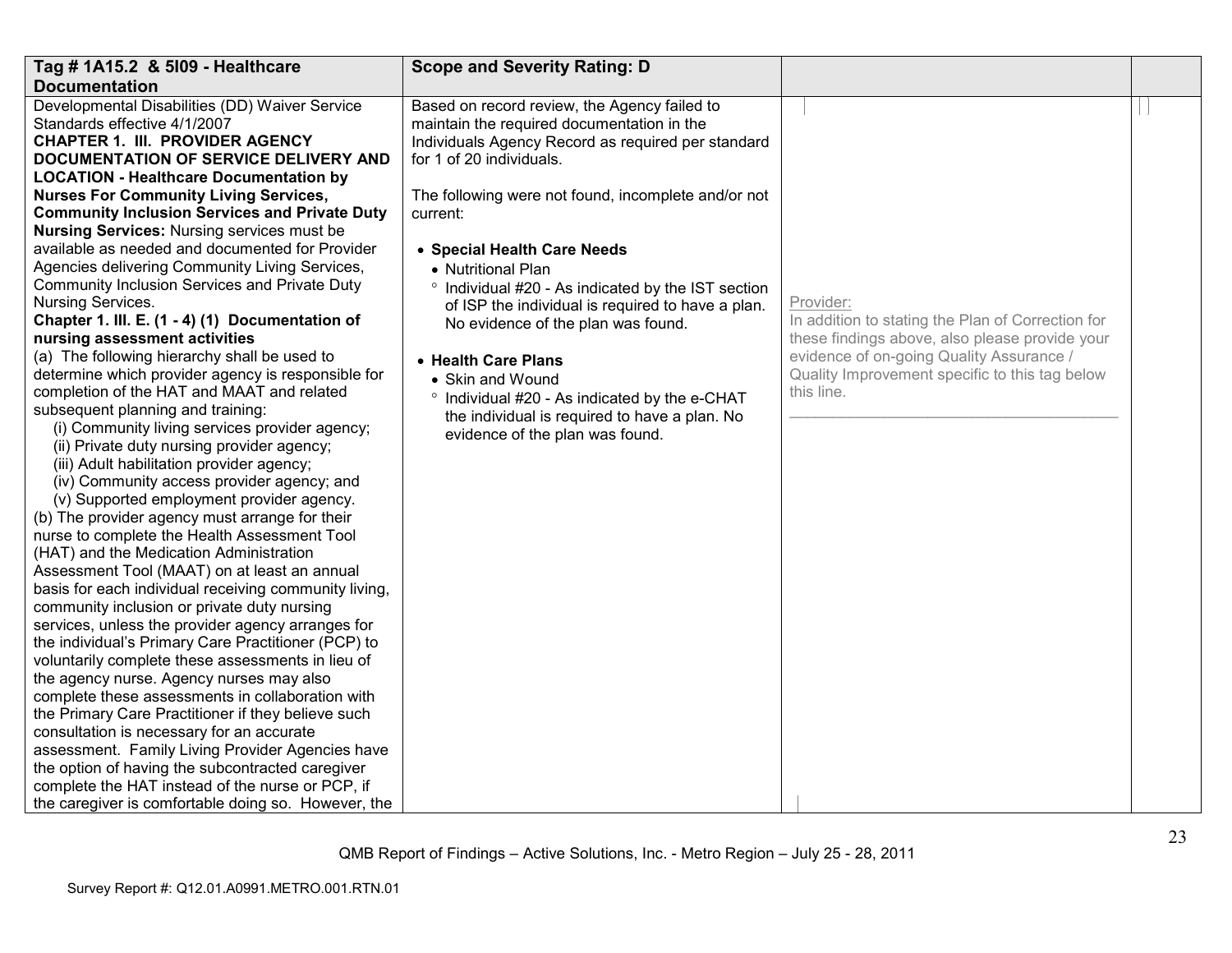| agency nurse must be available to assist the          |  |  |
|-------------------------------------------------------|--|--|
| caregiver upon request.                               |  |  |
| (c) For newly allocated individuals, the HAT and the  |  |  |
| MAAT must be completed within seventy-two (72)        |  |  |
| hours of admission into direct services or two weeks  |  |  |
| following the initial ISP, whichever comes first.     |  |  |
| (d) For individuals already in services, the HAT and  |  |  |
| the MAAT must be completed at least fourteen (14)     |  |  |
| days prior to the annual ISP meeting and submitted    |  |  |
| to all members of the interdisciplinary team. The     |  |  |
| HAT must also be completed at the time of any         |  |  |
| significant change in clinical condition and upon     |  |  |
| return from any hospitalizations. In addition to      |  |  |
| annually, the MAAT must be completed at the time      |  |  |
| of any significant change in clinical condition, when |  |  |
| a medication regime or route change requires          |  |  |
| delivery by licensed or certified staff, or when an   |  |  |
| individual has completed additional training          |  |  |
| designed to improve their skills to support self-     |  |  |
| administration (see DDSD Medication Assessment        |  |  |
| and Delivery Policy).                                 |  |  |
| (e) Nursing assessments conducted to determine        |  |  |
| current health status or to evaluate a change in      |  |  |
| clinical condition must be documented in a signed     |  |  |
| progress note that includes time and date as well as  |  |  |
| subjective information including the individual       |  |  |
| complaints, signs and symptoms noted by staff,        |  |  |
| family members or other team members; objective       |  |  |
| information including vital signs, physical           |  |  |
| examination, weight, and other pertinent data for the |  |  |
| given situation (e.g., seizure frequency, method in   |  |  |
| which temperature taken); assessment of the           |  |  |
| clinical status, and plan of action addressing        |  |  |
| relevant aspects of all active health problems and    |  |  |
| follow up on any recommendations of medical           |  |  |
| consultants.                                          |  |  |
| (2) Health related plans                              |  |  |
| (a) For individuals with chronic conditions that have |  |  |
| the potential to exacerbate into a life-threatening   |  |  |
| situation, a medical crisis prevention and            |  |  |
| intervention plan must be written by the nurse or     |  |  |
| other appropriately designated healthcare             |  |  |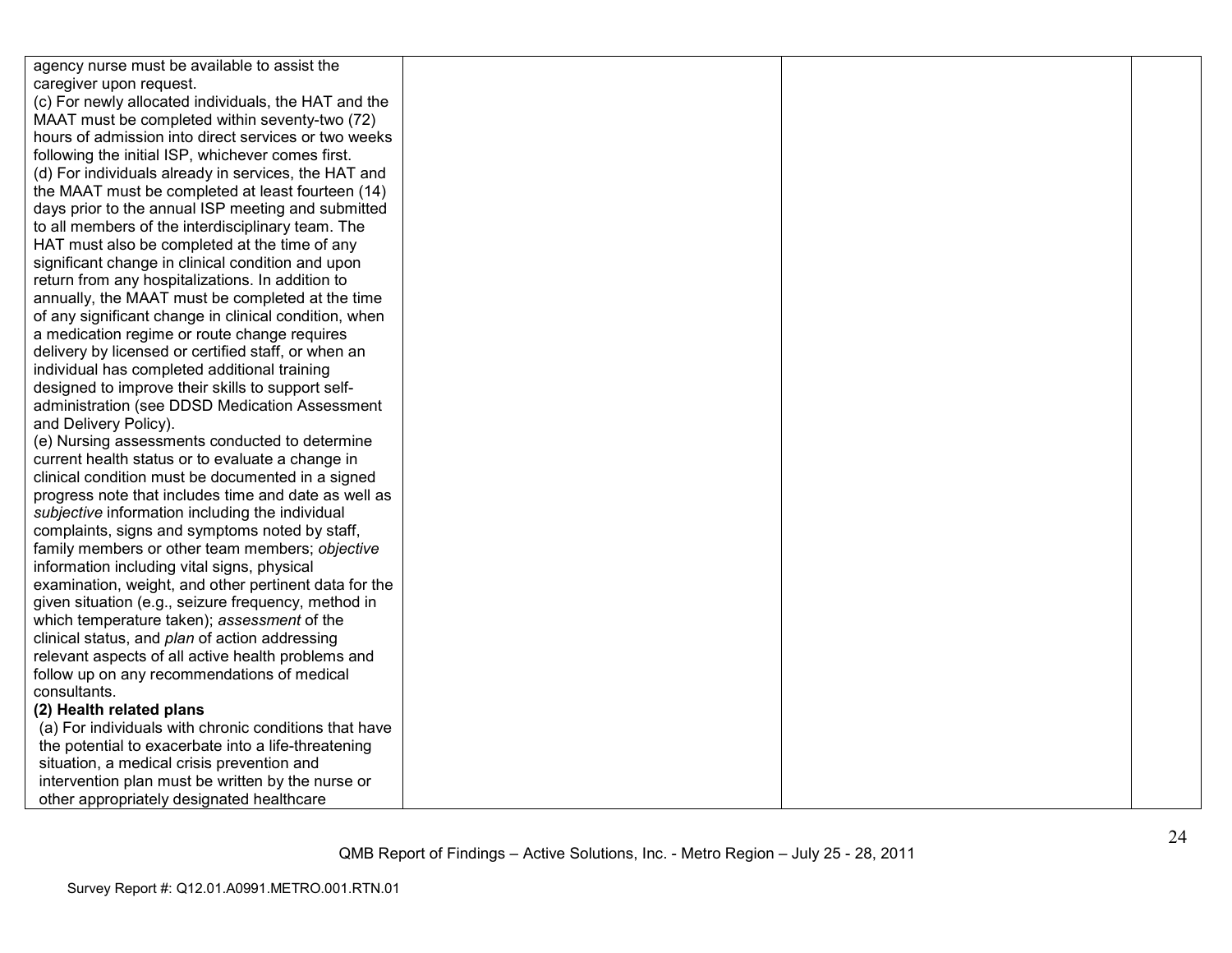| professional.                                          |  |  |
|--------------------------------------------------------|--|--|
| (b) Crisis prevention and intervention plans must be   |  |  |
| written in user-friendly language that is easily       |  |  |
| understood by those implementing the plan.             |  |  |
| (c) The nurse shall also document training             |  |  |
| regarding the crisis prevention and intervention       |  |  |
| plan delivered to agency staff and other team          |  |  |
| members, clearly indicating competency                 |  |  |
| determination for each trainee.                        |  |  |
| (d) If the individual receives services from separate  |  |  |
| agencies for community living and community            |  |  |
| inclusion services, nurses from each agency shall      |  |  |
| collaborate in the development of and training         |  |  |
| delivery for crisis prevention and intervention plans  |  |  |
| to assure maximum consistency across settings.         |  |  |
| (3) For all individuals with a HAT score of 4, 5 or 6, |  |  |
| the nurse shall develop a comprehensive healthcare     |  |  |
| plan that includes health related supports identified  |  |  |
| in the ISP (The healthcare plan is the equivalent of   |  |  |
| a nursing care plan; two separate documents are        |  |  |
| not required nor recommended):                         |  |  |
| (a) Each healthcare plan must include a statement      |  |  |
| of the person's healthcare needs and list              |  |  |
| measurable goals to be achieved through                |  |  |
| implementation of the healthcare plan. Needs           |  |  |
| statements may be based upon supports needed           |  |  |
| for the individual to maintain a current strength,     |  |  |
| ability or skill related to their health, prevention   |  |  |
| measures, and/or supports needed to remediate,         |  |  |
| minimize or manage an existing health condition.       |  |  |
| (b) Goals must be measurable and shall be revised      |  |  |
| when an individual has met the goal and has the        |  |  |
| potential to attain additional goals or no longer      |  |  |
| requires supports in order to maintain the goal.       |  |  |
| (c) Approaches described in the plan shall be          |  |  |
| individualized to reflect the individual's unique      |  |  |
| needs, provide guidance to the caregiver(s) and        |  |  |
| designed to support successful interactions. Some      |  |  |
| interventions may be carried out by staff, family      |  |  |
| members or other team members, and other               |  |  |
| interventions may be carried out directly by the       |  |  |
| nurse – persons responsible for each intervention      |  |  |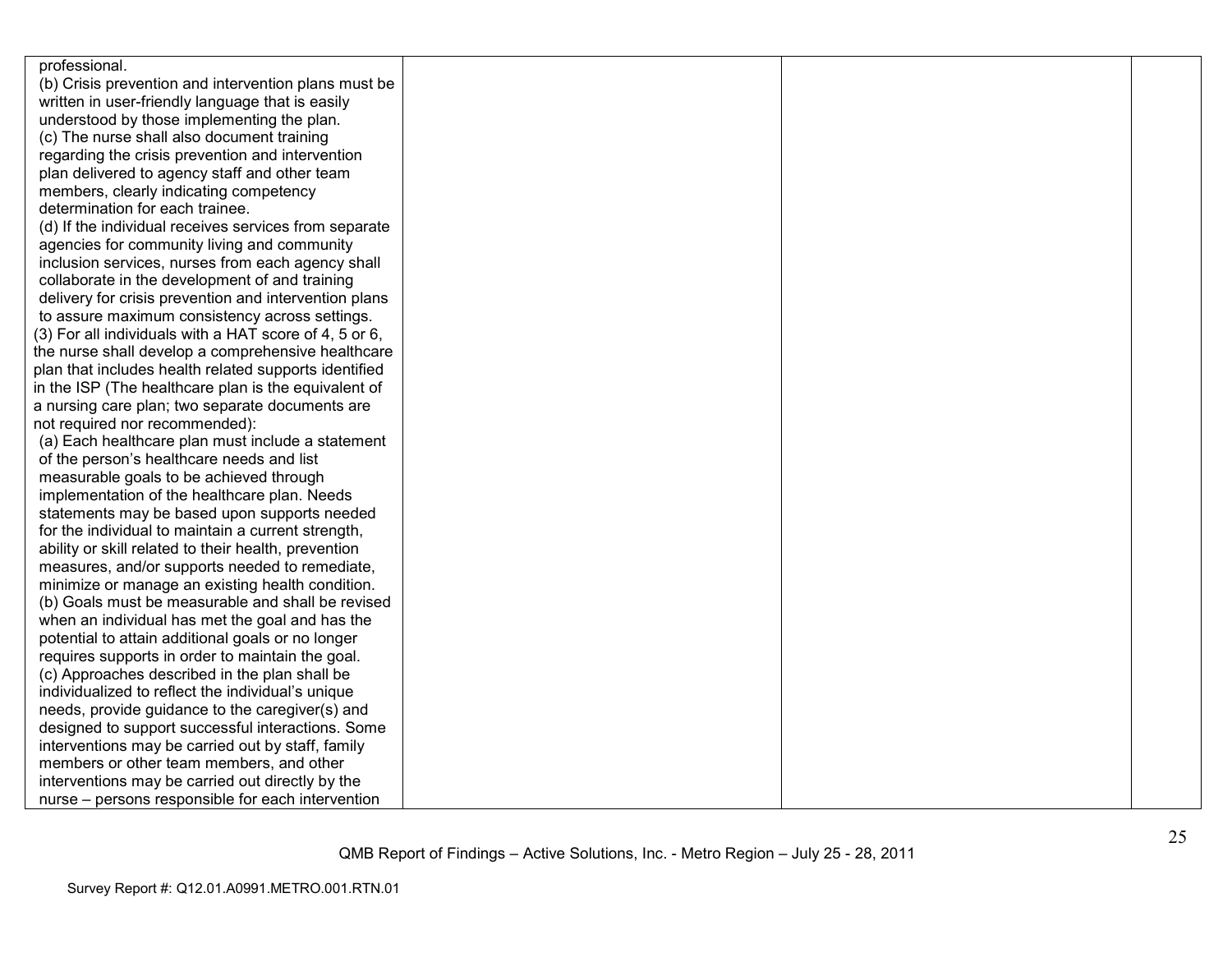shall be specified in the plan. (d) Healthcare plans shall be written in language that will be easily understood by the person(s) identified as implementing the interventions. (e) The nurse shall also document training on the healthcare plan delivered to agency staff and otherteam members, clearly indicating competency determination for each trainee. If the individual receives services from separate agencies for community living and community inclusion services, nurses from each agency shall collaborate in the development of and training delivery for healthcareplans to assure maximum consistency across settings. (f) Healthcare plans must be updated to reflect relevant discharge orders whenever an individual returns to services following a hospitalization. (g) All crisis prevention and intervention plans and healthcare plans shall include the individual's name and date on each page and shall be signed by the author. (h) Crisis prevention and intervention plans as well as healthcare plans shall be reviewed by the nurse at least quarterly, and updated as needed. **(4) General Nursing Documentation**  (a) The nurse shall complete legible and signed progress notes with date and time indicated that describe all interventions or interactions conducted with individuals served as well as all interactionswith other healthcare providers serving the individual. All interactions shall be documented whether they occur by phone or in person. (b) For individuals with a HAT score of 4, 5 or 6, or who have identified health concerns in their ISP, the nurse shall provide the interdisciplinary team with a quarterly report that indicates current health status and progress to date on health related ISP desired outcomes and action plans as well as progress toward goals in the healthcare plan. Developmental Disabilities (DD) Waiver Service Standards effective 4/1/2007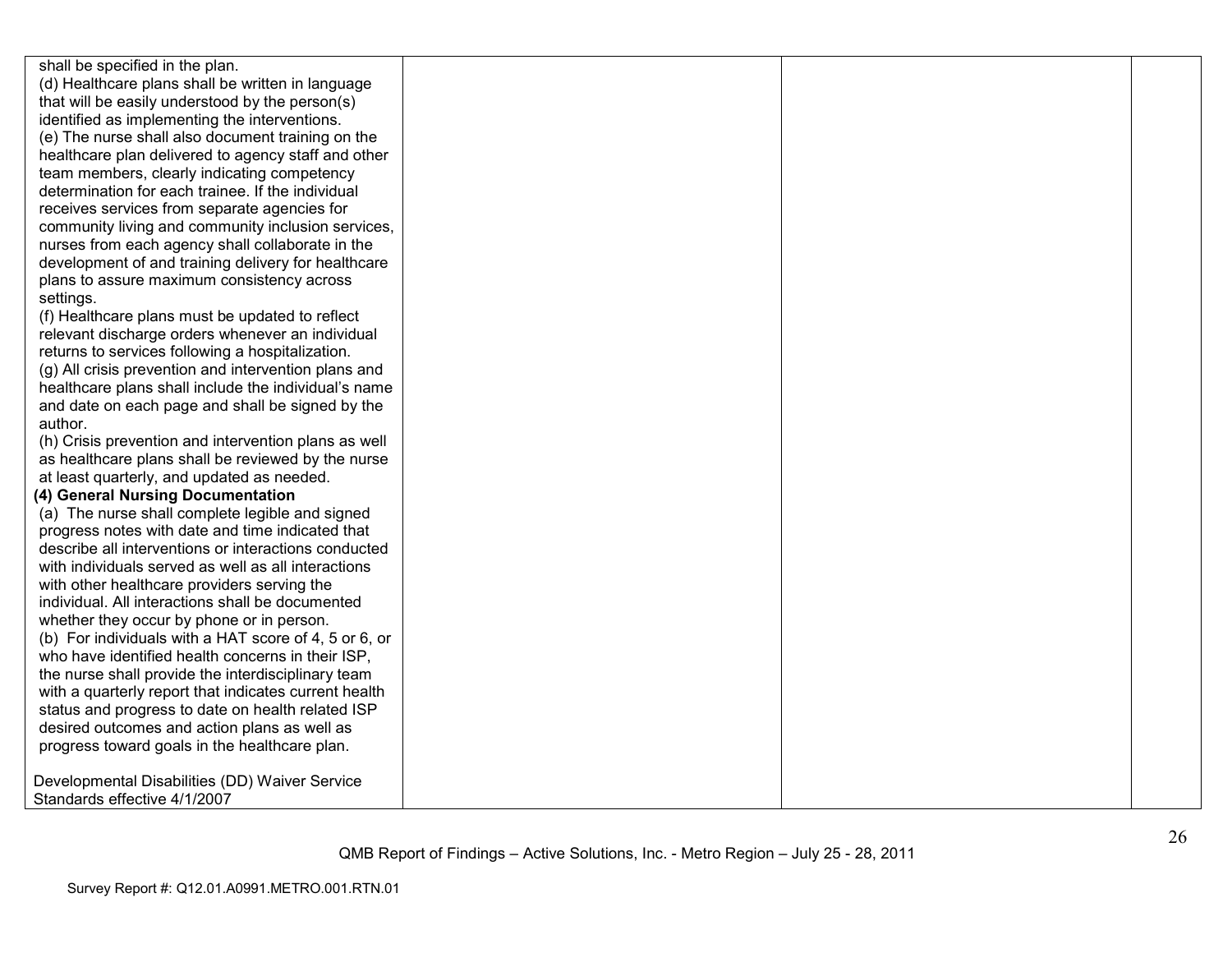| <b>CHAPTER 5 IV. COMMUNITY INCLUSION</b><br><b>SERVICES PROVIDER AGENCY</b> |  |  |
|-----------------------------------------------------------------------------|--|--|
| <b>REQUIREMENTS</b>                                                         |  |  |
| <b>B. IDT Coordination</b>                                                  |  |  |
|                                                                             |  |  |
| (1) Community Inclusion Services Provider                                   |  |  |
| Agencies shall participate on the IDT as specified in                       |  |  |
| the ISP Regulations (7.26.5 NMAC), and shall                                |  |  |
| ensure direct support staff participation as needed                         |  |  |
| to plan effectively for the individual; and                                 |  |  |
|                                                                             |  |  |
| (2) Coordinate with the IDT to ensure that each                             |  |  |
| individual participating in Community Inclusion                             |  |  |
| Services who has a score of 4, 5, or 6 on the HAT                           |  |  |
| has a Health Care Plan developed by a licensed                              |  |  |
| nurse, and if applicable, a Crisis                                          |  |  |
| Prevention/Intervention Plan.                                               |  |  |
|                                                                             |  |  |
| <b>Department of Health Developmental Disabilities</b>                      |  |  |
| <b>Supports Division Policy. Medical Emergency</b>                          |  |  |
| Response Plan Policy MERP-001 eff.8/1/2010                                  |  |  |
|                                                                             |  |  |
| F. The MERP shall be written in clear, jargon free                          |  |  |
| language and include at a minimum the following                             |  |  |
| information:                                                                |  |  |
| 1. A brief, simple description of the condition or                          |  |  |
| illness.                                                                    |  |  |
| 2. A brief description of the most likely life                              |  |  |
| threatening complications that might occur and                              |  |  |
| what those complications may look like to an                                |  |  |
| observer.                                                                   |  |  |
| 3. A concise list of the most important measures                            |  |  |
| that may prevent the life threatening complication                          |  |  |
| from occurring (e.g., avoiding allergens that trigger                       |  |  |
| an asthma attack or making sure the person with                             |  |  |
| diabetes has snacks with them to avoid                                      |  |  |
| hypoglycemia).                                                              |  |  |
| 4. Clear, jargon free, step-by-step instructions                            |  |  |
| regarding the actions to be taken by direct support                         |  |  |
| personnel (DSP) and/or others to intervene in the                           |  |  |
| emergency, including criteria for when to call 911.                         |  |  |
| 5. Emergency contacts with phone numbers.                                   |  |  |
| 6. Reference to whether the individual                                      |  |  |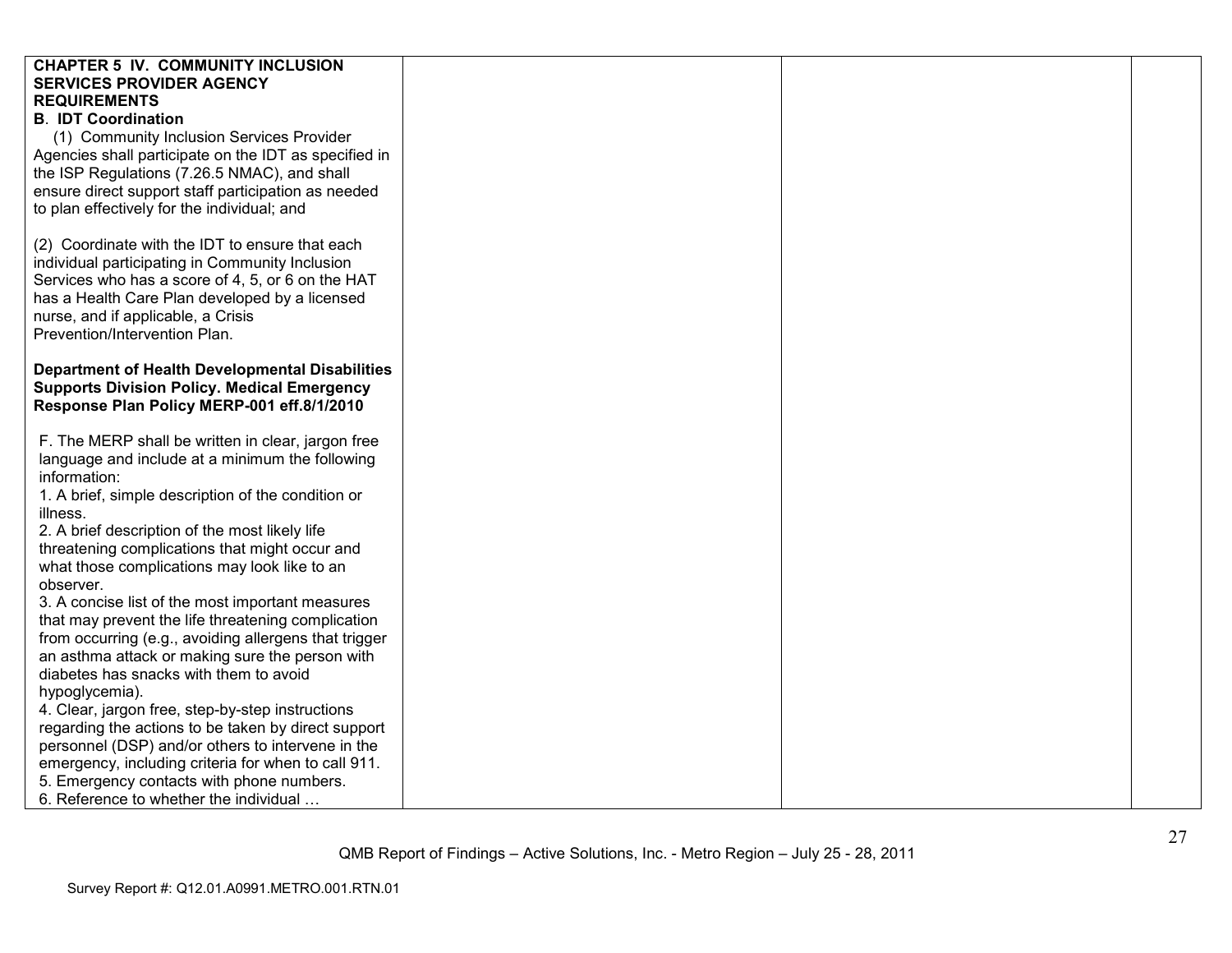| Tag #1A20 DSP Training Documents                                        | <b>Scope and Severity Rating: D</b>                 |                                                                                            |  |
|-------------------------------------------------------------------------|-----------------------------------------------------|--------------------------------------------------------------------------------------------|--|
| Developmental Disabilities (DD) Waiver Service                          | Based on record review, the Agency failed to ensure |                                                                                            |  |
| Standards effective 4/1/2007                                            | that Orientation and Training requirements were met |                                                                                            |  |
| <b>CHAPTER 1 IV. GENERAL REQUIREMENTS</b>                               | for 6 of 111 Direct Service Professionals.          |                                                                                            |  |
| FOR PROVIDER AGENCY SERVICE                                             |                                                     |                                                                                            |  |
| <b>PERSONNEL:</b> The objective of this section is to                   | Review of Direct Service Professionals training     |                                                                                            |  |
| establish personnel standards for DD Medicaid                           | records found no evidence of the following required |                                                                                            |  |
| Waiver Provider Agencies for the following services:                    | DOH/DDSD trainings and certification being          |                                                                                            |  |
| Community Living Supports, Community Inclusion                          | completed:                                          |                                                                                            |  |
| Services, Respite, Substitute Care and Personal                         |                                                     |                                                                                            |  |
| Support Companion Services. These standards                             | • Foundation for Health & Wellness (DSP #150)       |                                                                                            |  |
| apply to all personnel who provide services, whether                    |                                                     | Provider:                                                                                  |  |
| directly employed or subcontracting with the                            | • Person-Centered Planning (1-Day) (DSP #77 &       | In addition to stating the Plan of Correction for                                          |  |
| Provider Agency. Additional personnel requirements                      | 149)                                                | these findings above, also please provide your                                             |  |
| and qualifications may be applicable for specific<br>service standards. |                                                     | evidence of on-going Quality Assurance /<br>Quality Improvement specific to this tag below |  |
| <b>C. Orientation and Training Requirements:</b>                        | • Assisting With Medication Delivery (DSP #108 &    | this line.                                                                                 |  |
| Orientation and training for direct support staff and                   | 123)                                                |                                                                                            |  |
| his or her supervisors shall comply with the                            |                                                     |                                                                                            |  |
| DDSD/DOH Policy Governing the Training                                  | • Teaching & Support Strategies (DSP #140)          |                                                                                            |  |
| Requirements for Direct Support Staff and Internal                      |                                                     |                                                                                            |  |
| Service Coordinators Serving Individuals with                           |                                                     |                                                                                            |  |
| Developmental Disabilities to include the following:                    |                                                     |                                                                                            |  |
| Each new employee shall receive appropriate<br>(1)                      |                                                     |                                                                                            |  |
| orientation, including but not limited to, all                          |                                                     |                                                                                            |  |
| policies relating to fire prevention, accident                          |                                                     |                                                                                            |  |
| prevention, incident management and                                     |                                                     |                                                                                            |  |
| reporting, and emergency procedures; and                                |                                                     |                                                                                            |  |
| Individual-specific training for each individual<br>(2)                 |                                                     |                                                                                            |  |
| under his or her direct care, as described in the                       |                                                     |                                                                                            |  |
| individual service plan, prior to working alone                         |                                                     |                                                                                            |  |
| with the individual.                                                    |                                                     |                                                                                            |  |
|                                                                         |                                                     |                                                                                            |  |
| Department of Health (DOH) Developmental                                |                                                     |                                                                                            |  |
| <b>Disabilities Supports Division (DDSD) Policy -</b>                   |                                                     |                                                                                            |  |
| <b>Policy Title: Training Requirements for Direct</b>                   |                                                     |                                                                                            |  |
| Service Agency Staff Policy - Eff. March 1, 2007 -                      |                                                     |                                                                                            |  |
| <b>II. POLICY STATEMENTS:</b>                                           |                                                     |                                                                                            |  |
| A. Individuals shall receive services from competent                    |                                                     |                                                                                            |  |
| and qualified staff.                                                    |                                                     |                                                                                            |  |
| B. Staff shall complete individual-specific (formerly                   |                                                     |                                                                                            |  |
| known as "Addendum B") training requirements in                         |                                                     |                                                                                            |  |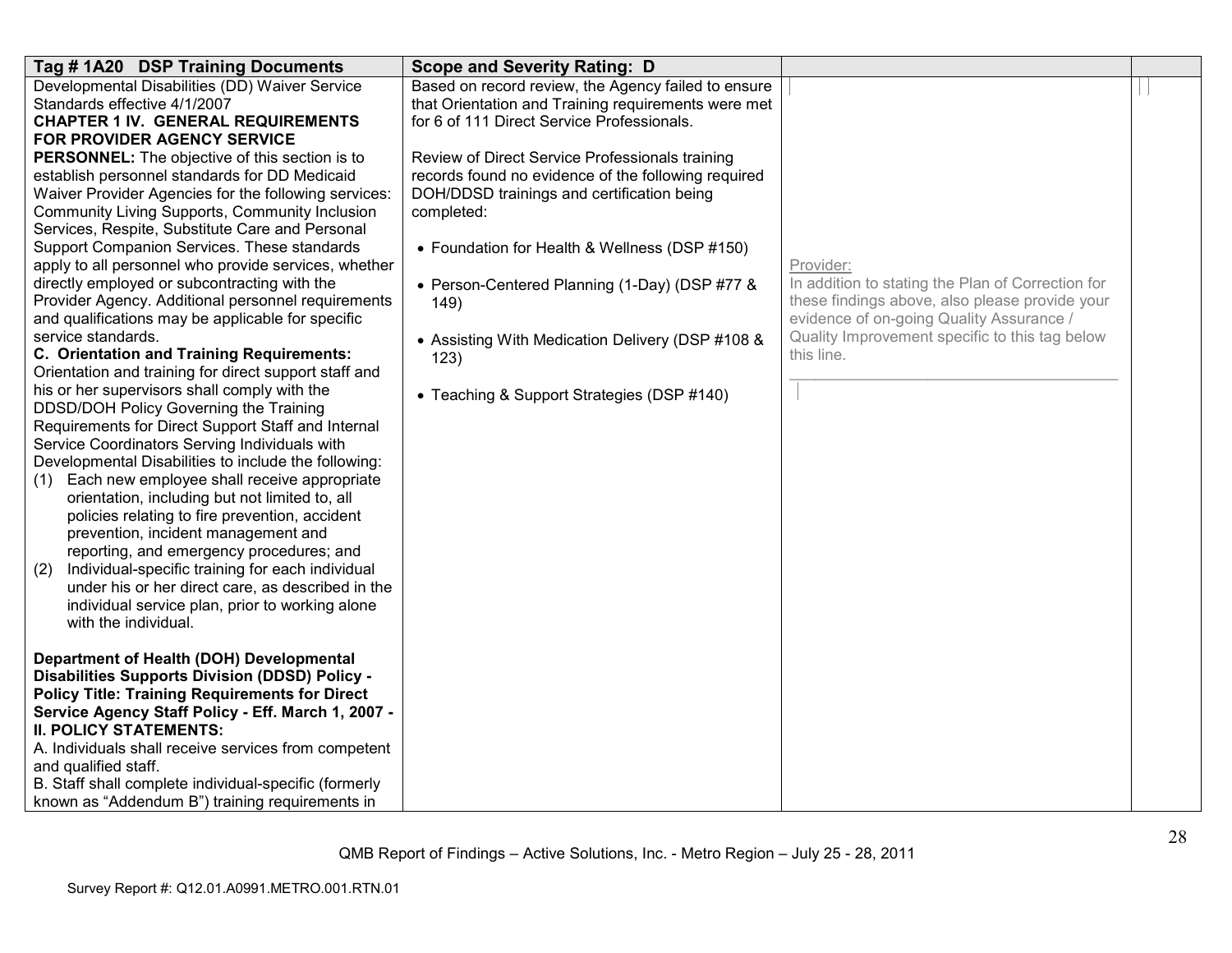| accordance with the specifications described in the                                                      |  |  |
|----------------------------------------------------------------------------------------------------------|--|--|
| individual service plan (ISP) of each individual                                                         |  |  |
| served.                                                                                                  |  |  |
| C. Staff shall complete training on DOH-approved                                                         |  |  |
| incident reporting procedures in accordance with 7                                                       |  |  |
| <b>NMAC 1.13.</b>                                                                                        |  |  |
| D. Staff providing direct services shall complete                                                        |  |  |
| training in universal precautions on an annual basis.                                                    |  |  |
| The training materials shall meet Occupational                                                           |  |  |
| Safety and Health Administration (OSHA)                                                                  |  |  |
| requirements.                                                                                            |  |  |
| E. Staff providing direct services shall maintain                                                        |  |  |
| certification in first aid and CPR. The training                                                         |  |  |
|                                                                                                          |  |  |
| materials shall meet OSHA requirements/guidelines.                                                       |  |  |
| F. Staff who may be exposed to hazardous<br>chemicals shall complete relevant training in                |  |  |
|                                                                                                          |  |  |
| accordance with OSHA requirements.                                                                       |  |  |
| G. Staff shall be certified in a DDSD-approved                                                           |  |  |
| behavioral intervention system (e.g., Mandt, CPI)                                                        |  |  |
| before using physical restraint techniques. Staff<br>members providing direct services shall maintain    |  |  |
| certification in a DDSD-approved behavioral                                                              |  |  |
| intervention system if an individual they support has                                                    |  |  |
| a behavioral crisis plan that includes the use of                                                        |  |  |
| physical restraint techniques.                                                                           |  |  |
|                                                                                                          |  |  |
| H. Staff shall complete and maintain certification in<br>a DDSD-approved medication course in accordance |  |  |
|                                                                                                          |  |  |
| with the DDSD Medication Delivery Policy M-001.                                                          |  |  |
| I. Staff providing direct services shall complete                                                        |  |  |
| safety training within the first thirty (30) days of                                                     |  |  |
| employment and before working alone with an                                                              |  |  |
| individual receiving services.                                                                           |  |  |
|                                                                                                          |  |  |
|                                                                                                          |  |  |
|                                                                                                          |  |  |
|                                                                                                          |  |  |
|                                                                                                          |  |  |
|                                                                                                          |  |  |
|                                                                                                          |  |  |
|                                                                                                          |  |  |
|                                                                                                          |  |  |
|                                                                                                          |  |  |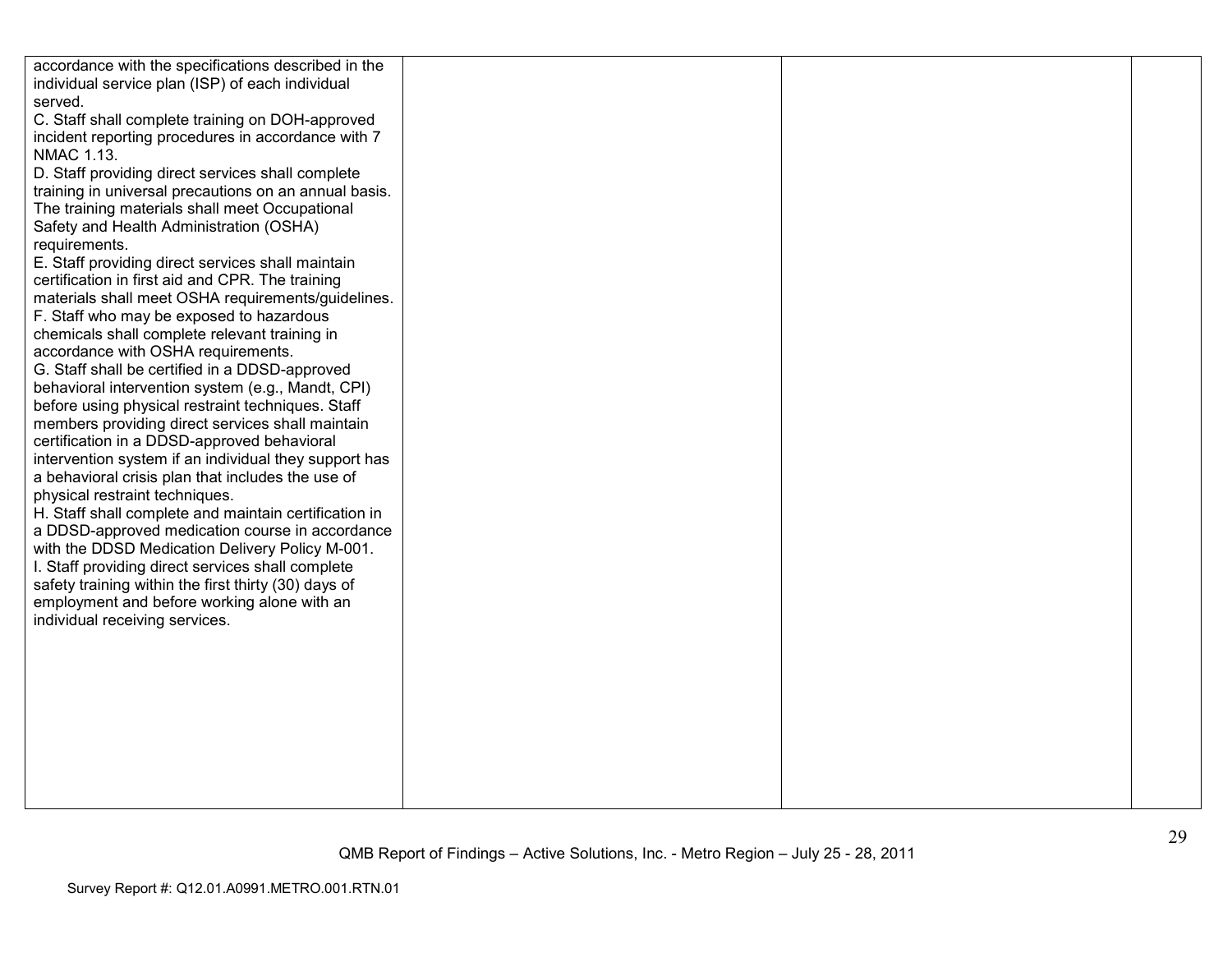| Tag # 1A22 Staff Competence                                                                                                                                                                                                                                                               | <b>Scope and Severity Rating: D</b>                                                                                                                                                                                        |                                                                                                                                                              |  |
|-------------------------------------------------------------------------------------------------------------------------------------------------------------------------------------------------------------------------------------------------------------------------------------------|----------------------------------------------------------------------------------------------------------------------------------------------------------------------------------------------------------------------------|--------------------------------------------------------------------------------------------------------------------------------------------------------------|--|
| Developmental Disabilities (DD) Waiver Service<br>Standards effective 4/1/2007<br><b>CHAPTER 1 IV. GENERAL REQUIREMENTS</b><br>FOR PROVIDER AGENCY SERVICE                                                                                                                                | Based on interview, the Agency failed to ensure that<br>training competencies were met for 5 of 111 Direct<br>Service Professionals.                                                                                       | Provider:<br>In addition to stating the Plan of Correction for<br>these findings above, also please provide your<br>evidence of on-going Quality Assurance / |  |
| <b>PERSONNEL:</b> The objective of this section is to<br>establish personnel standards for DD Medicaid<br>Waiver Provider Agencies for the following services:<br>Community Living Supports, Community Inclusion<br>Services, Respite, Substitute Care and Personal                       | When DSP were asked if they received training<br>on the Individual's Positive Behavioral Supports<br>Plan and what the plan covered, the following<br>was reported:                                                        | Quality Improvement specific to this tag below<br>this line.                                                                                                 |  |
| Support Companion Services. These standards<br>apply to all personnel who provide services, whether<br>directly employed or subcontracting with the<br>Provider Agency. Additional personnel requirements<br>and qualifications may be applicable for specific                            | • DSP #116 stated, "not familiar with the plan."<br>According to the Individual Specific Training<br>Section of the ISP, the Individual requires a<br>Positive Behavioral Supports Plan. (Individual #5)                   |                                                                                                                                                              |  |
| service standards.<br>F. Qualifications for Direct Service Personnel:<br>The following employment qualifications and<br>competency requirements are applicable to all                                                                                                                     | When DSP were asked if the individual had a<br>Positive Behavioral Crisis Plan and what the<br>plan covered, the following was reported:                                                                                   |                                                                                                                                                              |  |
| Direct Service Personnel employed by a Provider<br>Agency:                                                                                                                                                                                                                                | • DSP #116 stated, "didn't know it was there"<br>According to the Individual Specific Training<br>Section of the ISP, the individual has Positive                                                                          |                                                                                                                                                              |  |
| Direct service personnel shall be eighteen (18)<br>(1)<br>years or older. Exception: Adult Habilitation can<br>employ direct care personnel under the age of<br>eighteen 18 years, but the employee shall work<br>directly under a supervisor, who is physically<br>present at all times; | Behavioral Crisis Plan. (Individual #5)<br>• DSP #49 stated, "Not in book." According to the<br>Individual Specific Training Section of the ISP,<br>the individual has Positive Behavioral Crisis Plan.<br>(Individual #6) |                                                                                                                                                              |  |
| Direct service personnel shall have the ability<br>(2)<br>to read and carry out the requirements in an<br>ISP;                                                                                                                                                                            | • DSP #63 stated, "I'm not sure." According to the<br>Individual Specific Training Section of the ISP,<br>the individual has Positive Behavioral Crisis Plan.<br>(Individual #20)                                          |                                                                                                                                                              |  |
| Direct service personnel shall be available to<br>(3)<br>communicate in the language that is<br>functionally required by the individual or in the<br>use of any specific augmentative<br>communication system utilized by the<br>individual;                                              | • DSP #77 stated, "I don't know." According to the<br>Individual Specific Training Section of the ISP,<br>the individual has Positive Behavioral Crisis Plan.<br>(Individual #18)                                          |                                                                                                                                                              |  |
| Direct service personnel shall meet the<br>(4)<br>qualifications specified by DDSD in the Policy                                                                                                                                                                                          | When DSP were asked if they received training<br>on the Individual's Occupational Therapy Plan<br>and what the plan covered, the following was                                                                             |                                                                                                                                                              |  |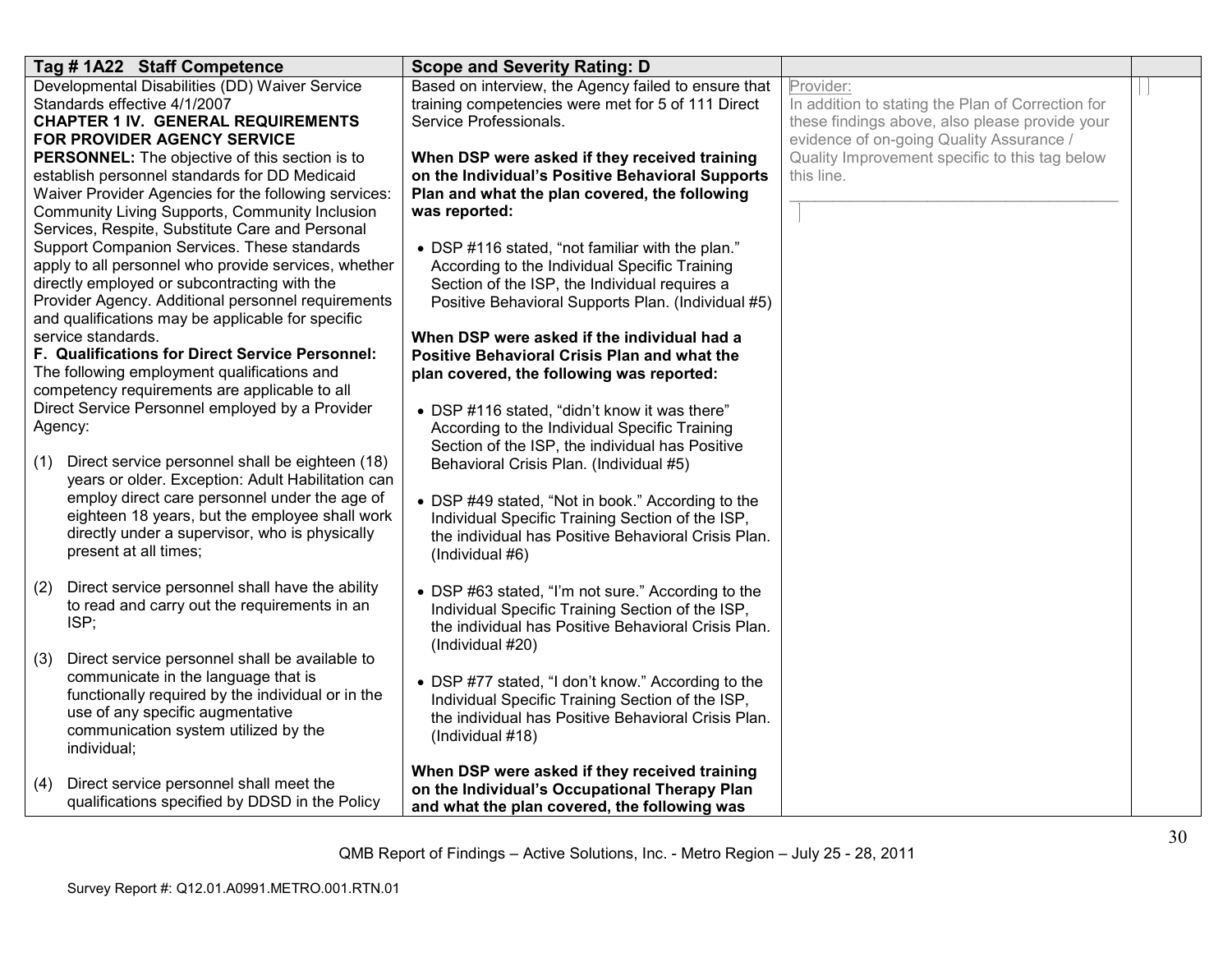| Governing the Training Requirements for Direct<br>Support Staff and Internal Service<br>Coordinators, Serving Individuals with<br>Developmental Disabilities; and                                                                                                                                                                                                                                                                                                                                                                                                                                                                                                                                                                                                                  | reported:<br>• DSP #116 stated, "I don't think he does."<br>According to the Individual Specific Training<br>Section of the ISP, the Individual requires an                                                                                                                                                                                                                                                                                                                                                                                                                                                                                                                                        |  |
|------------------------------------------------------------------------------------------------------------------------------------------------------------------------------------------------------------------------------------------------------------------------------------------------------------------------------------------------------------------------------------------------------------------------------------------------------------------------------------------------------------------------------------------------------------------------------------------------------------------------------------------------------------------------------------------------------------------------------------------------------------------------------------|----------------------------------------------------------------------------------------------------------------------------------------------------------------------------------------------------------------------------------------------------------------------------------------------------------------------------------------------------------------------------------------------------------------------------------------------------------------------------------------------------------------------------------------------------------------------------------------------------------------------------------------------------------------------------------------------------|--|
| Direct service Provider Agencies of Respite<br>(5)<br>Services, Substitute Care, Personal Support<br>Services, Nutritional Counseling, Therapists<br>and Nursing shall demonstrate basic<br>knowledge of developmental disabilities and<br>have training or demonstrable qualifications<br>related to the role he or she is performing and<br>complete individual specific training as required<br>in the ISP for each individual he or she support.                                                                                                                                                                                                                                                                                                                               | Occupational Therapy Plan. (Individual #5)<br>When DSP were asked if they received training<br>on the Individual's Health Care Plans and what<br>the plan covered, the following was reported:<br>• DSP #63 stated, "I don't know." As indicated by<br>the Agency file, the Individual has Health Care<br>Plans for skin and wound (Individual #20)                                                                                                                                                                                                                                                                                                                                                |  |
| Report required personnel training status to the<br>(6)<br>DDSD Statewide Training Database as<br>specified in DDSD policies as related to<br>training requirements as follows:<br>(a) Initial comprehensive personnel status report<br>(name, date of hire, Social Security number<br>category) on all required personnel to be<br>submitted to DDSD Statewide Training<br>Database within the first ninety (90) calendar<br>days of providing services;<br>(b) Staff who do not wish to use his or her Social<br>Security Number may request an alternative<br>tracking number; and<br>(c) Quarterly personnel update reports sent to<br>DDSD Statewide Training Database to reflect<br>new hires, terminations, inter-provider<br>Agency position changes, and name<br>changes. | When DSP were asked if they received training<br>on the Individual's Crisis Plans/Medical<br><b>Emergency Response Plans and what the plan</b><br>covered, the following was reported:<br>• DSP #63 stated, "Just a general one." As<br>indicated by the Agency file, the Individual has<br>Crisis Plans/Medical Emergency Response Plan<br>for aspiration, falls, hypertension and seizures.<br>(Individual #20)<br>When DSP were asked if they had received<br>training regarding the individual's Seizure<br>Disorder, the following was reported:<br>• DSP #63 stated, "Through CPR, nothing specific"<br>According to the ISP, the individual has a<br>diagnosis of Seizures.(Individual #20) |  |
| Department of Health (DOH) Developmental<br>Disabilities Supports Division (DDSD) Policy -<br><b>Policy Title: Training Requirements for Direct</b><br>Service Agency Staff Policy - Eff. March 1, 2007 -<br><b>II. POLICY STATEMENTS:</b>                                                                                                                                                                                                                                                                                                                                                                                                                                                                                                                                         | When DSP were asked, what are the steps did<br>they need to take before assisting an individual<br>with PRN medication, the following was<br>reported:                                                                                                                                                                                                                                                                                                                                                                                                                                                                                                                                             |  |
| A. Individuals shall receive services from competent<br>and qualified staff.                                                                                                                                                                                                                                                                                                                                                                                                                                                                                                                                                                                                                                                                                                       | • DSP #150 stated, "Call service coordinator and<br>family living provider" and when asked if needed<br>to call the nurse DSP #150 stated "I don't think                                                                                                                                                                                                                                                                                                                                                                                                                                                                                                                                           |  |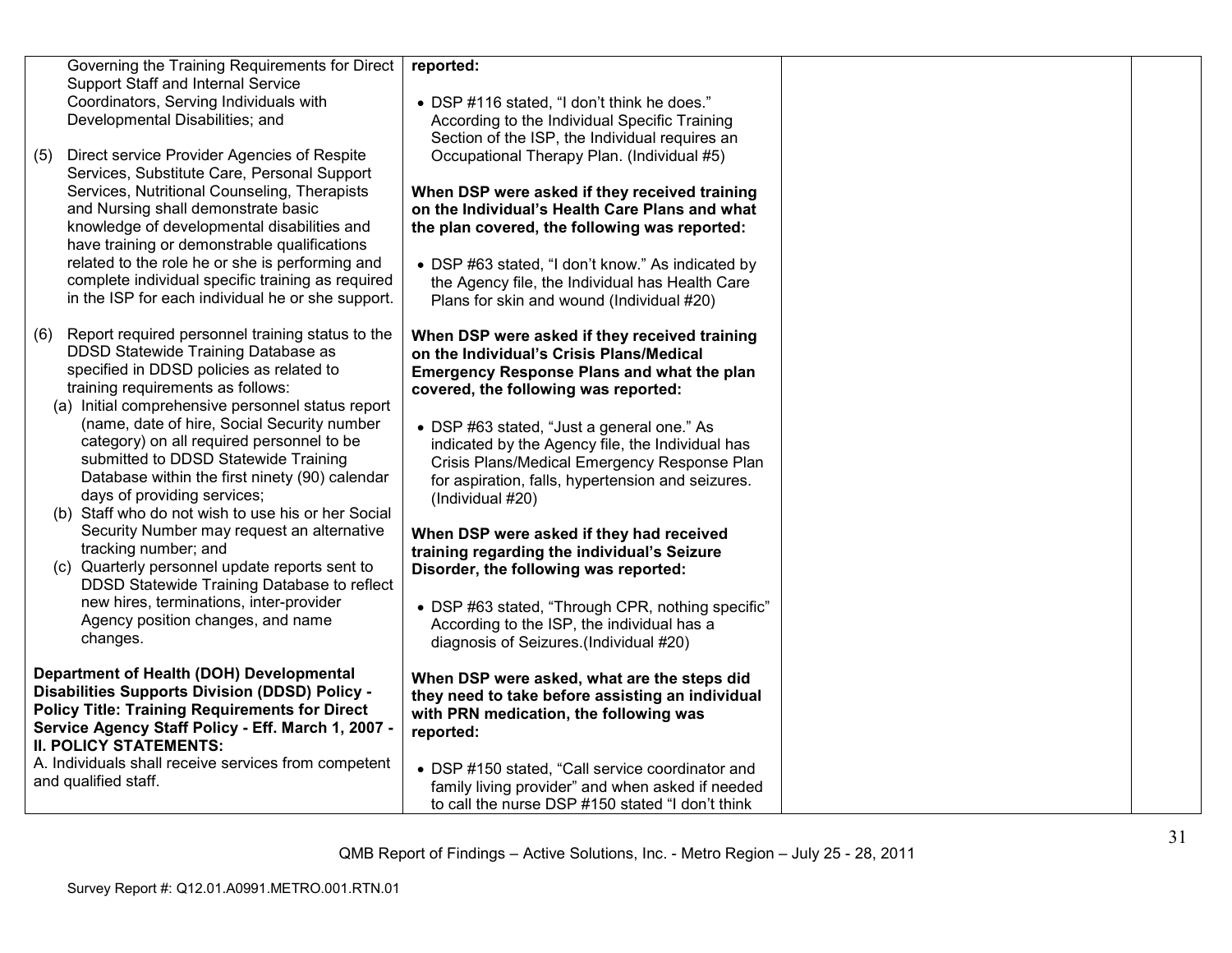| so." As indicated by DDSD Policy Number M-001<br>prior to self-administration, self-administration<br>with physical assist or assisting with delivery of<br>PRN medications, the direct support staff must<br>contact the agency nurse to describe observed<br>symptoms and thus assure that the PRN<br>medication is being used according to<br>instructions given by the ordering PCP.<br>(Individual $\sharp$ 12) |  |
|----------------------------------------------------------------------------------------------------------------------------------------------------------------------------------------------------------------------------------------------------------------------------------------------------------------------------------------------------------------------------------------------------------------------|--|
|                                                                                                                                                                                                                                                                                                                                                                                                                      |  |
|                                                                                                                                                                                                                                                                                                                                                                                                                      |  |
|                                                                                                                                                                                                                                                                                                                                                                                                                      |  |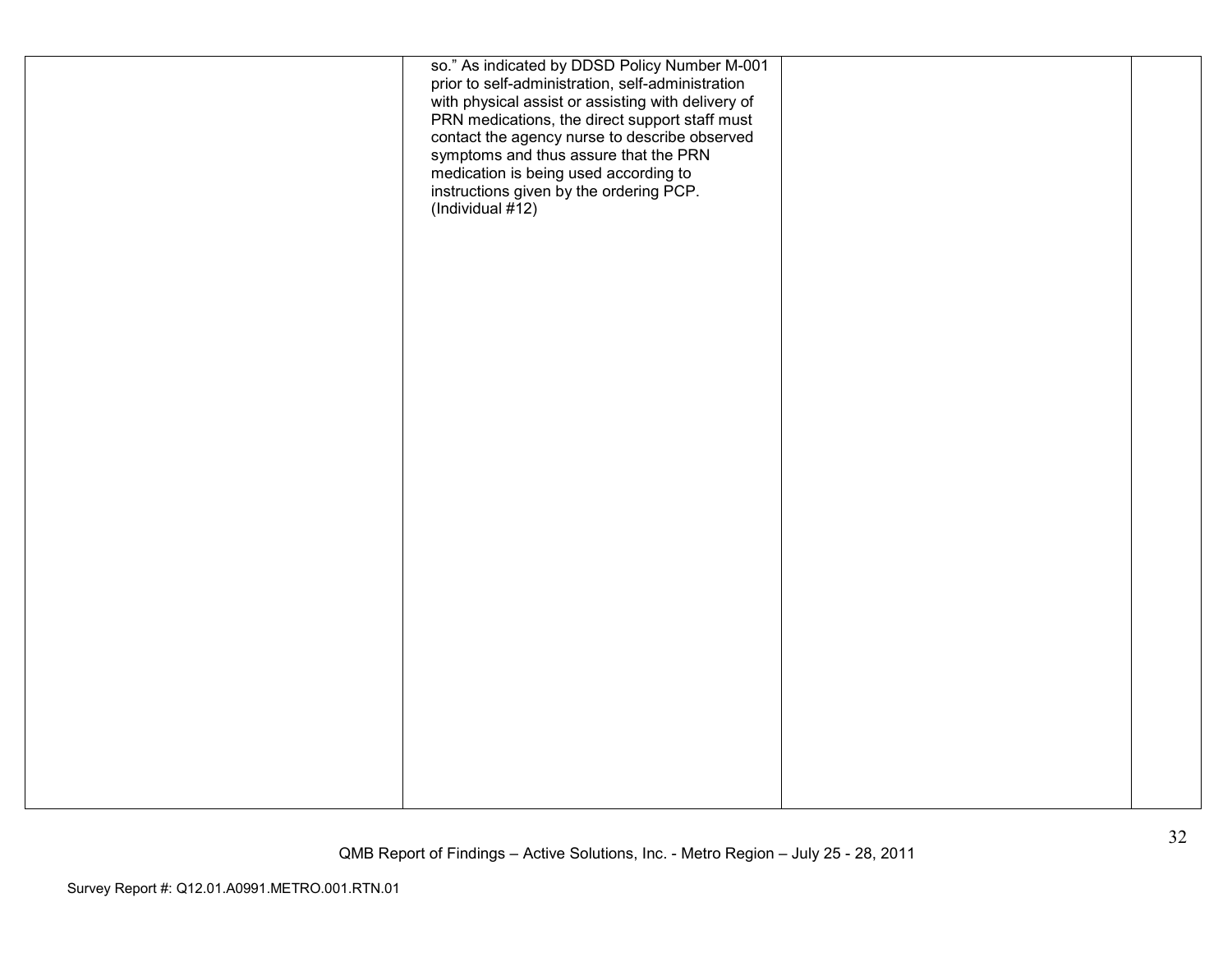| Tag # 1A26 (CoP) COR / EAR                                                                              | <b>Scope and Severity Rating: D</b>               |                                                   |  |
|---------------------------------------------------------------------------------------------------------|---------------------------------------------------|---------------------------------------------------|--|
| NMAC 7.1.12.8 REGISTRY ESTABLISHED;                                                                     | Based on record review, the Agency failed to      |                                                   |  |
| PROVIDER INQUIRY REQUIRED: Upon the                                                                     | maintain documentation in the employee's          |                                                   |  |
| effective date of this rule, the department has                                                         | personnel records that evidenced inquiry to the   |                                                   |  |
| established and maintains an accurate and                                                               | Employee Abuse Registry prior to employment for 4 |                                                   |  |
| complete electronic registry that contains the name,                                                    | of 121 Agency Personnel.                          |                                                   |  |
| date of birth, address, social security number, and                                                     |                                                   |                                                   |  |
| other appropriate identifying information of all                                                        | The following Agency Personnel records            |                                                   |  |
| persons who, while employed by a provider, have                                                         | contained evidence that indicated the Employee    |                                                   |  |
| been determined by the department, as a result of                                                       | Abuse Registry was completed after hire:          |                                                   |  |
| an investigation of a complaint, to have engaged in                                                     |                                                   |                                                   |  |
| a substantiated registry-referred incident of abuse,                                                    | • #57- Date of hire 8/1/2010. Completed           |                                                   |  |
| neglect or exploitation of a person receiving care or                                                   | $3/25/2011$ .                                     | Provider:                                         |  |
| services from a provider. Additions and updates to                                                      |                                                   | In addition to stating the Plan of Correction for |  |
| the registry shall be posted no later than two (2)                                                      | $*$ #79 - Date of hire 7/31/2006. Completed       | these findings above, also please provide your    |  |
| business days following receipt. Only department                                                        | 10/7/2009.                                        | evidence of on-going Quality Assurance /          |  |
| staff designated by the custodian may access,                                                           |                                                   | Quality Improvement specific to this tag below    |  |
| maintain and update the data in the registry.                                                           | • #92 - Date of hire 4/6/2009. Completed          | this line.                                        |  |
| Provider requirement to inquire of<br>А.                                                                | 4/10/2009.                                        |                                                   |  |
| registry. A provider, prior to employing or                                                             |                                                   |                                                   |  |
| contracting with an employee, shall inquire of the                                                      | • #152- Date of hire 12/8/2006. Completed         |                                                   |  |
| registry whether the individual under consideration                                                     | 4/15/2009.                                        |                                                   |  |
| for employment or contracting is listed on the                                                          |                                                   |                                                   |  |
| registry.                                                                                               |                                                   |                                                   |  |
| <b>B.</b><br>Prohibited employment. A provider may                                                      |                                                   |                                                   |  |
| not employ or contract with an individual to be an                                                      |                                                   |                                                   |  |
| employee if the individual is listed on the registry as                                                 |                                                   |                                                   |  |
| having a substantiated registry-referred incident of                                                    |                                                   |                                                   |  |
| abuse, neglect or exploitation of a person receiving                                                    |                                                   |                                                   |  |
| care or services from a provider.                                                                       |                                                   |                                                   |  |
| Documentation of inquiry to registry.<br>D.                                                             |                                                   |                                                   |  |
| The provider shall maintain documentation in the                                                        |                                                   |                                                   |  |
| employee's personnel or employment records that<br>evidences the fact that the provider made an inquiry |                                                   |                                                   |  |
| to the registry concerning that employee prior to                                                       |                                                   |                                                   |  |
| employment. Such documentation must include                                                             |                                                   |                                                   |  |
| evidence, based on the response to such inquiry                                                         |                                                   |                                                   |  |
| received from the custodian by the provider, that the                                                   |                                                   |                                                   |  |
| employee was not listed on the registry as having a                                                     |                                                   |                                                   |  |
| substantiated registry-referred incident of abuse,                                                      |                                                   |                                                   |  |
| neglect or exploitation.                                                                                |                                                   |                                                   |  |
| Documentation for other staff. With<br>Е.                                                               |                                                   |                                                   |  |
|                                                                                                         |                                                   |                                                   |  |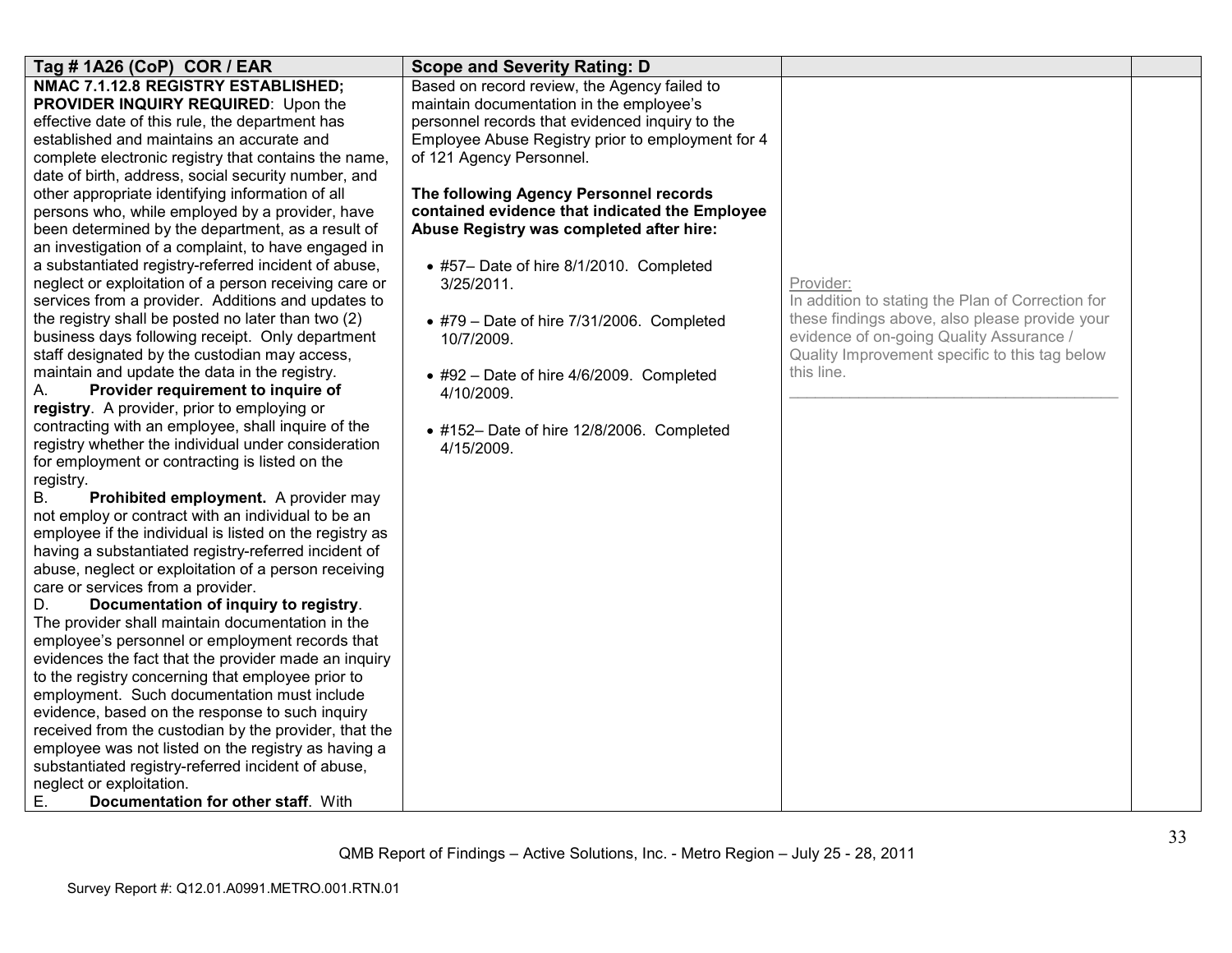| respect to all employed or contracted individuals<br>providing direct care who are licensed health care<br>professionals or certified nurse aides, the provider<br>shall maintain documentation reflecting the<br>individual's current licensure as a health care<br>professional or current certification as a nurse aide.<br>F.<br><b>Consequences of noncompliance.</b> The<br>department or other governmental agency having<br>regulatory enforcement authority over a provider<br>may sanction a provider in accordance with<br>applicable law if the provider fails to make an<br>appropriate and timely inquiry of the registry, or fails<br>to maintain evidence of such inquiry, in connection<br>with the hiring or contracting of an employee; or for<br>employing or contracting any person to work as an<br>employee who is listed on the registry. Such<br>sanctions may include a directed plan of correction,<br>civil monetary penalty not to exceed five thousand |  |  |
|--------------------------------------------------------------------------------------------------------------------------------------------------------------------------------------------------------------------------------------------------------------------------------------------------------------------------------------------------------------------------------------------------------------------------------------------------------------------------------------------------------------------------------------------------------------------------------------------------------------------------------------------------------------------------------------------------------------------------------------------------------------------------------------------------------------------------------------------------------------------------------------------------------------------------------------------------------------------------------------|--|--|
|                                                                                                                                                                                                                                                                                                                                                                                                                                                                                                                                                                                                                                                                                                                                                                                                                                                                                                                                                                                      |  |  |
| dollars (\$5000) per instance, or termination or non-                                                                                                                                                                                                                                                                                                                                                                                                                                                                                                                                                                                                                                                                                                                                                                                                                                                                                                                                |  |  |
| renewal of any contract with the department or other                                                                                                                                                                                                                                                                                                                                                                                                                                                                                                                                                                                                                                                                                                                                                                                                                                                                                                                                 |  |  |
| governmental agency.                                                                                                                                                                                                                                                                                                                                                                                                                                                                                                                                                                                                                                                                                                                                                                                                                                                                                                                                                                 |  |  |
| Developmental Disabilities (DD) Waiver Service                                                                                                                                                                                                                                                                                                                                                                                                                                                                                                                                                                                                                                                                                                                                                                                                                                                                                                                                       |  |  |
| Standards effective 4/1/2007                                                                                                                                                                                                                                                                                                                                                                                                                                                                                                                                                                                                                                                                                                                                                                                                                                                                                                                                                         |  |  |
| <b>Chapter 1.IV. General Provider Requirements.</b>                                                                                                                                                                                                                                                                                                                                                                                                                                                                                                                                                                                                                                                                                                                                                                                                                                                                                                                                  |  |  |
| D. Criminal History Screening: All personnel shall                                                                                                                                                                                                                                                                                                                                                                                                                                                                                                                                                                                                                                                                                                                                                                                                                                                                                                                                   |  |  |
| be screened by the Provider Agency in regard to the                                                                                                                                                                                                                                                                                                                                                                                                                                                                                                                                                                                                                                                                                                                                                                                                                                                                                                                                  |  |  |
| employee's qualifications, references, and                                                                                                                                                                                                                                                                                                                                                                                                                                                                                                                                                                                                                                                                                                                                                                                                                                                                                                                                           |  |  |
| employment history, prior to employment. All<br>Provider Agencies shall comply with the Criminal                                                                                                                                                                                                                                                                                                                                                                                                                                                                                                                                                                                                                                                                                                                                                                                                                                                                                     |  |  |
| Records Screening for Caregivers 7.1.12 NMAC                                                                                                                                                                                                                                                                                                                                                                                                                                                                                                                                                                                                                                                                                                                                                                                                                                                                                                                                         |  |  |
| and Employee Abuse Registry 7.1.12 NMAC as                                                                                                                                                                                                                                                                                                                                                                                                                                                                                                                                                                                                                                                                                                                                                                                                                                                                                                                                           |  |  |
| required by the Department of Health, Division of                                                                                                                                                                                                                                                                                                                                                                                                                                                                                                                                                                                                                                                                                                                                                                                                                                                                                                                                    |  |  |
| Health Improvement.                                                                                                                                                                                                                                                                                                                                                                                                                                                                                                                                                                                                                                                                                                                                                                                                                                                                                                                                                                  |  |  |
|                                                                                                                                                                                                                                                                                                                                                                                                                                                                                                                                                                                                                                                                                                                                                                                                                                                                                                                                                                                      |  |  |
|                                                                                                                                                                                                                                                                                                                                                                                                                                                                                                                                                                                                                                                                                                                                                                                                                                                                                                                                                                                      |  |  |
|                                                                                                                                                                                                                                                                                                                                                                                                                                                                                                                                                                                                                                                                                                                                                                                                                                                                                                                                                                                      |  |  |
|                                                                                                                                                                                                                                                                                                                                                                                                                                                                                                                                                                                                                                                                                                                                                                                                                                                                                                                                                                                      |  |  |
|                                                                                                                                                                                                                                                                                                                                                                                                                                                                                                                                                                                                                                                                                                                                                                                                                                                                                                                                                                                      |  |  |
|                                                                                                                                                                                                                                                                                                                                                                                                                                                                                                                                                                                                                                                                                                                                                                                                                                                                                                                                                                                      |  |  |
|                                                                                                                                                                                                                                                                                                                                                                                                                                                                                                                                                                                                                                                                                                                                                                                                                                                                                                                                                                                      |  |  |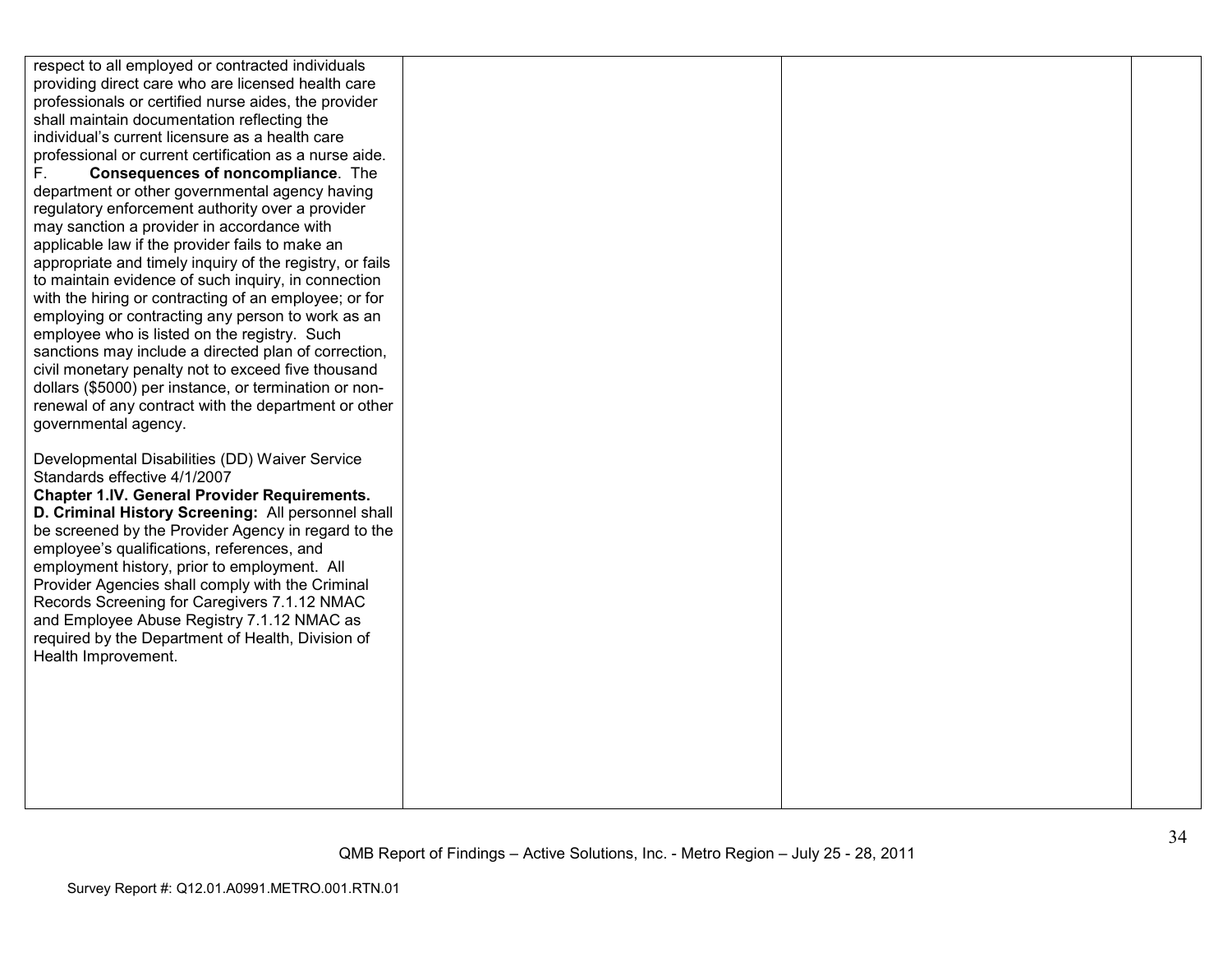| Tag # 1A28.1 (CoP) Incident Mgt. System -<br><b>Personnel Training</b>                                                                                                                                                                                                                                                                                                                                                                                                                                                                                                                                                                                                                                                                                                                                                                                                                                                                                                                                                                                                                                                                                                                                                                                                                                                                                                                                                                                                                                                                                                                                                                                                                                                                                                                                                                                                                                                                                               | <b>Scope &amp; Severity Rating: D</b>                                                                                                                                                                                                                                                                                                                                                                                                                                                                                                                                                                                                                                          |                                                                                                                                                                                                                              |  |
|----------------------------------------------------------------------------------------------------------------------------------------------------------------------------------------------------------------------------------------------------------------------------------------------------------------------------------------------------------------------------------------------------------------------------------------------------------------------------------------------------------------------------------------------------------------------------------------------------------------------------------------------------------------------------------------------------------------------------------------------------------------------------------------------------------------------------------------------------------------------------------------------------------------------------------------------------------------------------------------------------------------------------------------------------------------------------------------------------------------------------------------------------------------------------------------------------------------------------------------------------------------------------------------------------------------------------------------------------------------------------------------------------------------------------------------------------------------------------------------------------------------------------------------------------------------------------------------------------------------------------------------------------------------------------------------------------------------------------------------------------------------------------------------------------------------------------------------------------------------------------------------------------------------------------------------------------------------------|--------------------------------------------------------------------------------------------------------------------------------------------------------------------------------------------------------------------------------------------------------------------------------------------------------------------------------------------------------------------------------------------------------------------------------------------------------------------------------------------------------------------------------------------------------------------------------------------------------------------------------------------------------------------------------|------------------------------------------------------------------------------------------------------------------------------------------------------------------------------------------------------------------------------|--|
| NMAC 7.1.13.10 INCIDENT MANAGEMENT<br><b>SYSTEM REQUIREMENTS:</b><br>A. General: All licensed health care facilities and<br>community based service providers shall establish<br>and maintain an incident management system,<br>which emphasizes the principles of prevention and<br>staff involvement. The licensed health care facility or<br>community based service provider shall ensure that<br>the incident management system policies and<br>procedures requires all employees to be<br>competently trained to respond to, report, and<br>document incidents in a timely and accurate<br>manner.<br>D. Training Documentation: All licensed health<br>care facilities and community based service<br>providers shall prepare training documentation for<br>each employee to include a signed statement<br>indicating the date, time, and place they received<br>their incident management reporting instruction. The<br>licensed health care facility and community based<br>service provider shall maintain documentation of an<br>employee's training for a period of at least twelve<br>(12) months, or six (6) months after termination of<br>an employee's employment. Training curricula shall<br>be kept on the provider premises and made<br>available on request by the department. Training<br>documentation shall be made available immediately<br>upon a division representative's request. Failure to<br>provide employee training documentation shall<br>subject the licensed health care facility or<br>community based service provider to the penalties<br>provided for in this rule.<br><b>Policy Title: Training Requirements for Direct</b><br>Service Agency Staff Policy - Eff. March 1, 2007<br><b>II. POLICY STATEMENTS:</b><br>A. Individuals shall receive services from competent<br>and qualified staff.<br>C. Staff shall complete training on DOH-approved<br>incident reporting procedures in accordance with 7<br>NMAC 1.13. | Based on record review and interview, the Agency<br>failed to provide documentation verifying completion<br>of Incident Management Training for 2 of 121<br>Agency Personnel.<br>When Direct Service Professionals were asked<br>what two State Agencies must be contacted<br>when there is suspected Abuse, Neglect &<br>Misappropriation of Consumers' Property, the<br>following was reported:<br>• DSP #100 stated, "DHI." (DSP #100 did not state<br>APS.)<br>When DSP were asked to give examples of<br>Abuse, Neglect & Misappropriation of<br><b>Consumers' Property, the following was</b><br>reported:<br>• DSP #116 stated, "I don't know what exploitation<br>is." | Provider:<br>In addition to stating the Plan of Correction for<br>these findings above, also please provide your<br>evidence of on-going Quality Assurance /<br>Quality Improvement specific to this tag below<br>this line. |  |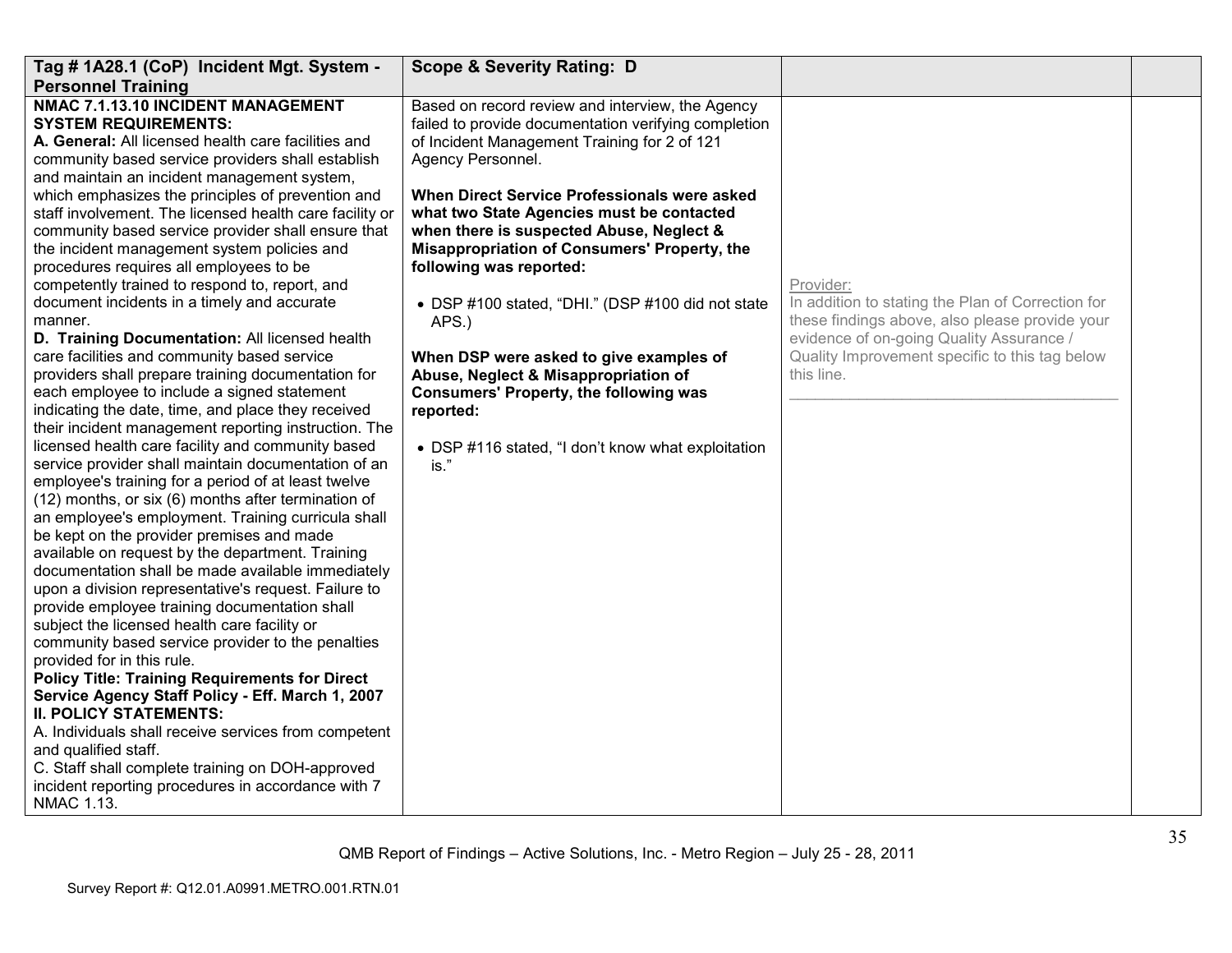| Tag # 1A32 & 6L14 (CoP) ISP                                                                                                                                                                                                                                                                                                                                                                                                                                                                                                                                                                                                                                                                                                                                                                                                                                                                                                                                                                                                                                                                                                                                                                                                                                                                                                                                                                                                              | <b>Scope and Severity Rating: D</b>                                                                                                                                                                                                                                                                                                      |                                                                                                                                                                                                                              |  |
|------------------------------------------------------------------------------------------------------------------------------------------------------------------------------------------------------------------------------------------------------------------------------------------------------------------------------------------------------------------------------------------------------------------------------------------------------------------------------------------------------------------------------------------------------------------------------------------------------------------------------------------------------------------------------------------------------------------------------------------------------------------------------------------------------------------------------------------------------------------------------------------------------------------------------------------------------------------------------------------------------------------------------------------------------------------------------------------------------------------------------------------------------------------------------------------------------------------------------------------------------------------------------------------------------------------------------------------------------------------------------------------------------------------------------------------|------------------------------------------------------------------------------------------------------------------------------------------------------------------------------------------------------------------------------------------------------------------------------------------------------------------------------------------|------------------------------------------------------------------------------------------------------------------------------------------------------------------------------------------------------------------------------|--|
| Implementation<br>NMAC 7.26.5.16.C and D Development of the<br>ISP. Implementation of the ISP. The ISP shall be<br>implemented according to the timelines determined<br>by the IDT and as specified in the ISP for each<br>stated desired outcomes and action plan.<br>The IDT shall review and discuss<br>C.<br>information and recommendations with the                                                                                                                                                                                                                                                                                                                                                                                                                                                                                                                                                                                                                                                                                                                                                                                                                                                                                                                                                                                                                                                                                | Based on record review, the Agency failed to<br>implement the ISP according to the timelines<br>determined by the IDT and as specified in the ISP<br>for each stated desired outcomes and action plan<br>for 1 of 20 individuals.<br>Per Individual's ISP the following was found with<br>regards to the implementation of ISP Outcomes: |                                                                                                                                                                                                                              |  |
| individual, with the goal of supporting the individual<br>in attaining desired outcomes. The IDT develops an<br>ISP based upon the individual's personal vision                                                                                                                                                                                                                                                                                                                                                                                                                                                                                                                                                                                                                                                                                                                                                                                                                                                                                                                                                                                                                                                                                                                                                                                                                                                                          | <b>Residential Files Reviewed:</b>                                                                                                                                                                                                                                                                                                       |                                                                                                                                                                                                                              |  |
| statement, strengths, needs, interests and<br>preferences. The ISP is a dynamic document,<br>revised periodically, as needed, and amended to<br>reflect progress towards personal goals and<br>achievements consistent with the individual's future<br>vision. This regulation is consistent with standards<br>established for individual plan development as set<br>forth by the commission on the accreditation of<br>rehabilitation facilities (CARF) and/or other program<br>accreditation approved and adopted by the<br>developmental disabilities division and the<br>department of health. It is the policy of the<br>developmental disabilities division (DDD), that to the<br>extent permitted by funding, each individual receive<br>supports and services that will assist and encourage<br>independence and productivity in the community<br>and attempt to prevent regression or loss of current<br>capabilities. Services and supports include<br>specialized and/or generic services, training,<br>education and/or treatment as determined by the<br>IDT and documented in the ISP.<br>D. The intent is to provide choice and obtain<br>opportunities for individuals to live, work and play<br>with full participation in their communities. The<br>following principles provide direction and purpose in<br>planning for individuals with developmental<br>disabilities.<br>[05/03/94; 01/15/97; Recompiled 10/31/01] | <b>Family Living Data Collection/Data</b><br>Tracking/Progress with regards to ISP<br><b>Outcomes:</b><br>Individual #1<br>• None found for $7/1 - 27$ , 2011                                                                                                                                                                            | Provider:<br>In addition to stating the Plan of Correction for<br>these findings above, also please provide your<br>evidence of on-going Quality Assurance /<br>Quality Improvement specific to this tag below<br>this line. |  |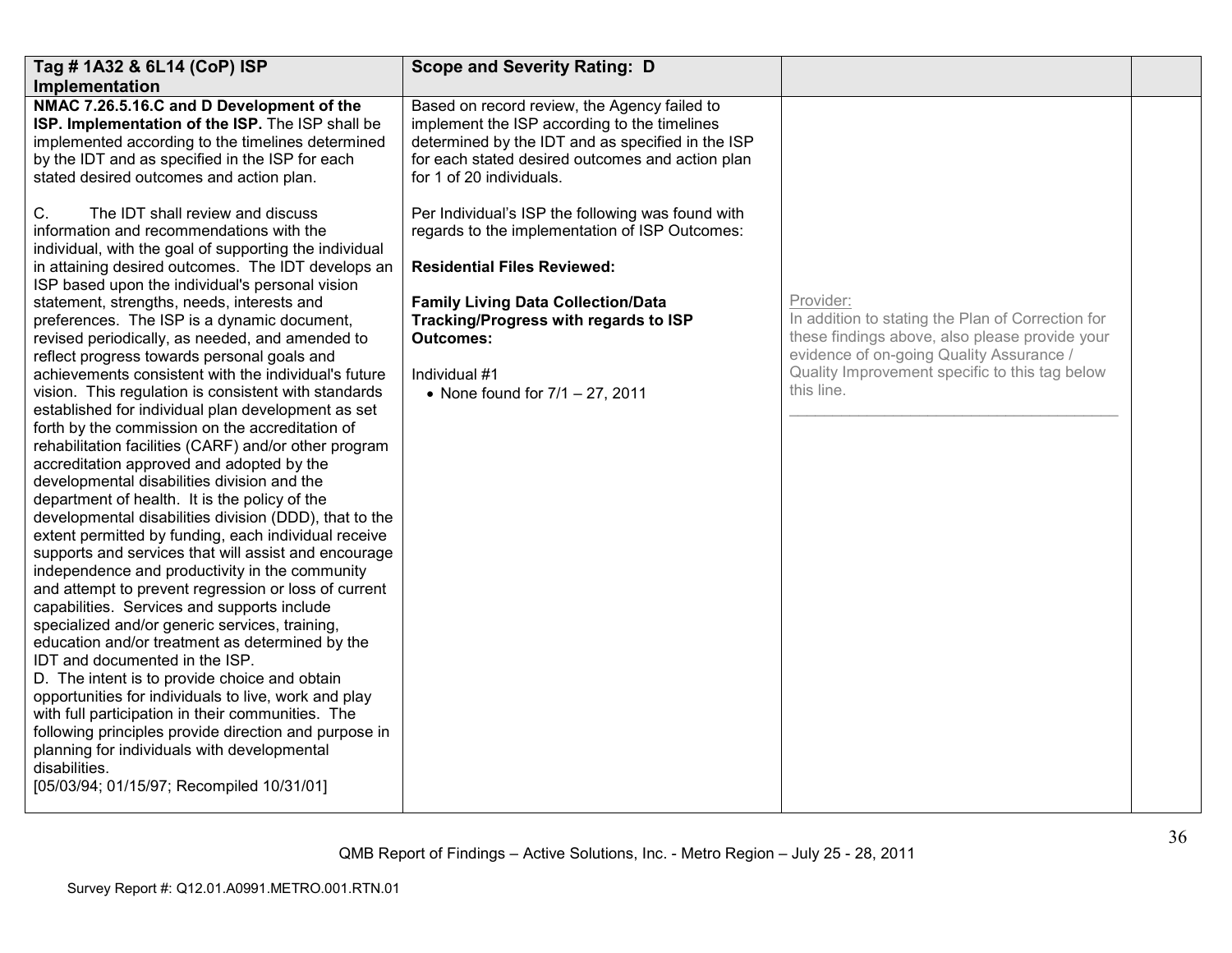| Tag # 5125 SE Reimbursement                                                                                                                                                                                                                                                                                                                                                                                                                                                                                                                                                                                                                                                                                                                                                                                                                                                                                                                                                                                                                                                              | <b>Scope and Severity Rating: A</b>                                                                                                                                                                                                                                                                                                                                                                                                                                                            |                                                                                                                                                                                                                              |  |
|------------------------------------------------------------------------------------------------------------------------------------------------------------------------------------------------------------------------------------------------------------------------------------------------------------------------------------------------------------------------------------------------------------------------------------------------------------------------------------------------------------------------------------------------------------------------------------------------------------------------------------------------------------------------------------------------------------------------------------------------------------------------------------------------------------------------------------------------------------------------------------------------------------------------------------------------------------------------------------------------------------------------------------------------------------------------------------------|------------------------------------------------------------------------------------------------------------------------------------------------------------------------------------------------------------------------------------------------------------------------------------------------------------------------------------------------------------------------------------------------------------------------------------------------------------------------------------------------|------------------------------------------------------------------------------------------------------------------------------------------------------------------------------------------------------------------------------|--|
| Developmental Disabilities (DD) Waiver Service<br>Standards effective 4/1/2007<br><b>CHAPTER 1 III. PROVIDER AGENCY</b><br><b>DOCUMENTATION OF SERVICE DELIVERY AND</b><br><b>LOCATION</b>                                                                                                                                                                                                                                                                                                                                                                                                                                                                                                                                                                                                                                                                                                                                                                                                                                                                                               | Based on record review, the Agency failed to<br>provide written or electronic documentation as<br>evidence for each unit billed for Supported<br>Employment Services for 1 of 5 individuals                                                                                                                                                                                                                                                                                                    |                                                                                                                                                                                                                              |  |
| A. General: All Provider Agencies shall maintain<br>all records necessary to fully disclose the<br>service, quality, quantity and clinical necessity<br>furnished to individuals who are currently<br>receiving services. The Provider Agency<br>records shall be sufficiently detailed to<br>substantiate the date, time, individual name,<br>servicing Provider Agency, level of services,<br>and length of a session of service billed.<br>В.<br><b>Billable Units: The documentation of the</b><br>billable time spent with an individual shall be<br>kept on the written or electronic record that is<br>prepared prior to a request for reimbursement<br>from the HSD. For each unit billed, the record<br>shall contain the following:<br>Date, start and end time of each service<br>(1)<br>encounter or other billable service interval;<br>(2) A description of what occurred during the<br>encounter or service interval; and<br>(3)<br>The signature or authenticated name of staff<br>providing the service.<br>MAD-MR: 03-59 Eff 1/1/2004<br>8.314.1 BI RECORD KEEPING AND | Individual #17<br>March 2011<br>• The Agency billed a total of 1 unit of Supported<br>Employment on 3/5/2011. Documentation did<br>not contain a description of what occurred<br>during the encounter or service interval on<br>3/5/2011 to justify billing.<br>• The Agency billed a total of 1 unit of Supported<br>Employment on 3/12/2011. Documentation did<br>not contain a description of what occurred<br>during the encounter or service interval on<br>3/12/2011 to justify billing. | Provider:<br>In addition to stating the Plan of Correction for<br>these findings above, also please provide your<br>evidence of on-going Quality Assurance /<br>Quality Improvement specific to this tag below<br>this line. |  |
| <b>DOCUMENTATION REQUIREMENTS:</b><br>Providers must maintain all records necessary to<br>fully disclose the extent of the services provided to<br>the Medicaid recipient. Services that have been<br>billed to Medicaid, but are not substantiated in a<br>treatment plan and/or patient records for the<br>recipient are subject to recoupment.<br>Developmental Disabilities (DD) Waiver Service<br>Standards effective 4/1/2007<br><b>CHAPTER 5 VII. SUPPORTED EMPLOYMENT</b><br><b>SERVICES REQUIREMENTS</b>                                                                                                                                                                                                                                                                                                                                                                                                                                                                                                                                                                        |                                                                                                                                                                                                                                                                                                                                                                                                                                                                                                |                                                                                                                                                                                                                              |  |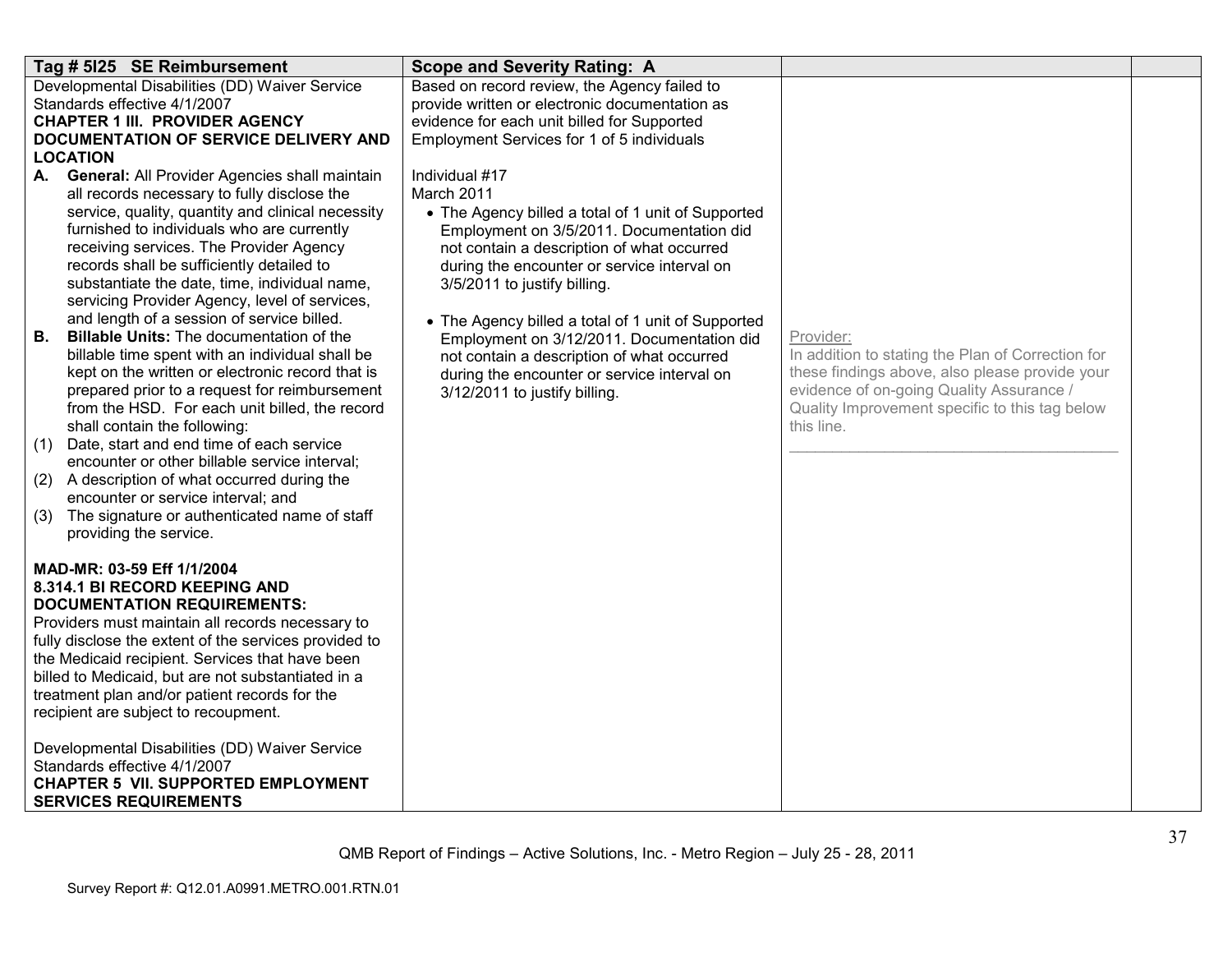| E. Reimbursement                                      |  |  |
|-------------------------------------------------------|--|--|
| (1) Billable Unit:                                    |  |  |
|                                                       |  |  |
| (a) Job Development is a single flat fee unit per ISP |  |  |
| year payable once an individual is placed in a job.   |  |  |
|                                                       |  |  |
|                                                       |  |  |
| (b) The billable unit for Individual Supported        |  |  |
| Employment is one hour with a maximum of four         |  |  |
| hours a month. The Individual Supported               |  |  |
| Employment hourly rate is for face-to-face time       |  |  |
| which is supported by non face-to-face activities as  |  |  |
| specified in the ISP and the performance based        |  |  |
| contract as negotiated annually with the provider     |  |  |
| agency. Individual Supported Employment is a          |  |  |
| minimum of one unit per month. If an individual       |  |  |
| needs less then one hour of face-to-face service per  |  |  |
| month the IDT Members shall consider whether          |  |  |
| Supported Employment Services need to be              |  |  |
| continued. Examples of non face-to-face services      |  |  |
| include:                                              |  |  |
|                                                       |  |  |
| (i) Researching potential employers via               |  |  |
| telephone, Internet, or visits;                       |  |  |
| (ii) Writing, printing, mailing, copying, emailing    |  |  |
| applications, resume, references and                  |  |  |
| corresponding documents;                              |  |  |
| (iii) Arranging appointments for job tours,           |  |  |
| interviews, and job trials;                           |  |  |
| (iv) Documenting job search and acquisition           |  |  |
| progress;                                             |  |  |
| (v) Contacting employer, supervisor, co-              |  |  |
| workers and other IDT team members to                 |  |  |
| assess individual's progress, needs and               |  |  |
| satisfaction; and                                     |  |  |
| (vi) Meetings with individual surrounding job         |  |  |
| development or retention not at the                   |  |  |
| employer's site.                                      |  |  |
| (c) Intensive Supported Employment services are       |  |  |
|                                                       |  |  |
| intended for individuals who need one-to-one, face-   |  |  |
| to-face support for 32 or more hours per month. The   |  |  |
| billable unit is one hour.                            |  |  |
|                                                       |  |  |
| (d) Group Supported Employment is a fifteen-          |  |  |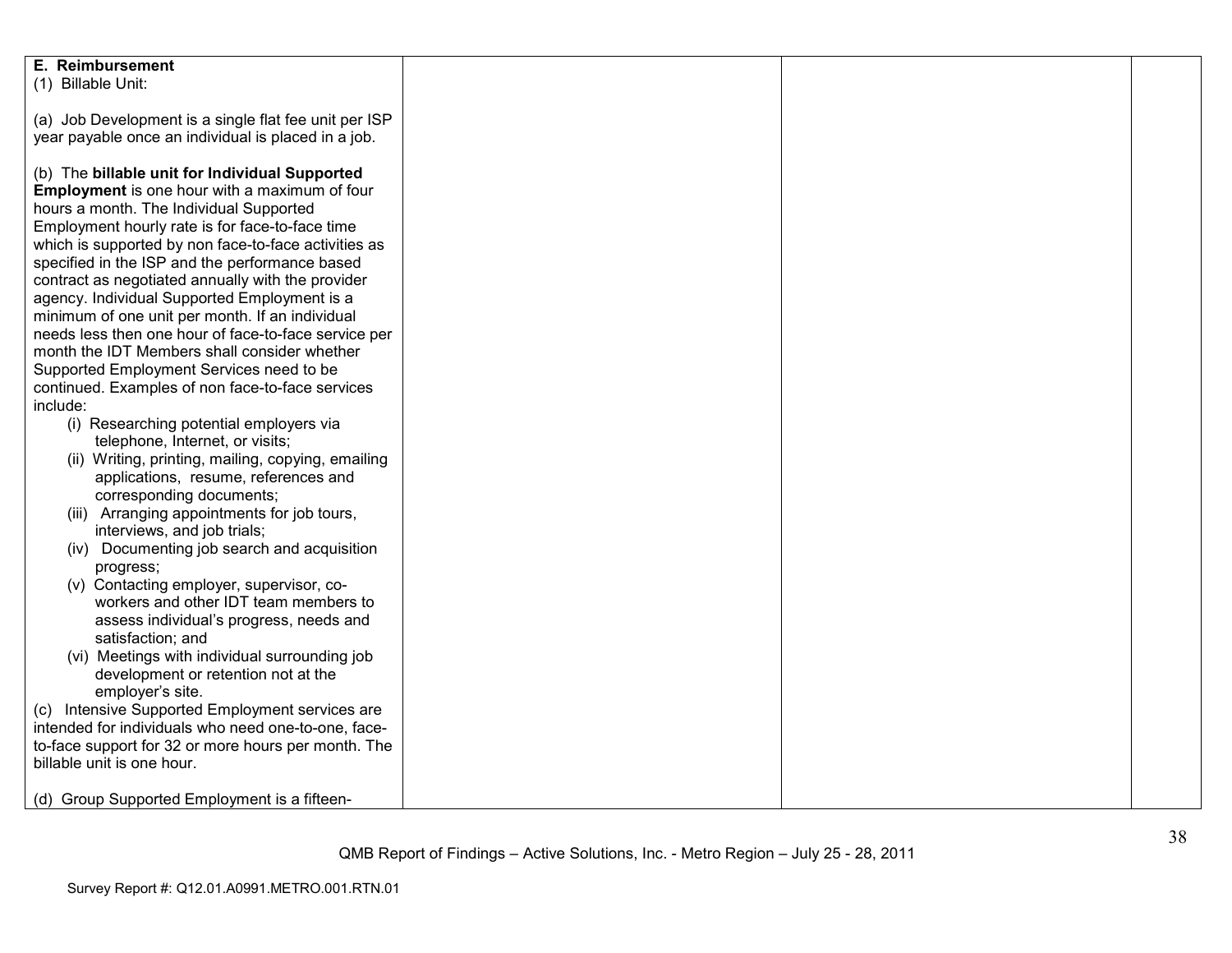| minute unit.                                                                                                                                                                     |  |  |
|----------------------------------------------------------------------------------------------------------------------------------------------------------------------------------|--|--|
| (e) Self-employment is a fifteen minute unit.                                                                                                                                    |  |  |
| (4) Billable Activities include:                                                                                                                                                 |  |  |
| (a) Activities conducted within the scope of<br>services;                                                                                                                        |  |  |
| (b) Job development and related activities for up to<br>ninety (90) calendar days) that result in employment<br>of the individual for at least thirty (30) calendar days;<br>and |  |  |
| (c) Job development services shall not exceed<br>ninety (90) calendar days, without written approval<br>from the DDSD Regional Office.                                           |  |  |
|                                                                                                                                                                                  |  |  |
|                                                                                                                                                                                  |  |  |
|                                                                                                                                                                                  |  |  |
|                                                                                                                                                                                  |  |  |
|                                                                                                                                                                                  |  |  |
|                                                                                                                                                                                  |  |  |
|                                                                                                                                                                                  |  |  |
|                                                                                                                                                                                  |  |  |
|                                                                                                                                                                                  |  |  |
|                                                                                                                                                                                  |  |  |
|                                                                                                                                                                                  |  |  |
|                                                                                                                                                                                  |  |  |
|                                                                                                                                                                                  |  |  |
|                                                                                                                                                                                  |  |  |
|                                                                                                                                                                                  |  |  |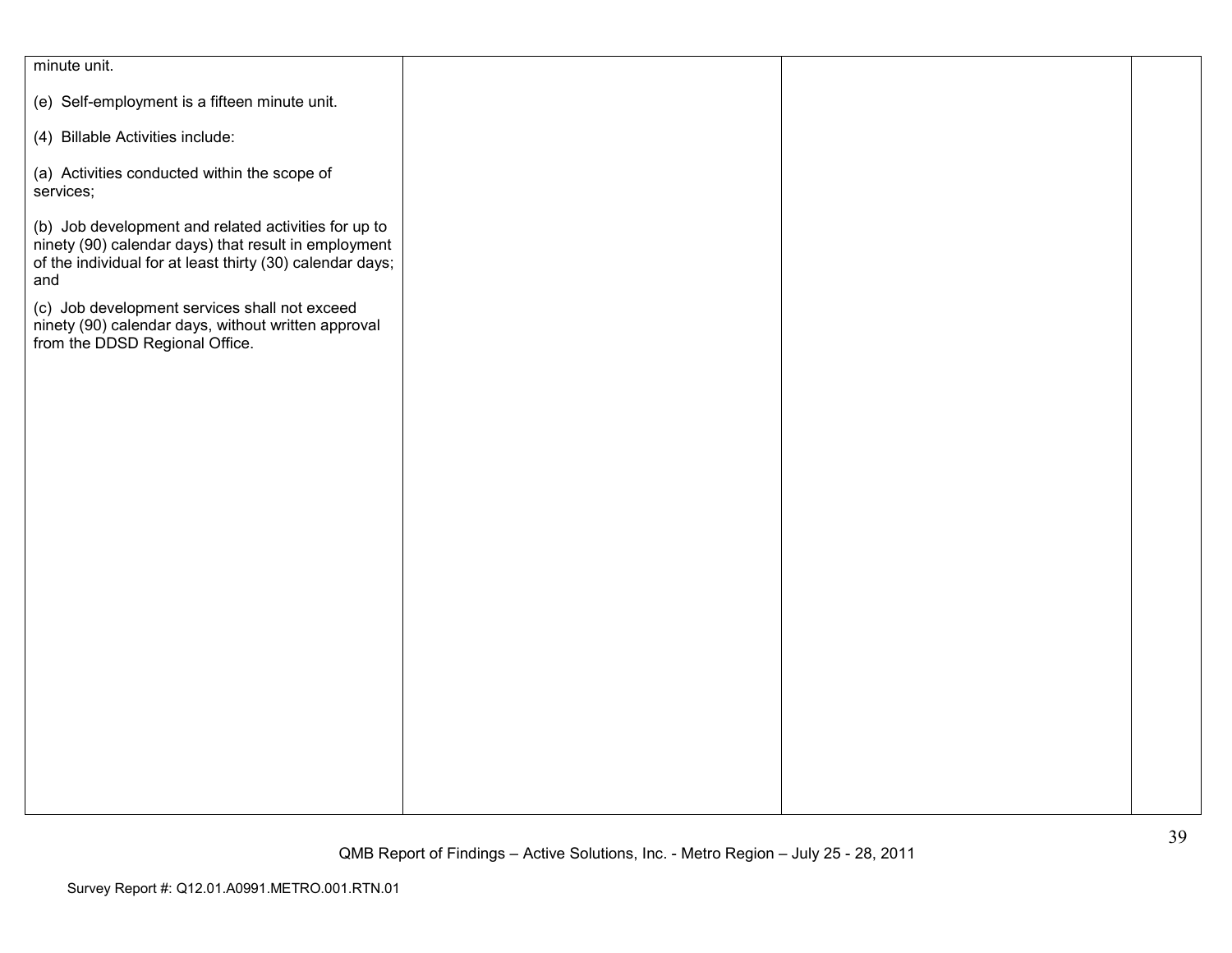|                 | Tag # 5136 CA Reimbursement                                                                         | <b>Scope and Severity Rating: B</b>                                                 |                                                                                                     |  |
|-----------------|-----------------------------------------------------------------------------------------------------|-------------------------------------------------------------------------------------|-----------------------------------------------------------------------------------------------------|--|
|                 | Developmental Disabilities (DD) Waiver Service                                                      | Based on record review, the Agency failed to                                        |                                                                                                     |  |
|                 | Standards effective 4/1/2007                                                                        | provide written or electronic documentation as                                      |                                                                                                     |  |
|                 | <b>CHAPTER 1 III. PROVIDER AGENCY</b>                                                               | evidence for each unit billed for Community Access                                  |                                                                                                     |  |
| <b>LOCATION</b> | <b>DOCUMENTATION OF SERVICE DELIVERY AND</b>                                                        | Services for 3 of 11 individuals.                                                   |                                                                                                     |  |
| А.              | <b>General: All Provider Agencies shall maintain</b>                                                | Individual #4                                                                       |                                                                                                     |  |
|                 | all records necessary to fully disclose the                                                         | May 2011                                                                            |                                                                                                     |  |
|                 | service, quality, quantity and clinical necessity                                                   | • The Agency billed 214 units of Community                                          |                                                                                                     |  |
|                 | furnished to individuals who are currently                                                          | Access from 5/1/2011 through 5/31/2011.                                             |                                                                                                     |  |
|                 | receiving services. The Provider Agency                                                             | Documentation received accounted for 166                                            |                                                                                                     |  |
|                 | records shall be sufficiently detailed to                                                           | units.                                                                              |                                                                                                     |  |
|                 | substantiate the date, time, individual name,                                                       |                                                                                     |                                                                                                     |  |
|                 | servicing Provider Agency, level of services,                                                       | Individual #9                                                                       |                                                                                                     |  |
|                 | and length of a session of service billed.                                                          | March 2011                                                                          |                                                                                                     |  |
| В.              | <b>Billable Units: The documentation of the</b>                                                     | • The Agency billed 352 units of Community                                          | Provider:                                                                                           |  |
|                 | billable time spent with an individual shall be<br>kept on the written or electronic record that is | Access from 3/1/2011 through 3/31/2011.                                             | In addition to stating the Plan of Correction for<br>these findings above, also please provide your |  |
|                 | prepared prior to a request for reimbursement                                                       | Documentation received accounted for 350<br>units.                                  | evidence of on-going Quality Assurance /                                                            |  |
|                 | from the HSD. For each unit billed, the record                                                      |                                                                                     | Quality Improvement specific to this tag below                                                      |  |
|                 | shall contain the following:                                                                        | April 2011                                                                          | this line.                                                                                          |  |
| (1)             | Date, start and end time of each service                                                            | • The Agency billed 300 units of Community                                          |                                                                                                     |  |
|                 | encounter or other billable service interval;                                                       | Access from 4/1/2011 through 4/30/2011.                                             |                                                                                                     |  |
| (2)             | A description of what occurred during the                                                           | Documentation received accounted for 298                                            |                                                                                                     |  |
|                 | encounter or service interval; and                                                                  | units.                                                                              |                                                                                                     |  |
| (3)             | The signature or authenticated name of staff                                                        |                                                                                     |                                                                                                     |  |
|                 | providing the service.                                                                              | Individual #10                                                                      |                                                                                                     |  |
|                 | MAD-MR: 03-59 Eff 1/1/2004                                                                          | May 2011                                                                            |                                                                                                     |  |
|                 | 8.314.1 BI RECORD KEEPING AND                                                                       | • The Agency billed 124 units of Community                                          |                                                                                                     |  |
|                 | <b>DOCUMENTATION REQUIREMENTS:</b>                                                                  | Access from 5/1/2011 through 5/31/2011.<br>Documentation received accounted for 120 |                                                                                                     |  |
|                 | Providers must maintain all records necessary to                                                    | units.                                                                              |                                                                                                     |  |
|                 | fully disclose the extent of the services provided to                                               |                                                                                     |                                                                                                     |  |
|                 | the Medicaid recipient. Services that have been                                                     |                                                                                     |                                                                                                     |  |
|                 | billed to Medicaid, but are not substantiated in a                                                  |                                                                                     |                                                                                                     |  |
|                 | treatment plan and/or patient records for the                                                       |                                                                                     |                                                                                                     |  |
|                 | recipient are subject to recoupment.                                                                |                                                                                     |                                                                                                     |  |
|                 | Developmental Disabilities (DD) Waiver Service                                                      |                                                                                     |                                                                                                     |  |
|                 | Standards effective 4/1/2007                                                                        |                                                                                     |                                                                                                     |  |
|                 | <b>CHAPTER 5 XI. COMMUNITY ACCESS</b>                                                               |                                                                                     |                                                                                                     |  |
|                 | <b>SERVICES REQUIREMENTS</b>                                                                        |                                                                                     |                                                                                                     |  |
|                 |                                                                                                     |                                                                                     |                                                                                                     |  |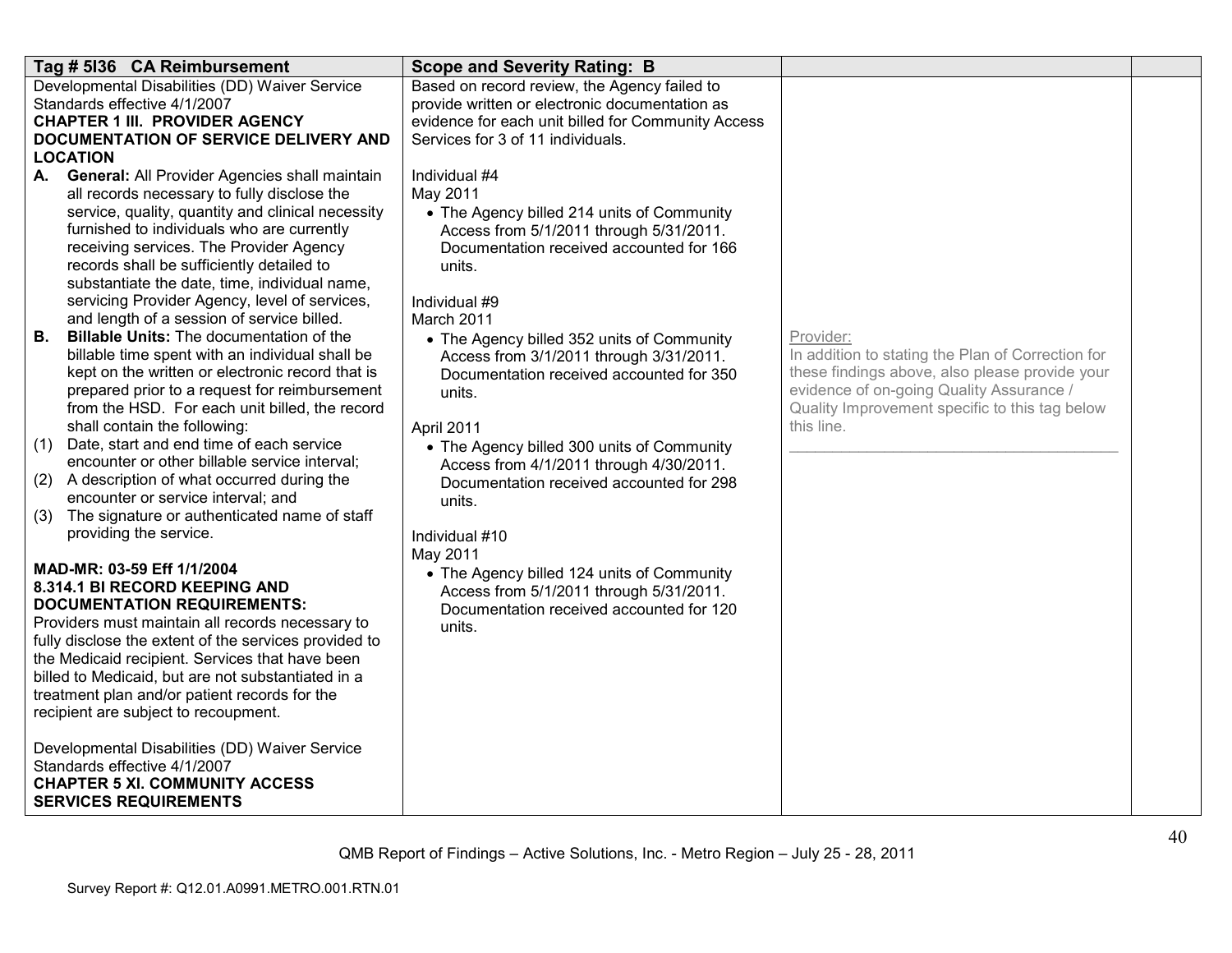| <b>G. Reimbursement</b><br>(1) Billable Unit: A billable unit is defined as one-<br>quarter hour of service.                                                                                                                                                                                                                                                                                                                 |  |  |
|------------------------------------------------------------------------------------------------------------------------------------------------------------------------------------------------------------------------------------------------------------------------------------------------------------------------------------------------------------------------------------------------------------------------------|--|--|
| (2) Billable Activities: The Community Access<br>Provider Agency can bill for those activities listed in<br>the Community Access Scope of Service. Billable<br>units are typically provided face-to-face but time<br>spent in non face-to-face activity may be claimed<br>under the following conditions:                                                                                                                    |  |  |
| (a) Time that is non face-to-face is documented<br>separately and clearly identified as to the<br>nature of the activity, and is tied directly to<br>the individual's ISP, Action Plan;<br>(b) Time that is non face-to-face involves<br>outreach and identification and training of<br>community connections and natural supports;<br>and<br>(c) Non face-to-face hours do not exceed 10% of<br>the monthly billable hours. |  |  |
| (3) Non-Billable Activities: Activities that the service<br>Provider Agency may need to conduct, but which<br>are not separately billable activities, may include:                                                                                                                                                                                                                                                           |  |  |
| (a) Time and expense for training service<br>personnel;<br>(b) Supervision of agency staff;<br>(c) Service documentation and billing activities; or<br>(d) Time the individual spends in segregated<br>facility-based settings activities.                                                                                                                                                                                   |  |  |
|                                                                                                                                                                                                                                                                                                                                                                                                                              |  |  |
|                                                                                                                                                                                                                                                                                                                                                                                                                              |  |  |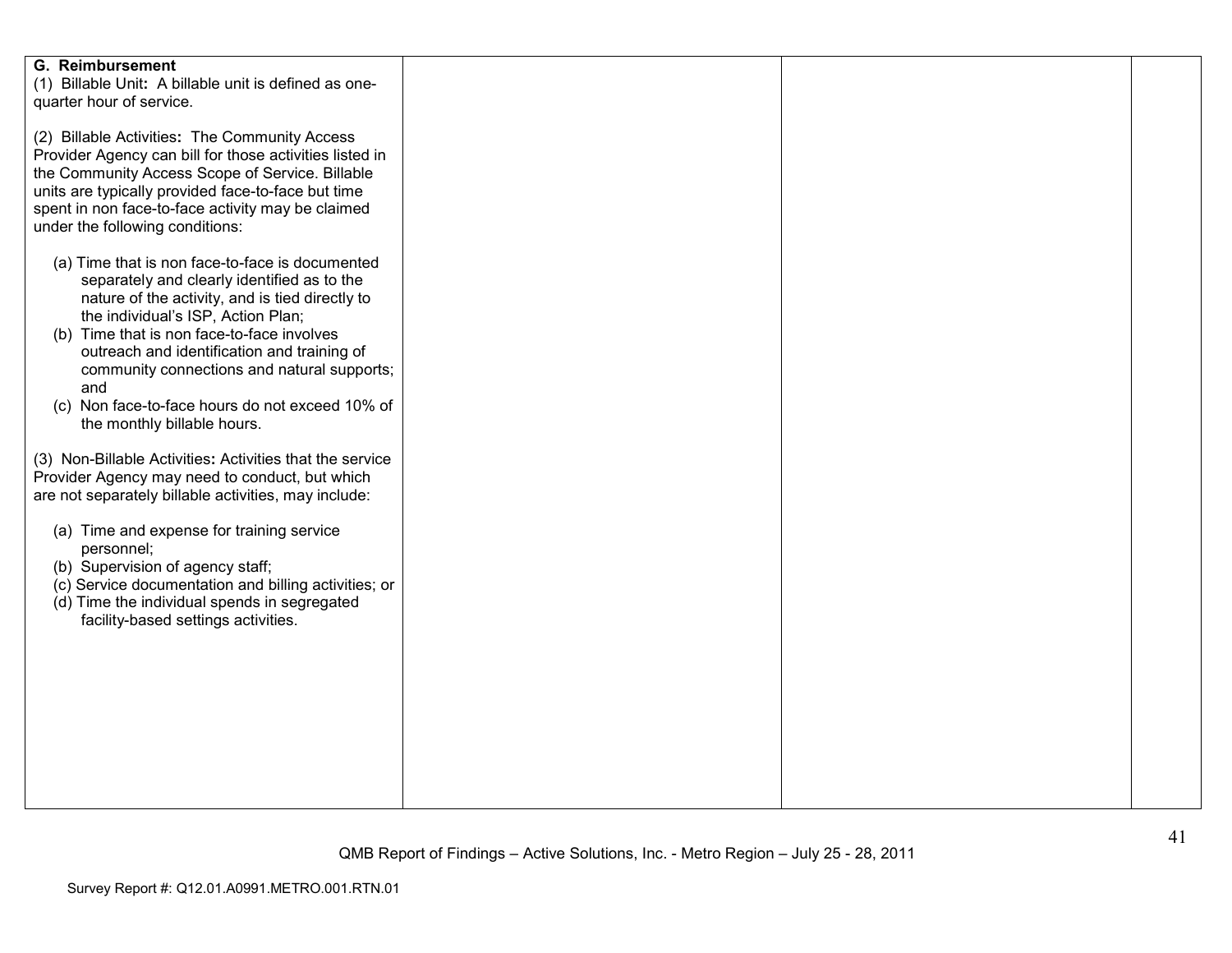| Tag # 5144 AH Reimbursement                                                                     | <b>Scope and Severity Rating: B</b>                                          |                                                   |  |
|-------------------------------------------------------------------------------------------------|------------------------------------------------------------------------------|---------------------------------------------------|--|
| Developmental Disabilities (DD) Waiver Service                                                  | Based on record review, the Agency failed to                                 |                                                   |  |
| Standards effective 4/1/2007                                                                    | provide written or electronic documentation as                               |                                                   |  |
| <b>CHAPTER 1 III. PROVIDER AGENCY</b>                                                           | evidence for each unit billed for Adult Habilitation                         |                                                   |  |
| DOCUMENTATION OF SERVICE DELIVERY AND                                                           | Services for 2 of 7 individuals.                                             |                                                   |  |
| <b>LOCATION</b>                                                                                 |                                                                              |                                                   |  |
| A. General: All Provider Agencies shall maintain                                                | Individual #12                                                               |                                                   |  |
| all records necessary to fully disclose the                                                     | March 2011                                                                   |                                                   |  |
| service, quality, quantity and clinical necessity<br>furnished to individuals who are currently | • The Agency billed 518 units of Adult Habilitation                          |                                                   |  |
| receiving services. The Provider Agency                                                         | from 3/1/2011 through 3/31/2011.<br>Documentation received accounted for 494 |                                                   |  |
| records shall be sufficiently detailed to                                                       | units.                                                                       |                                                   |  |
| substantiate the date, time, individual name,                                                   |                                                                              |                                                   |  |
| servicing Provider Agency, level of services,                                                   | April 2011                                                                   |                                                   |  |
| and length of a session of service billed.                                                      | • The Agency billed 510 units of Adult Habilitation                          |                                                   |  |
| <b>B.</b><br><b>Billable Units: The documentation of the</b>                                    | from 4/1/2011 through 4/30/2011.                                             |                                                   |  |
| billable time spent with an individual shall be                                                 | Documentation received accounted for 506                                     | Provider:                                         |  |
| kept on the written or electronic record that is                                                | units.                                                                       | In addition to stating the Plan of Correction for |  |
| prepared prior to a request for reimbursement                                                   |                                                                              | these findings above, also please provide your    |  |
| from the HSD. For each unit billed, the record                                                  | Individual #18                                                               | evidence of on-going Quality Assurance /          |  |
| shall contain the following:                                                                    | April 2011                                                                   | Quality Improvement specific to this tag below    |  |
| Date, start and end time of each service<br>(1)                                                 | • The Agency billed 566 units of Adult Habilitation                          | this line.                                        |  |
| encounter or other billable service interval;                                                   | from 4/1/2011 through 4/30/2011.                                             |                                                   |  |
| (2)<br>A description of what occurred during the                                                | Documentation received accounted for 553                                     |                                                   |  |
| encounter or service interval; and                                                              | units.                                                                       |                                                   |  |
| The signature or authenticated name of staff<br>(3)<br>providing the service.                   |                                                                              |                                                   |  |
|                                                                                                 | May 2011                                                                     |                                                   |  |
| MAD-MR: 03-59 Eff 1/1/2004                                                                      | • The Agency billed 550 units of Adult Habilitation                          |                                                   |  |
| 8.314.1 BI RECORD KEEPING AND                                                                   | from 5/1/2011 through 5/31/2011.<br>Documentation received accounted for 548 |                                                   |  |
| <b>DOCUMENTATION REQUIREMENTS:</b>                                                              | units.                                                                       |                                                   |  |
| Providers must maintain all records necessary to                                                |                                                                              |                                                   |  |
| fully disclose the extent of the services provided to                                           |                                                                              |                                                   |  |
| the Medicaid recipient. Services that have been                                                 |                                                                              |                                                   |  |
| billed to Medicaid, but are not substantiated in a                                              |                                                                              |                                                   |  |
| treatment plan and/or patient records for the                                                   |                                                                              |                                                   |  |
| recipient are subject to recoupment.                                                            |                                                                              |                                                   |  |
|                                                                                                 |                                                                              |                                                   |  |
| Developmental Disabilities (DD) Waiver Service<br>Standards effective 4/1/2007                  |                                                                              |                                                   |  |
| <b>CHAPTER 5 XVI. REIMBURSEMENT</b>                                                             |                                                                              |                                                   |  |
| A. Billable Unit. A billable unit for Adult Habilitation                                        |                                                                              |                                                   |  |
|                                                                                                 |                                                                              |                                                   |  |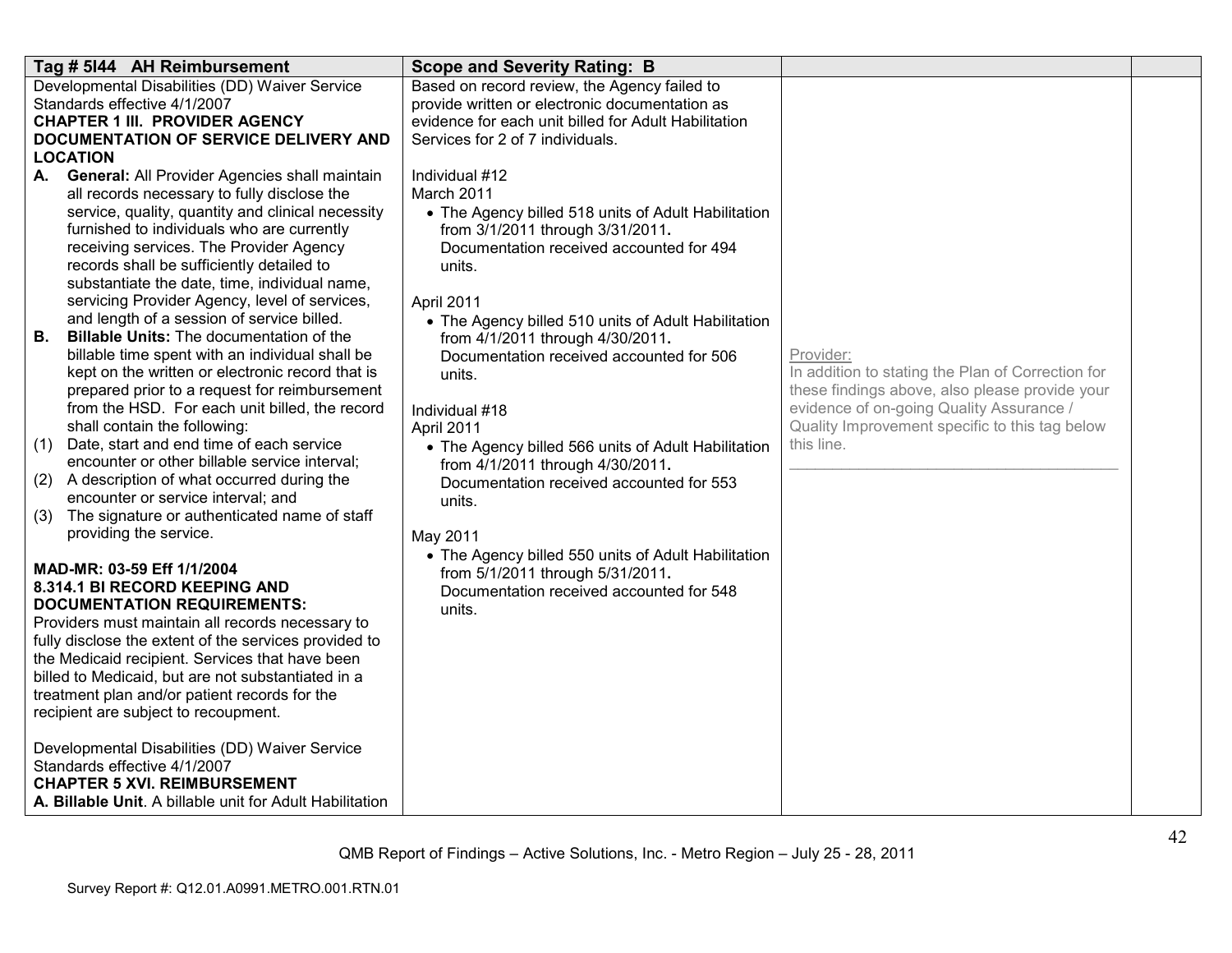| Services is in 15-minute increments hour. The rate     |  |  |
|--------------------------------------------------------|--|--|
| is based on the individual's level of care.            |  |  |
|                                                        |  |  |
|                                                        |  |  |
| <b>B. Billable Activities</b>                          |  |  |
| (1) The Community Inclusion Provider Agency can        |  |  |
| bill for those activities listed and described on the  |  |  |
|                                                        |  |  |
| ISP and within the Scope of Service. Partial units     |  |  |
| are allowable. Billable units are face-to-face, except |  |  |
| that Adult Habilitation services may be non-face-to-   |  |  |
| face under the following conditions: (a) Time that is  |  |  |
| non face-to-face is documented separately and          |  |  |
|                                                        |  |  |
| clearly identified as to the nature of the activity;   |  |  |
| and(b) Non face-to-face hours do not exceed 5% of      |  |  |
| the monthly billable hours.                            |  |  |
|                                                        |  |  |
| (2) Adult Habilitation Services can be provided with   |  |  |
| any other services, insofar as the services are not    |  |  |
| reported for the same hours on the same day,           |  |  |
| except that Therapy Services and Case                  |  |  |
|                                                        |  |  |
| Management may be provided and billed for the          |  |  |
| same hours                                             |  |  |
|                                                        |  |  |
|                                                        |  |  |
|                                                        |  |  |
|                                                        |  |  |
|                                                        |  |  |
|                                                        |  |  |
|                                                        |  |  |
|                                                        |  |  |
|                                                        |  |  |
|                                                        |  |  |
|                                                        |  |  |
|                                                        |  |  |
|                                                        |  |  |
|                                                        |  |  |
|                                                        |  |  |
|                                                        |  |  |
|                                                        |  |  |
|                                                        |  |  |
|                                                        |  |  |
|                                                        |  |  |
|                                                        |  |  |
|                                                        |  |  |
|                                                        |  |  |
|                                                        |  |  |
|                                                        |  |  |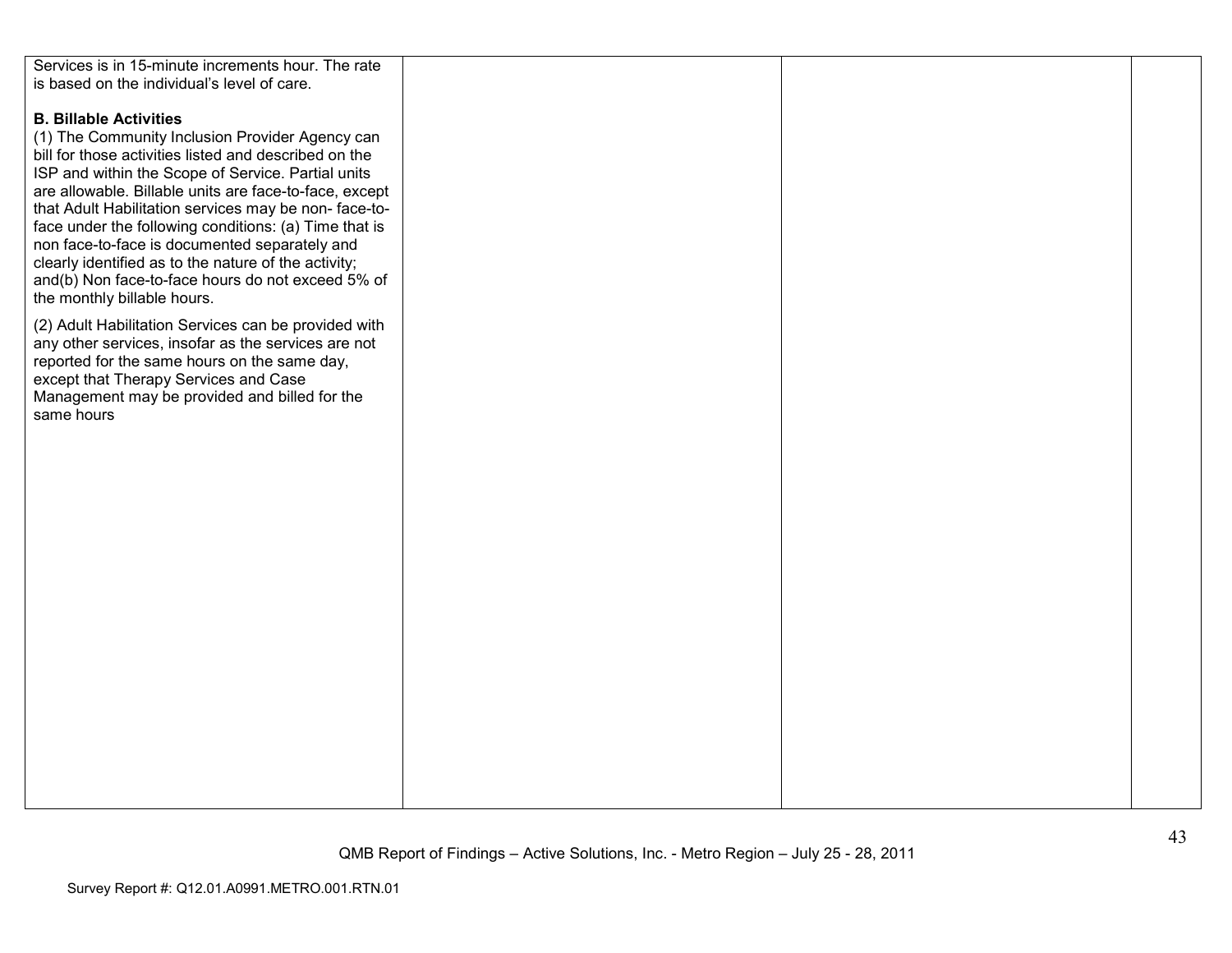| Tag # 6L06 (CoP) - FL Requirements                                                                                                                                                                                                                                                                                                                                                                                                                                                                                                        | <b>Scope and Severity Rating: E</b>                                                                                                                    |                                                                                                                  |  |
|-------------------------------------------------------------------------------------------------------------------------------------------------------------------------------------------------------------------------------------------------------------------------------------------------------------------------------------------------------------------------------------------------------------------------------------------------------------------------------------------------------------------------------------------|--------------------------------------------------------------------------------------------------------------------------------------------------------|------------------------------------------------------------------------------------------------------------------|--|
| Developmental Disabilities (DD) Waiver Service<br>Standards effective 4/1/2007                                                                                                                                                                                                                                                                                                                                                                                                                                                            | Based on record review, the Agency failed to<br>complete all DDSD requirements for approval of<br>each direct support provider for 6 of 9 individuals. |                                                                                                                  |  |
| <b>CHAPTER 6. III. REQUIREMENTS UNIQUE TO</b><br><b>FAMILY LIVING SERVICES</b><br>A. Support to Individuals in Family Living: The<br>Family Living Services Provider Agency shall                                                                                                                                                                                                                                                                                                                                                         | The following was not found, not current and/or<br>incomplete:                                                                                         |                                                                                                                  |  |
| provide and document:                                                                                                                                                                                                                                                                                                                                                                                                                                                                                                                     | • Monthly Consultation with the Direct Support<br>Provider                                                                                             |                                                                                                                  |  |
| (5) Monthly consultation, by agency supervisors or<br>internal service coordinators, with the direct<br>support provider to include:                                                                                                                                                                                                                                                                                                                                                                                                      | ° Individual #1 - None found for 12/2010-<br>6/2011.                                                                                                   |                                                                                                                  |  |
| (a) Review, advise, and prompt the<br>implementation of the individual's ISP                                                                                                                                                                                                                                                                                                                                                                                                                                                              | ° Individual #3 - None found for 10/2010-<br>5/2011.                                                                                                   | Provider:<br>In addition to stating the Plan of Correction for<br>these findings above, also please provide your |  |
| Action Plans, schedule of activities and<br>appointments; and                                                                                                                                                                                                                                                                                                                                                                                                                                                                             | ° Individual #9 - None found for 12/2010-<br>5/2011.                                                                                                   | evidence of on-going Quality Assurance /<br>Quality Improvement specific to this tag below<br>this line.         |  |
| (b) Assist with service or support issues raised<br>by the direct support provider or observed<br>by supervisor, service coordinator or other                                                                                                                                                                                                                                                                                                                                                                                             | ° Individual #16 - None found for 12/2010-<br>5/2011                                                                                                   |                                                                                                                  |  |
| IDT members.<br><b>B. Home Studies.</b> The Family Living Services                                                                                                                                                                                                                                                                                                                                                                                                                                                                        | ° Individual #18 - None found for 6/2010-<br>6/2011.                                                                                                   |                                                                                                                  |  |
| Provider Agency shall complete all DDSD<br>requirements for approval of each direct support<br>provider, including completion of an approved home<br>study and training prior to placement. After the initial<br>home study, an updated home study shall be<br>completed annually. The home study must also be<br>updated each time there is a change in family<br>composition or when the family moves to a new<br>home. The content and procedures used by the<br>Provider Agency to conduct home studies shall be<br>approved by DDSD. | ° Individual #19 - None found for 6/2010-<br>5/2011.                                                                                                   |                                                                                                                  |  |
| Developmental Disabilities (DD) Waiver Service<br>Standards effective 4/1/2007<br><b>CHAPTER 1. I. PROVIDER AGENCY</b><br><b>ENROLLMENT PROCESS</b><br>D. Scope of DDSD Agreement                                                                                                                                                                                                                                                                                                                                                         |                                                                                                                                                        |                                                                                                                  |  |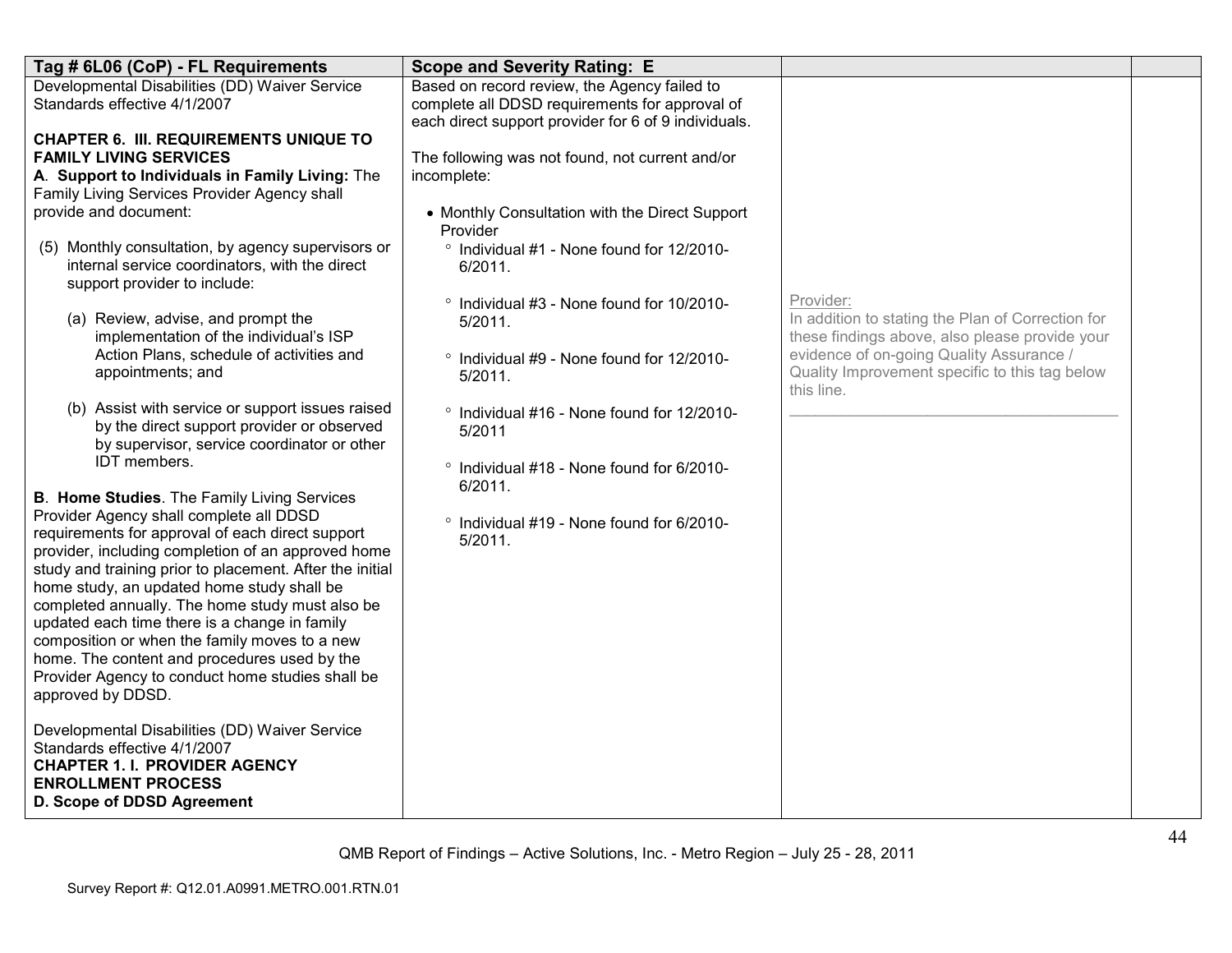| (4) Provider Agencies must have prior written<br>approval of the Department of Health to<br>subcontract any service other than Respite;<br>NMAC 8.314.5.10 - DEVELOPMENTAL<br>DISABILITIES HOME AND COMMUNITY-BASED<br><b>SERVICES WAIVER</b>                                                                                                                                                                                                                                                                                                                                                                                                                                                                                                                                                                                             |  |  |
|-------------------------------------------------------------------------------------------------------------------------------------------------------------------------------------------------------------------------------------------------------------------------------------------------------------------------------------------------------------------------------------------------------------------------------------------------------------------------------------------------------------------------------------------------------------------------------------------------------------------------------------------------------------------------------------------------------------------------------------------------------------------------------------------------------------------------------------------|--|--|
| <b>ELIGIBLE PROVIDERS:</b><br>I. Qualifications for community living service<br>providers: There are three types of community<br>living services: Family living, supported living and<br>independent living. Community living providers must<br>meet all qualifications set forth by the DOH/DDSD,<br>DDW definitions and service standards.<br>(1) Family living service providers for adults must<br>meet the qualifications for staff required by the<br>DOH/DDSD, DDW service definitions and<br>standards. The direct care provider employed by or<br>subcontracting with the provider agency must be<br>approved through a home study completed prior to<br>provision of services and conducted<br>at subsequent intervals required of the provider<br>agency. All family living sub-contracts must be<br>approved by the DOH/DDSD. |  |  |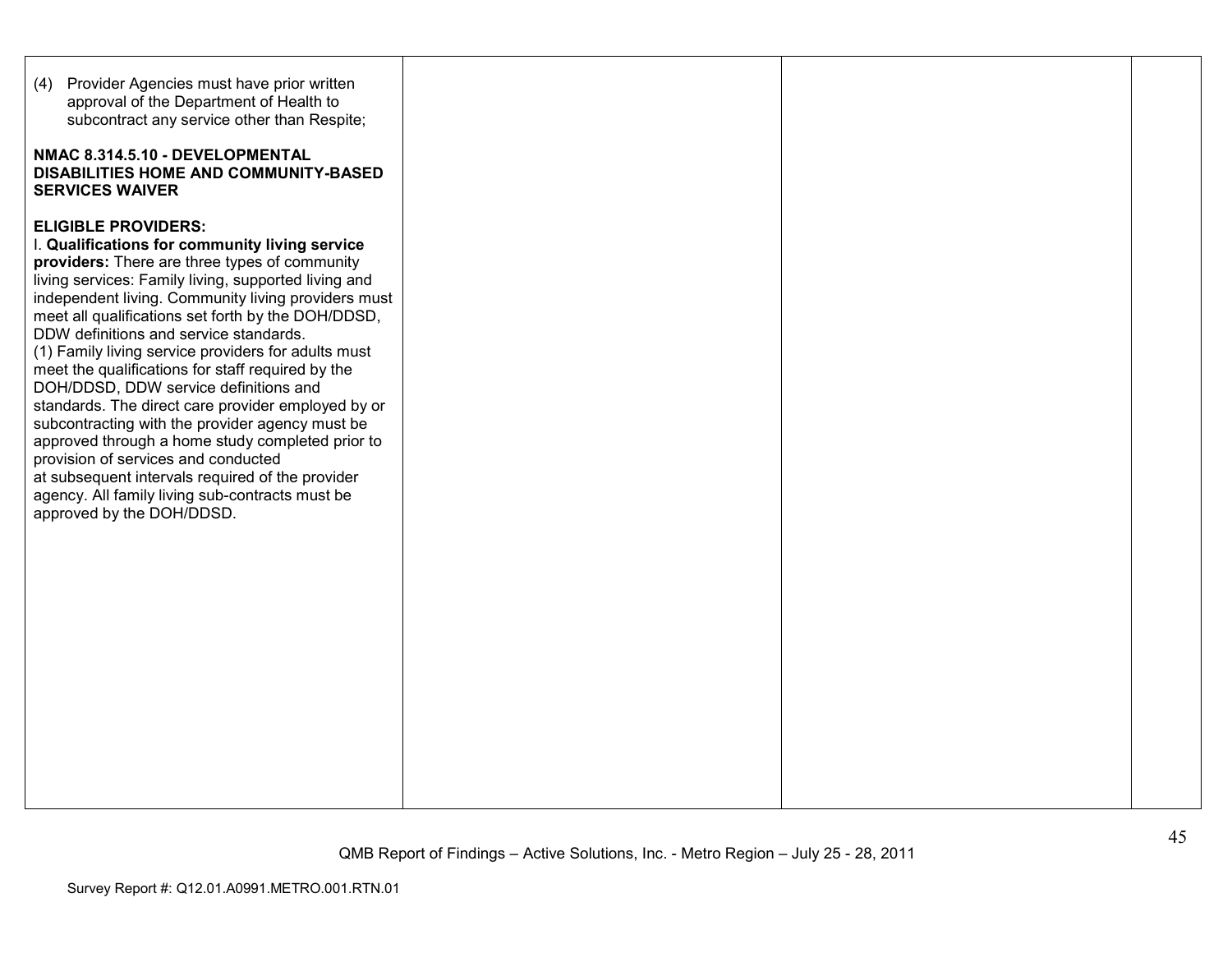| Tag # 6L13 (CoP) - CL Healthcare Reqts.               | <b>Scope and Severity Rating: D</b>                |                                                   |  |
|-------------------------------------------------------|----------------------------------------------------|---------------------------------------------------|--|
| Developmental Disabilities (DD) Waiver Service        | Based on record review, the Agency failed to       |                                                   |  |
| Standards effective 4/1/2007                          | provide documentation of annual physical           |                                                   |  |
| <b>CHAPTER 6. VI. GENERAL REQUIREMENTS</b>            | examinations and/or other examinations as          |                                                   |  |
| FOR COMMUNITY LIVING                                  | specified by a licensed physician for 1 of 20      |                                                   |  |
| G. Health Care Requirements for Community             | individuals receiving Community Living Services.   |                                                   |  |
| <b>Living Services.</b>                               |                                                    |                                                   |  |
| (1) The Community Living Service providers shall      | The following was not found, incomplete and/or not |                                                   |  |
| ensure completion of a HAT for each individual        | current:                                           |                                                   |  |
| receiving this service. The HAT shall be completed    |                                                    |                                                   |  |
| 2 weeks prior to the annual ISP meeting and           | • Annual Physical (#3)                             |                                                   |  |
| submitted to the Case Manager and all other IDT       |                                                    |                                                   |  |
| Members. A revised HAT is required to also be         |                                                    |                                                   |  |
| submitted whenever the individual's health status     |                                                    |                                                   |  |
| changes significantly. For individuals who are newly  |                                                    |                                                   |  |
| allocated to the DD Waiver program, the HAT may       |                                                    | Provider:                                         |  |
| be completed within 2 weeks following the initial ISP |                                                    | In addition to stating the Plan of Correction for |  |
| meeting and submitted with any strategies and         |                                                    | these findings above, also please provide your    |  |
| support plans indicated in the ISP, or within 72      |                                                    | evidence of on-going Quality Assurance /          |  |
| hours following admission into direct services, which |                                                    | Quality Improvement specific to this tag below    |  |
| ever comes first.                                     |                                                    | this line.                                        |  |
| (2) Each individual will have a Health Care           |                                                    |                                                   |  |
| Coordinator, designated by the IDT. When the          |                                                    |                                                   |  |
| individual's HAT score is 4, 5 or 6 the Health Care   |                                                    |                                                   |  |
| Coordinator shall be an IDT member, other than the    |                                                    |                                                   |  |
| individual. The Health Care Coordinator shall         |                                                    |                                                   |  |
| oversee and monitor health care services for the      |                                                    |                                                   |  |
| individual in accordance with these standards. In     |                                                    |                                                   |  |
| circumstances where no IDT member voluntarily         |                                                    |                                                   |  |
| accepts designation as the health care coordinator,   |                                                    |                                                   |  |
| the community living provider shall assign a staff    |                                                    |                                                   |  |
| member to this role.                                  |                                                    |                                                   |  |
| (3) For each individual receiving Community Living    |                                                    |                                                   |  |
| Services, the provider agency shall ensure and        |                                                    |                                                   |  |
| document the following:                               |                                                    |                                                   |  |
| (a) Provision of health care oversight consistent     |                                                    |                                                   |  |
| with these Standards as detailed in Chapter           |                                                    |                                                   |  |
| One section III E: Healthcare Documentation           |                                                    |                                                   |  |
| by Nurses For Community Living Services,              |                                                    |                                                   |  |
| Community Inclusion Services and Private              |                                                    |                                                   |  |
| Duty Nursing Services.                                |                                                    |                                                   |  |
| b) That each individual with a score of 4, 5, or 6    |                                                    |                                                   |  |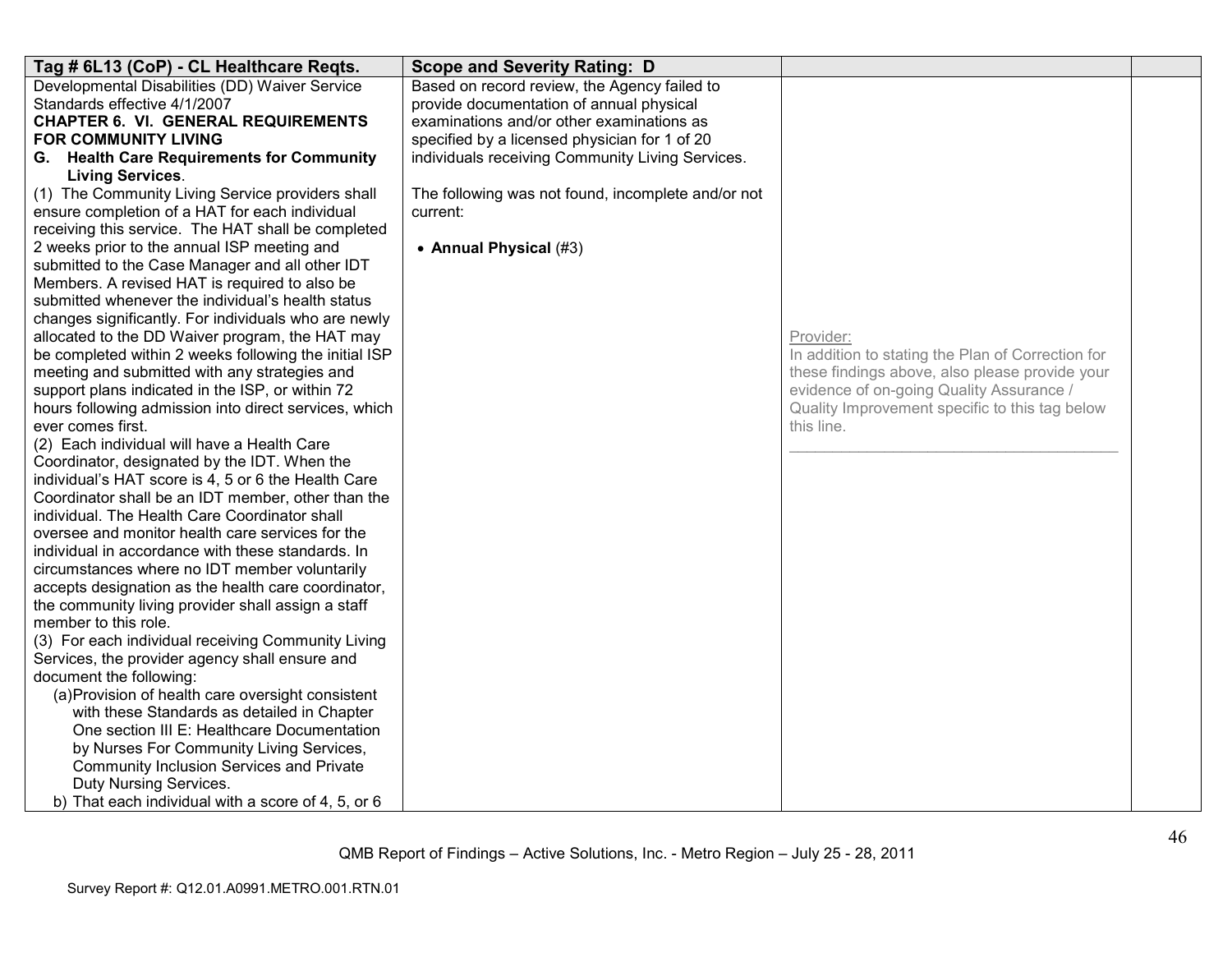| on the HAT, has a Health Care Plan<br>developed by a licensed nurse.<br>(c) That an individual with chronic condition(s)<br>with the potential to exacerbate into a life<br>threatening condition, has Crisis Prevention/<br>Intervention Plan(s) developed by a licensed<br>nurse or other appropriate professional for<br>each such condition.                                                                                                                                                                                                                                                                                                                                                                                                                |  |  |
|-----------------------------------------------------------------------------------------------------------------------------------------------------------------------------------------------------------------------------------------------------------------------------------------------------------------------------------------------------------------------------------------------------------------------------------------------------------------------------------------------------------------------------------------------------------------------------------------------------------------------------------------------------------------------------------------------------------------------------------------------------------------|--|--|
| (4) That an average of 3 hours of documented<br>nutritional counseling is available annually, if<br>recommended by the IDT.<br>(5) That the physical property and grounds are free<br>of hazards to the individual's health and safety.                                                                                                                                                                                                                                                                                                                                                                                                                                                                                                                         |  |  |
| (6) In addition, for each individual receiving<br>Supported Living or Family Living Services, the<br>provider shall verify and document the following:<br>(a) The individual has a primary licensed<br>physician;<br>(b) The individual receives an annual physical<br>examination and other examinations as<br>specified by a licensed physician;<br>(c) The individual receives annual dental check-<br>ups and other check-ups as specified by a<br>licensed dentist:<br>(d) The individual receives eye examinations as<br>specified by a licensed optometrist or<br>ophthalmologist; and<br>(e)Agency activities that occur as follow-up to<br>medical appointments (e.g. treatment, visits to<br>specialists, changes in medication or daily<br>routine). |  |  |
| NMAC 8.302.1.17 RECORD KEEPING AND<br><b>DOCUMENTATION REQUIREMENTS: A provider</b><br>must maintain all the records necessary to fully<br>disclose the nature, quality, amount and medical<br>necessity of services furnished to an eligible<br>recipient who is currently receiving or who has<br>received services in the past.                                                                                                                                                                                                                                                                                                                                                                                                                              |  |  |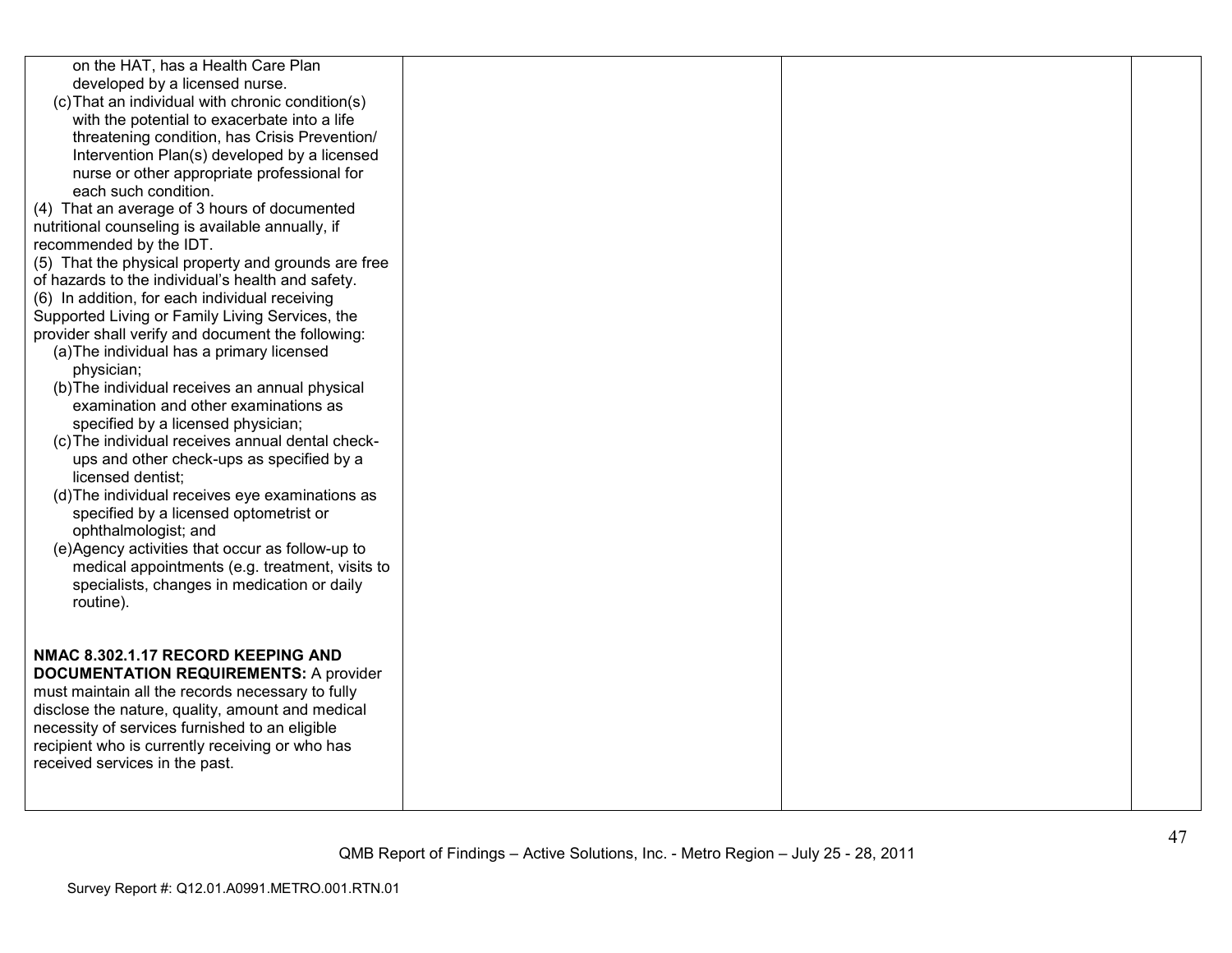| Tag # 6L14 Residential Case File                                                                                                                                                                                                                                                                                                                                                                                                                                                                                                                                                                                                                                                                                                                                                                                                                                                                                                                                                                                                                                                                                                                                                                                                                                                      | <b>Scope and Severity Rating: E</b>                                                                                                                                                                                                                                                                                                                                                                                                                                                                                                                      |                                                                                                                                                                                                                              |  |
|---------------------------------------------------------------------------------------------------------------------------------------------------------------------------------------------------------------------------------------------------------------------------------------------------------------------------------------------------------------------------------------------------------------------------------------------------------------------------------------------------------------------------------------------------------------------------------------------------------------------------------------------------------------------------------------------------------------------------------------------------------------------------------------------------------------------------------------------------------------------------------------------------------------------------------------------------------------------------------------------------------------------------------------------------------------------------------------------------------------------------------------------------------------------------------------------------------------------------------------------------------------------------------------|----------------------------------------------------------------------------------------------------------------------------------------------------------------------------------------------------------------------------------------------------------------------------------------------------------------------------------------------------------------------------------------------------------------------------------------------------------------------------------------------------------------------------------------------------------|------------------------------------------------------------------------------------------------------------------------------------------------------------------------------------------------------------------------------|--|
| Developmental Disabilities (DD) Waiver Service<br>Standards effective 4/1/2007<br><b>CHAPTER 6. VIII. COMMUNITY LIVING</b><br><b>SERVICE PROVIDER AGENCY REQUIREMENTS</b><br>A. Residence Case File: For individuals receiving<br>Supported Living or Family Living, the Agency shall<br>maintain in the individual's home a complete and<br>current confidential case file for each individual. For<br>individuals receiving Independent Living Services,<br>rather than maintaining this file at the individual's<br>home, the complete and current confidential case<br>file for each individual shall be maintained at the<br>agency's administrative site. Each file shall include<br>the following:<br>(1) Complete and current ISP and all supplemental<br>plans specific to the individual;<br>(2) Complete and current Health Assessment Tool;<br>(3) Current emergency contact information, which<br>includes the individual's address, telephone<br>number, names and telephone numbers of<br>residential Community Living Support providers,<br>relatives, or guardian or conservator, primary care<br>physician's name(s) and telephone number(s),<br>pharmacy name, address and telephone number<br>and dentist name, address and telephone number,<br>and health plan; | Based on record review, the Agency failed to<br>maintain a complete and confidential case file in the<br>residence for 3 of 8 Individuals receiving Family<br>Living Services.<br>The following was not found, incomplete and/or not<br>current:<br>• Positive Behavioral Crisis Plan (#6)<br>• Health Assessment Tool (#3)<br>• Special Health Care Needs<br><sup>o</sup> Nutritional Plan (#1 & 3)<br>• Crisis Plan<br><sup>o</sup> Allergies (#6)<br>• Progress Notes/Daily Contacts Logs:<br>$\degree$ Individual #1 - None found for 7/1 - 27, 2011 | Provider:<br>In addition to stating the Plan of Correction for<br>these findings above, also please provide your<br>evidence of on-going Quality Assurance /<br>Quality Improvement specific to this tag below<br>this line. |  |
| (4) Up-to-date progress notes, signed and dated by<br>the person making the note for at least the past<br>month (older notes may be transferred to the<br>agency office);                                                                                                                                                                                                                                                                                                                                                                                                                                                                                                                                                                                                                                                                                                                                                                                                                                                                                                                                                                                                                                                                                                             |                                                                                                                                                                                                                                                                                                                                                                                                                                                                                                                                                          |                                                                                                                                                                                                                              |  |
| (5) Data collected to document ISP Action Plan<br>implementation                                                                                                                                                                                                                                                                                                                                                                                                                                                                                                                                                                                                                                                                                                                                                                                                                                                                                                                                                                                                                                                                                                                                                                                                                      |                                                                                                                                                                                                                                                                                                                                                                                                                                                                                                                                                          |                                                                                                                                                                                                                              |  |
| (6) Progress notes written by direct care staff and<br>by nurses regarding individual health status and<br>physical conditions including action taken in<br>response to identified changes in condition for at<br>least the past month;<br>(7) Physician's or qualified health care providers<br>written orders;<br>(8) Progress notes documenting implementation of                                                                                                                                                                                                                                                                                                                                                                                                                                                                                                                                                                                                                                                                                                                                                                                                                                                                                                                  |                                                                                                                                                                                                                                                                                                                                                                                                                                                                                                                                                          |                                                                                                                                                                                                                              |  |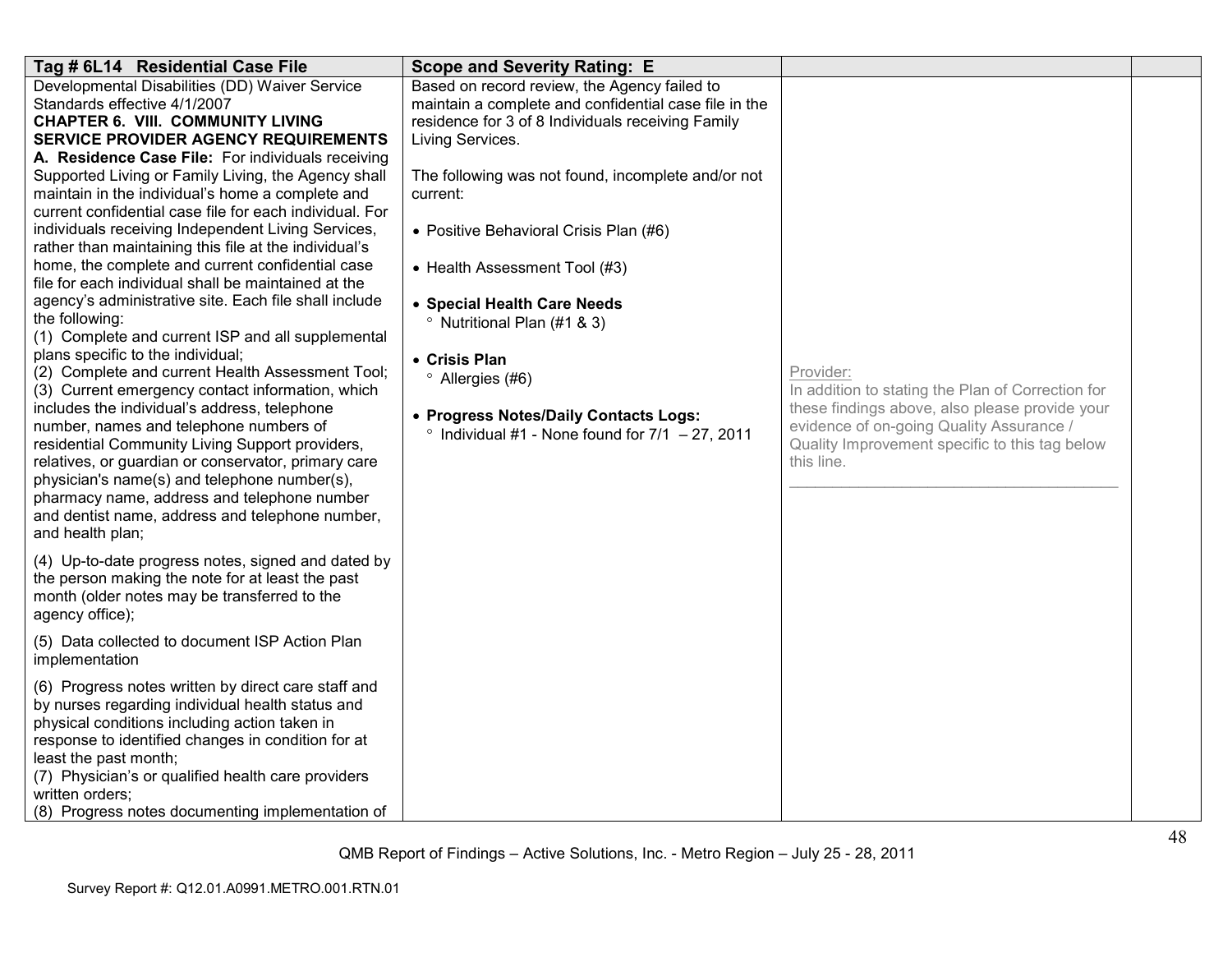| a physician's or qualified health care provider's         |  |  |
|-----------------------------------------------------------|--|--|
| order(s);                                                 |  |  |
| (9) Medication Administration Record (MAR) for the        |  |  |
| past three (3) months which includes:                     |  |  |
| (a) The name of the individual;                           |  |  |
| (b) A transcription of the healthcare practitioners       |  |  |
| prescription including the brand and generic              |  |  |
| name of the medication;                                   |  |  |
| (c) Diagnosis for which the medication is                 |  |  |
| prescribed;                                               |  |  |
| (d) Dosage, frequency and method/route of                 |  |  |
| delivery;                                                 |  |  |
| (e) Times and dates of delivery;                          |  |  |
| Initials of person administering or assisting with<br>(f) |  |  |
| medication; and                                           |  |  |
| (g) An explanation of any medication irregularity,        |  |  |
| allergic reaction or adverse effect.                      |  |  |
| (h) For PRN medication an explanation for the use         |  |  |
| of the PRN must include:                                  |  |  |
| Observable signs/symptoms or                              |  |  |
| circumstances in which the medication is to               |  |  |
| be used, and                                              |  |  |
| (ii) Documentation of the effectiveness/result            |  |  |
| of the PRN delivered.                                     |  |  |
| A MAR is not required for individuals<br>(i)              |  |  |
| participating in Independent Living Services              |  |  |
| who self-administer their own medication.                 |  |  |
| However, when medication administration is                |  |  |
| provided as part of the Independent Living                |  |  |
| Service a MAR must be maintained at the                   |  |  |
| individual's home and an updated copy must                |  |  |
| be placed in the agency file on a weekly basis.           |  |  |
| (10) Record of visits to healthcare practitioners         |  |  |
| including any treatment provided at the visit and a       |  |  |
| record of all diagnostic testing for the current ISP      |  |  |
| year; and                                                 |  |  |
| (11) Medical History to include: demographic data,        |  |  |
| current and past medical diagnoses including the          |  |  |
| cause (if known) of the developmental disability and      |  |  |
| any psychiatric diagnosis, allergies (food,               |  |  |
| environmental, medications), status of routine adult      |  |  |
| health care                                               |  |  |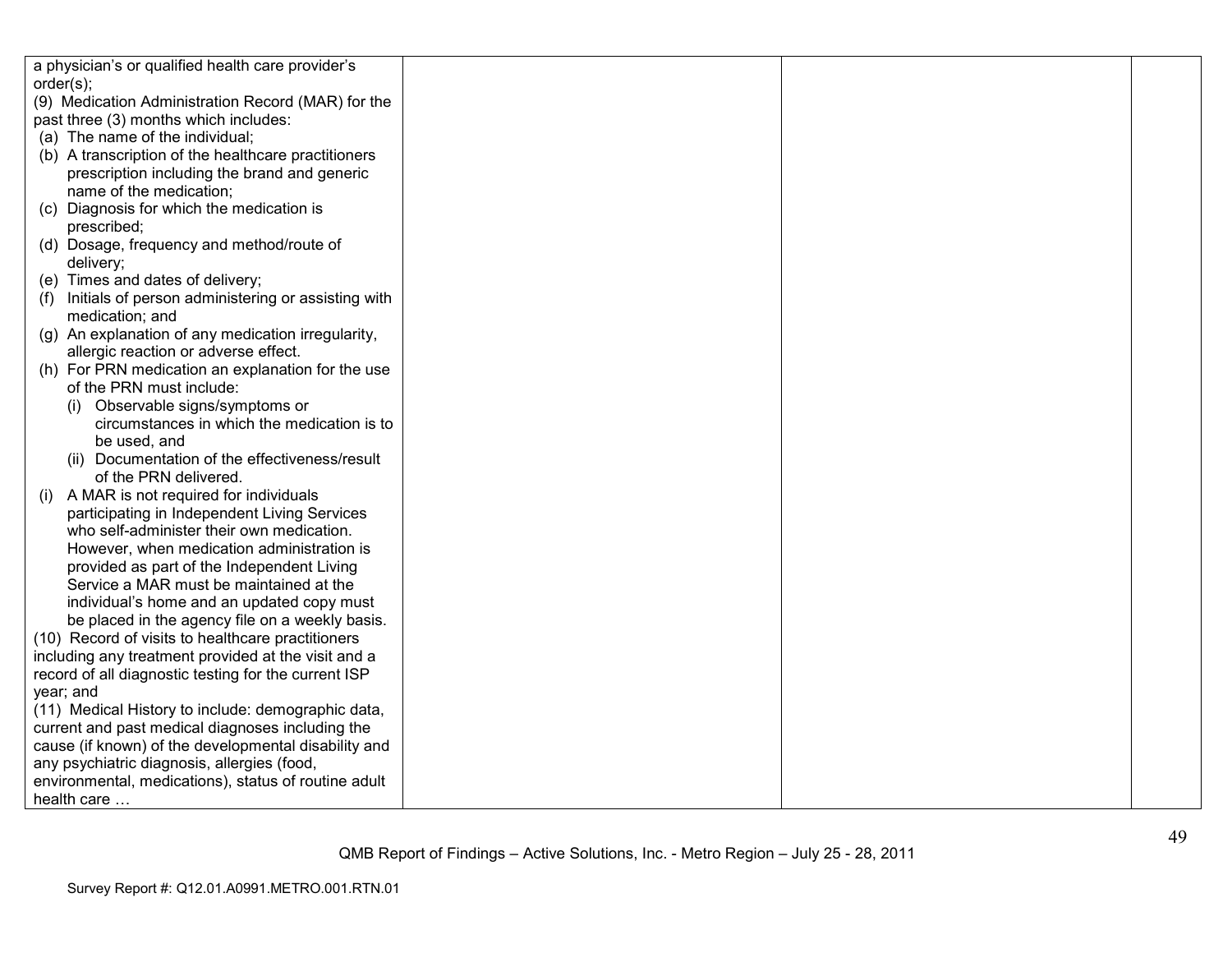| Tag # 6L25 (CoP) Residential Health &                                                                                                                                                                                                                                                                                                                                                                                                                                                                                                                                                                                                                                                                                                                                                                                                                                                                                                                                                                                                                                                                                                                                                                                                                                                                                                                                                                                                                                                                                                                                                                                                                     | <b>Scope and Severity Rating: E</b>                                                                                                                                                                                                                                                                                                                                                                                                                                                                                                                                                                                                                                                                                                                                                                                                                                                                                                                                                                          |                                                                                                                                                                                                                              |  |
|-----------------------------------------------------------------------------------------------------------------------------------------------------------------------------------------------------------------------------------------------------------------------------------------------------------------------------------------------------------------------------------------------------------------------------------------------------------------------------------------------------------------------------------------------------------------------------------------------------------------------------------------------------------------------------------------------------------------------------------------------------------------------------------------------------------------------------------------------------------------------------------------------------------------------------------------------------------------------------------------------------------------------------------------------------------------------------------------------------------------------------------------------------------------------------------------------------------------------------------------------------------------------------------------------------------------------------------------------------------------------------------------------------------------------------------------------------------------------------------------------------------------------------------------------------------------------------------------------------------------------------------------------------------|--------------------------------------------------------------------------------------------------------------------------------------------------------------------------------------------------------------------------------------------------------------------------------------------------------------------------------------------------------------------------------------------------------------------------------------------------------------------------------------------------------------------------------------------------------------------------------------------------------------------------------------------------------------------------------------------------------------------------------------------------------------------------------------------------------------------------------------------------------------------------------------------------------------------------------------------------------------------------------------------------------------|------------------------------------------------------------------------------------------------------------------------------------------------------------------------------------------------------------------------------|--|
| <b>Safety (Supported Living &amp; Family Living)</b><br>Developmental Disabilities (DD) Waiver Service<br>Standards effective 4/1/2007<br><b>CHAPTER 6. VIII. COMMUNITY LIVING</b><br><b>SERVICE PROVIDER AGENCY REQUIREMENTS</b><br>L. Residence Requirements for Family Living<br><b>Services and Supported Living Services</b><br>(1) Supported Living Services and Family Living<br>Services providers shall assure that each<br>individual's residence has:<br>(a) Battery operated or electric smoke detectors,<br>heat sensors, or a sprinkler system installed in<br>the residence;<br>(b) General-purpose first aid kit;<br>(c) When applicable due to an individual's health<br>status, a blood borne pathogens kit;<br>(d) Accessible written procedures for emergency<br>evacuation e.g. fire and weather-related<br>threats;<br>(e) Accessible telephone numbers of poison<br>control centers located within the line of sight of<br>the telephone;<br>Accessible written documentation of actual<br>(t)<br>evacuation drills occurring at least three (3)<br>times a year. For Supported Living evacuation<br>drills shall occur at least once a year during<br>each shift:<br>Accessible written procedures for the safe<br>(q)<br>storage of all medications with dispensing<br>instructions for each individual that are<br>consistent with the Assisting with Medication<br>Administration training or each individual's ISP;<br>and<br>(h) Accessible written procedures for emergency<br>placement and relocation of individuals in the<br>event of an emergency evacuation that makes<br>the residence unsuitable for occupancy. The | Based on observation, the Agency failed to ensure<br>that each individual's residence met all<br>requirements within the standard for 3 of 8 Family<br>Living residences.<br>The following items were not found, not functioning<br>or incomplete:<br><b>Family Living Requirements:</b><br>• Accessible written procedures for emergency<br>evacuation e.g. fire and weather-related threats<br>(#19)<br>• Accessible written procedures for the safe storage<br>of all medications with dispensing instructions for<br>each individual that are consistent with the<br>Assisting with Medication Administration training<br>or each individual's ISP (#1)<br>• Accessible written procedures for emergency<br>placement and relocation of individuals in the<br>event of an emergency evacuation that makes the<br>residence unsuitable for occupancy. The<br>emergency evacuation procedures shall address,<br>but are not limited to, fire, chemical and/or<br>hazardous waste spills, and flooding (#9) | Provider:<br>In addition to stating the Plan of Correction for<br>these findings above, also please provide your<br>evidence of on-going Quality Assurance /<br>Quality Improvement specific to this tag below<br>this line. |  |
| emergency evacuation procedures shall<br>address, but are not limited to, fire, chemical<br>and/or hazardous waste spills, and flooding.                                                                                                                                                                                                                                                                                                                                                                                                                                                                                                                                                                                                                                                                                                                                                                                                                                                                                                                                                                                                                                                                                                                                                                                                                                                                                                                                                                                                                                                                                                                  |                                                                                                                                                                                                                                                                                                                                                                                                                                                                                                                                                                                                                                                                                                                                                                                                                                                                                                                                                                                                              |                                                                                                                                                                                                                              |  |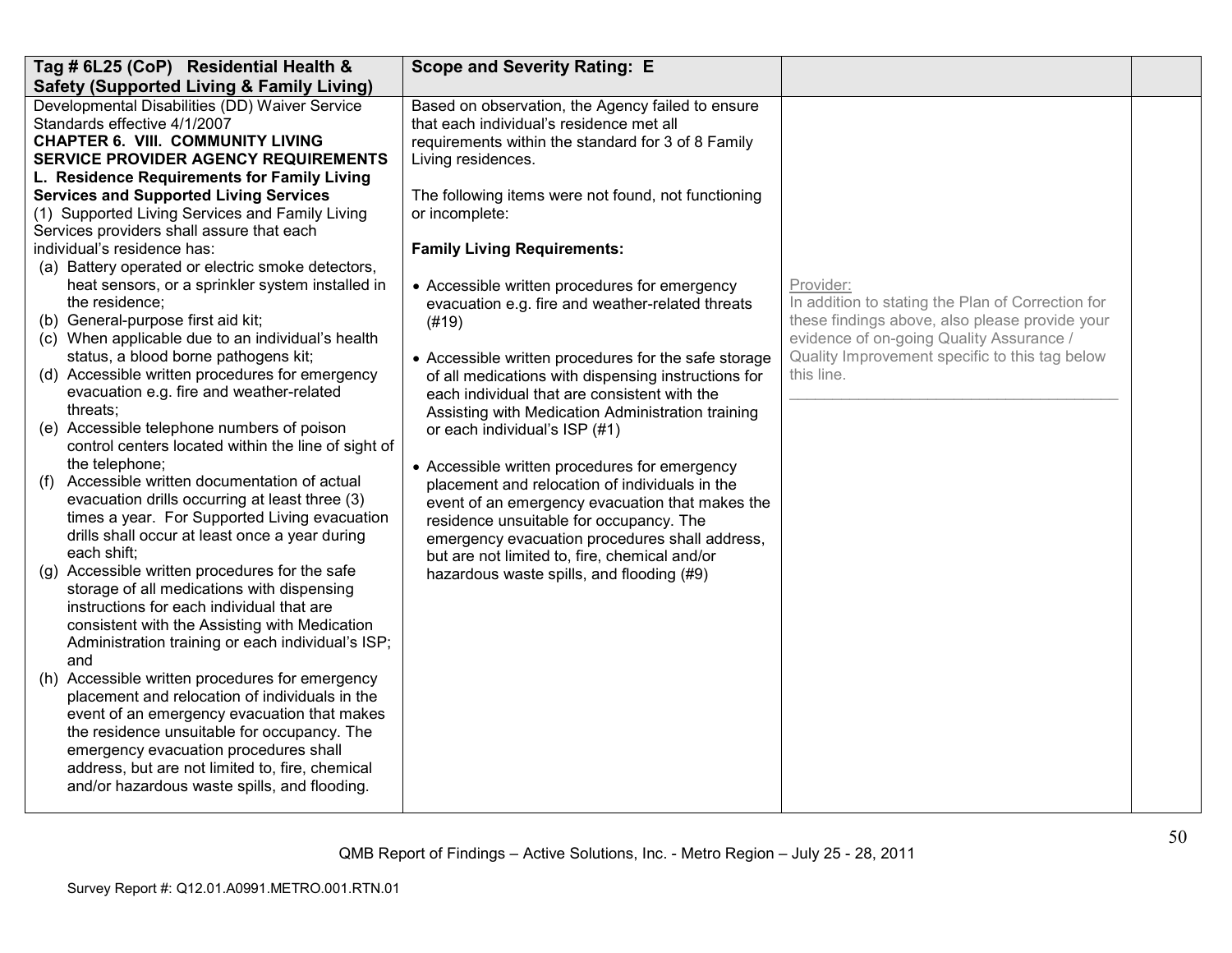| Tag # 6L27 FL Reimbursement                                                                       | <b>Scope and Severity Rating: B</b>                                                                  |                                                              |  |
|---------------------------------------------------------------------------------------------------|------------------------------------------------------------------------------------------------------|--------------------------------------------------------------|--|
| Developmental Disabilities (DD) Waiver Service                                                    | Based on record review, the Agency failed to                                                         |                                                              |  |
| Standards effective 4/1/2007                                                                      | provide written or electronic documentation as                                                       |                                                              |  |
| <b>CHAPTER 1 III. PROVIDER AGENCY</b>                                                             | evidence for each unit billed for Family Living                                                      |                                                              |  |
| DOCUMENTATION OF SERVICE DELIVERY AND<br><b>LOCATION</b>                                          | Services for 7 of 9 individuals.                                                                     |                                                              |  |
| A. General: All Provider Agencies shall maintain                                                  | Individual #1                                                                                        |                                                              |  |
| all records necessary to fully disclose the                                                       | March 2011                                                                                           |                                                              |  |
| service, quality, quantity and clinical necessity                                                 | • The Agency billed 31 units of Family Living from                                                   |                                                              |  |
| furnished to individuals who are currently                                                        | 3/1/2011 through 3/31/2011. Documentation on                                                         |                                                              |  |
| receiving services. The Provider Agency                                                           | 3/1 through 30 did not contain a                                                                     |                                                              |  |
| records shall be sufficiently detailed to                                                         | signature/authenticated name of the staff                                                            |                                                              |  |
| substantiate the date, time, individual name,                                                     | providing the service to justify billing for each                                                    |                                                              |  |
| servicing Provider Agency, level of services,                                                     | unit billed.                                                                                         | Provider:                                                    |  |
| and length of a session of service billed.                                                        |                                                                                                      | In addition to stating the Plan of Correction for            |  |
| <b>Billable Units: The documentation of the</b><br>В.                                             | April 2011                                                                                           | these findings above, also please provide your               |  |
| billable time spent with an individual shall be                                                   | • The Agency billed 30 units of Family Living from                                                   | evidence of on-going Quality Assurance /                     |  |
| kept on the written or electronic record that is<br>prepared prior to a request for reimbursement | 4/1/2011 through 4/30/2011. Documentation                                                            | Quality Improvement specific to this tag below<br>this line. |  |
| from the HSD. For each unit billed, the record                                                    | received accounted for 29 units. No<br>documentation was found for 4/22/2011.                        |                                                              |  |
| shall contain the following:                                                                      | Additionally, Documentation on 4/30/2011 did                                                         |                                                              |  |
| (1)<br>Date, start and end time of each service                                                   | not contain a signature/authenticated name of                                                        |                                                              |  |
| encounter or other billable service interval;                                                     | the staff providing the service to justify billing for                                               |                                                              |  |
| (2)<br>A description of what occurred during the                                                  | each unit billed.                                                                                    |                                                              |  |
| encounter or service interval; and                                                                |                                                                                                      |                                                              |  |
| (3)<br>The signature or authenticated name of staff                                               | May 2011                                                                                             |                                                              |  |
| providing the service.                                                                            | • The Agency billed 31 units of Family Living from                                                   |                                                              |  |
| MAD-MR: 03-59 Eff 1/1/2004                                                                        | 5/1/2011 through 5/31/2011. Documentation<br>received accounted for 30 units. No                     |                                                              |  |
| 8.314.1 BI RECORD KEEPING AND                                                                     | documentation was found for 5/31/2011.                                                               |                                                              |  |
| <b>DOCUMENTATION REQUIREMENTS:</b>                                                                | Additionally, Documentation on 5/9, 18, 19, 20,                                                      |                                                              |  |
| Providers must maintain all records necessary to                                                  | 21, 25, 26, 27, 28 & 29 did not contain a                                                            |                                                              |  |
| fully disclose the extent of the services provided to                                             | signature/authenticated name of the staff                                                            |                                                              |  |
| the Medicaid recipient. Services that have been                                                   | providing the service to justify billing for each                                                    |                                                              |  |
| billed to Medicaid, but are not substantiated in a                                                | unit billed.                                                                                         |                                                              |  |
| treatment plan and/or patient records for the                                                     |                                                                                                      |                                                              |  |
| recipient are subject to recoupment.                                                              | Individual #3                                                                                        |                                                              |  |
| Developmental Disabilities (DD) Waiver Service                                                    | March 2011                                                                                           |                                                              |  |
| Standards effective 4/1/2007                                                                      | • The Agency billed 31 units of Family Living from                                                   |                                                              |  |
| <b>CHAPTER 6. IX. REIMBURSEMENT FOR</b>                                                           | 3/1/2011 through 3/31/2011. Documentation<br>on 3/1, 2, 3, 4, 5, 6, 7, 8, 9, 11, 12, 13, 14, 15, 16, |                                                              |  |
| <b>COMMUNITY LIVING SERVICES</b>                                                                  | 17, 18, 21, 22, 23, 24, 25, 26, 28, 29 & 30 did                                                      |                                                              |  |
|                                                                                                   |                                                                                                      |                                                              |  |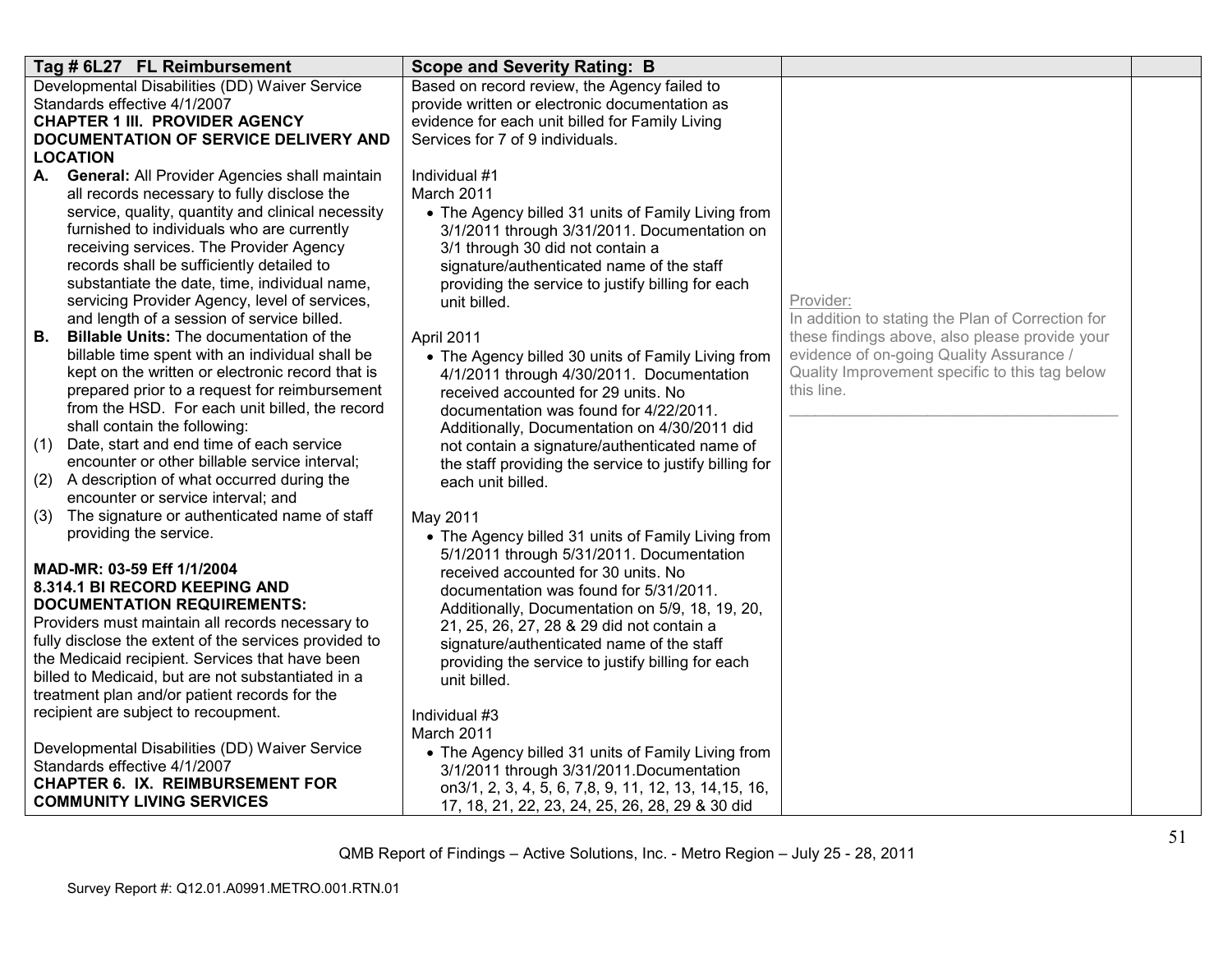| B. Reimbursement for Family Living Services<br>not contain a signature/authenticated name of<br>(1) Billable Unit: The billable unit for Family Living<br>the staff providing the service to justify billing for<br>each unit billed.<br>Services is a daily rate for each individual in the<br>residence. A maximum of 340 days (billable<br>units) are allowed per ISP year.<br>Individual #6<br>March 2011<br>(2) Billable Activities shall include:<br>• The Agency billed 31 units of Family Living from<br>(a) Direct support provided to an individual in the<br>3/1/2011 through 3/31/2011. Documentation<br>residence any portion of the day;<br>received accounted for 30 units. No<br>(b) Direct support provided to an individual by<br>documentation was found for 3/5/2011.<br>the Family Living Services direct support or<br>Additionally, Documentation on 3/27, 28 & 29<br>substitute care provider away from the<br>did not contain a signature/authenticated name<br>residence (e.g., in the community); and<br>of the staff providing the service to justify billing<br>(c) Any other activities provided in accordance<br>for each unit billed.<br>with the Scope of Services.<br>Individual #9<br>(3) Non-Billable Activities shall include:<br>April 2011<br>(a) The Family Living Services Provider Agency<br>• The Agency billed 30 units of Family Living from<br>may not bill the for room and board;<br>4/1/2011 through 4/30/2011. Documentation<br>(b) Personal care, nutritional counseling and<br>received accounted for 23 units.<br>nursing supports may not be billed as<br>separate services for an individual receiving<br>Individual #13<br>Family Living Services; and<br>March 2011<br>(c) Family Living services may not be billed for<br>• The Agency billed 31 units of Family Living from<br>the same time period as Respite.<br>3/1/2011 through 3/31/2011. Review of<br>(d) The Family Living Services Provider Agency<br>documentation indicated services were provided<br>may not bill on days when an individual is<br>concurrently with Respite on 3/25 - 28.<br>hospitalized or in an institutional care setting.<br>Additionally, Documentation on 3/14 & 19 did<br>For this purpose a day is counted from one<br>not contain a signature/authenticated name of<br>midnight to the following midnight.<br>the staff providing the service as well as no<br>start and end time on 3/1, 3, 4, 5, 6, 7, 8, 9, 10, |
|---------------------------------------------------------------------------------------------------------------------------------------------------------------------------------------------------------------------------------------------------------------------------------------------------------------------------------------------------------------------------------------------------------------------------------------------------------------------------------------------------------------------------------------------------------------------------------------------------------------------------------------------------------------------------------------------------------------------------------------------------------------------------------------------------------------------------------------------------------------------------------------------------------------------------------------------------------------------------------------------------------------------------------------------------------------------------------------------------------------------------------------------------------------------------------------------------------------------------------------------------------------------------------------------------------------------------------------------------------------------------------------------------------------------------------------------------------------------------------------------------------------------------------------------------------------------------------------------------------------------------------------------------------------------------------------------------------------------------------------------------------------------------------------------------------------------------------------------------------------------------------------------------------------------------------------------------------------------------------------------------------------------------------------------------------------------------------------------------------------------------------------------------------------------------------------------------------------------------------------------------------------------------------------------------------------------------------------------------------------------------------------------------------------------------------------------------------------------|
|                                                                                                                                                                                                                                                                                                                                                                                                                                                                                                                                                                                                                                                                                                                                                                                                                                                                                                                                                                                                                                                                                                                                                                                                                                                                                                                                                                                                                                                                                                                                                                                                                                                                                                                                                                                                                                                                                                                                                                                                                                                                                                                                                                                                                                                                                                                                                                                                                                                                     |
|                                                                                                                                                                                                                                                                                                                                                                                                                                                                                                                                                                                                                                                                                                                                                                                                                                                                                                                                                                                                                                                                                                                                                                                                                                                                                                                                                                                                                                                                                                                                                                                                                                                                                                                                                                                                                                                                                                                                                                                                                                                                                                                                                                                                                                                                                                                                                                                                                                                                     |
|                                                                                                                                                                                                                                                                                                                                                                                                                                                                                                                                                                                                                                                                                                                                                                                                                                                                                                                                                                                                                                                                                                                                                                                                                                                                                                                                                                                                                                                                                                                                                                                                                                                                                                                                                                                                                                                                                                                                                                                                                                                                                                                                                                                                                                                                                                                                                                                                                                                                     |
|                                                                                                                                                                                                                                                                                                                                                                                                                                                                                                                                                                                                                                                                                                                                                                                                                                                                                                                                                                                                                                                                                                                                                                                                                                                                                                                                                                                                                                                                                                                                                                                                                                                                                                                                                                                                                                                                                                                                                                                                                                                                                                                                                                                                                                                                                                                                                                                                                                                                     |
|                                                                                                                                                                                                                                                                                                                                                                                                                                                                                                                                                                                                                                                                                                                                                                                                                                                                                                                                                                                                                                                                                                                                                                                                                                                                                                                                                                                                                                                                                                                                                                                                                                                                                                                                                                                                                                                                                                                                                                                                                                                                                                                                                                                                                                                                                                                                                                                                                                                                     |
|                                                                                                                                                                                                                                                                                                                                                                                                                                                                                                                                                                                                                                                                                                                                                                                                                                                                                                                                                                                                                                                                                                                                                                                                                                                                                                                                                                                                                                                                                                                                                                                                                                                                                                                                                                                                                                                                                                                                                                                                                                                                                                                                                                                                                                                                                                                                                                                                                                                                     |
|                                                                                                                                                                                                                                                                                                                                                                                                                                                                                                                                                                                                                                                                                                                                                                                                                                                                                                                                                                                                                                                                                                                                                                                                                                                                                                                                                                                                                                                                                                                                                                                                                                                                                                                                                                                                                                                                                                                                                                                                                                                                                                                                                                                                                                                                                                                                                                                                                                                                     |
|                                                                                                                                                                                                                                                                                                                                                                                                                                                                                                                                                                                                                                                                                                                                                                                                                                                                                                                                                                                                                                                                                                                                                                                                                                                                                                                                                                                                                                                                                                                                                                                                                                                                                                                                                                                                                                                                                                                                                                                                                                                                                                                                                                                                                                                                                                                                                                                                                                                                     |
|                                                                                                                                                                                                                                                                                                                                                                                                                                                                                                                                                                                                                                                                                                                                                                                                                                                                                                                                                                                                                                                                                                                                                                                                                                                                                                                                                                                                                                                                                                                                                                                                                                                                                                                                                                                                                                                                                                                                                                                                                                                                                                                                                                                                                                                                                                                                                                                                                                                                     |
|                                                                                                                                                                                                                                                                                                                                                                                                                                                                                                                                                                                                                                                                                                                                                                                                                                                                                                                                                                                                                                                                                                                                                                                                                                                                                                                                                                                                                                                                                                                                                                                                                                                                                                                                                                                                                                                                                                                                                                                                                                                                                                                                                                                                                                                                                                                                                                                                                                                                     |
|                                                                                                                                                                                                                                                                                                                                                                                                                                                                                                                                                                                                                                                                                                                                                                                                                                                                                                                                                                                                                                                                                                                                                                                                                                                                                                                                                                                                                                                                                                                                                                                                                                                                                                                                                                                                                                                                                                                                                                                                                                                                                                                                                                                                                                                                                                                                                                                                                                                                     |
|                                                                                                                                                                                                                                                                                                                                                                                                                                                                                                                                                                                                                                                                                                                                                                                                                                                                                                                                                                                                                                                                                                                                                                                                                                                                                                                                                                                                                                                                                                                                                                                                                                                                                                                                                                                                                                                                                                                                                                                                                                                                                                                                                                                                                                                                                                                                                                                                                                                                     |
|                                                                                                                                                                                                                                                                                                                                                                                                                                                                                                                                                                                                                                                                                                                                                                                                                                                                                                                                                                                                                                                                                                                                                                                                                                                                                                                                                                                                                                                                                                                                                                                                                                                                                                                                                                                                                                                                                                                                                                                                                                                                                                                                                                                                                                                                                                                                                                                                                                                                     |
|                                                                                                                                                                                                                                                                                                                                                                                                                                                                                                                                                                                                                                                                                                                                                                                                                                                                                                                                                                                                                                                                                                                                                                                                                                                                                                                                                                                                                                                                                                                                                                                                                                                                                                                                                                                                                                                                                                                                                                                                                                                                                                                                                                                                                                                                                                                                                                                                                                                                     |
|                                                                                                                                                                                                                                                                                                                                                                                                                                                                                                                                                                                                                                                                                                                                                                                                                                                                                                                                                                                                                                                                                                                                                                                                                                                                                                                                                                                                                                                                                                                                                                                                                                                                                                                                                                                                                                                                                                                                                                                                                                                                                                                                                                                                                                                                                                                                                                                                                                                                     |
|                                                                                                                                                                                                                                                                                                                                                                                                                                                                                                                                                                                                                                                                                                                                                                                                                                                                                                                                                                                                                                                                                                                                                                                                                                                                                                                                                                                                                                                                                                                                                                                                                                                                                                                                                                                                                                                                                                                                                                                                                                                                                                                                                                                                                                                                                                                                                                                                                                                                     |
|                                                                                                                                                                                                                                                                                                                                                                                                                                                                                                                                                                                                                                                                                                                                                                                                                                                                                                                                                                                                                                                                                                                                                                                                                                                                                                                                                                                                                                                                                                                                                                                                                                                                                                                                                                                                                                                                                                                                                                                                                                                                                                                                                                                                                                                                                                                                                                                                                                                                     |
|                                                                                                                                                                                                                                                                                                                                                                                                                                                                                                                                                                                                                                                                                                                                                                                                                                                                                                                                                                                                                                                                                                                                                                                                                                                                                                                                                                                                                                                                                                                                                                                                                                                                                                                                                                                                                                                                                                                                                                                                                                                                                                                                                                                                                                                                                                                                                                                                                                                                     |
|                                                                                                                                                                                                                                                                                                                                                                                                                                                                                                                                                                                                                                                                                                                                                                                                                                                                                                                                                                                                                                                                                                                                                                                                                                                                                                                                                                                                                                                                                                                                                                                                                                                                                                                                                                                                                                                                                                                                                                                                                                                                                                                                                                                                                                                                                                                                                                                                                                                                     |
|                                                                                                                                                                                                                                                                                                                                                                                                                                                                                                                                                                                                                                                                                                                                                                                                                                                                                                                                                                                                                                                                                                                                                                                                                                                                                                                                                                                                                                                                                                                                                                                                                                                                                                                                                                                                                                                                                                                                                                                                                                                                                                                                                                                                                                                                                                                                                                                                                                                                     |
|                                                                                                                                                                                                                                                                                                                                                                                                                                                                                                                                                                                                                                                                                                                                                                                                                                                                                                                                                                                                                                                                                                                                                                                                                                                                                                                                                                                                                                                                                                                                                                                                                                                                                                                                                                                                                                                                                                                                                                                                                                                                                                                                                                                                                                                                                                                                                                                                                                                                     |
|                                                                                                                                                                                                                                                                                                                                                                                                                                                                                                                                                                                                                                                                                                                                                                                                                                                                                                                                                                                                                                                                                                                                                                                                                                                                                                                                                                                                                                                                                                                                                                                                                                                                                                                                                                                                                                                                                                                                                                                                                                                                                                                                                                                                                                                                                                                                                                                                                                                                     |
|                                                                                                                                                                                                                                                                                                                                                                                                                                                                                                                                                                                                                                                                                                                                                                                                                                                                                                                                                                                                                                                                                                                                                                                                                                                                                                                                                                                                                                                                                                                                                                                                                                                                                                                                                                                                                                                                                                                                                                                                                                                                                                                                                                                                                                                                                                                                                                                                                                                                     |
|                                                                                                                                                                                                                                                                                                                                                                                                                                                                                                                                                                                                                                                                                                                                                                                                                                                                                                                                                                                                                                                                                                                                                                                                                                                                                                                                                                                                                                                                                                                                                                                                                                                                                                                                                                                                                                                                                                                                                                                                                                                                                                                                                                                                                                                                                                                                                                                                                                                                     |
|                                                                                                                                                                                                                                                                                                                                                                                                                                                                                                                                                                                                                                                                                                                                                                                                                                                                                                                                                                                                                                                                                                                                                                                                                                                                                                                                                                                                                                                                                                                                                                                                                                                                                                                                                                                                                                                                                                                                                                                                                                                                                                                                                                                                                                                                                                                                                                                                                                                                     |
|                                                                                                                                                                                                                                                                                                                                                                                                                                                                                                                                                                                                                                                                                                                                                                                                                                                                                                                                                                                                                                                                                                                                                                                                                                                                                                                                                                                                                                                                                                                                                                                                                                                                                                                                                                                                                                                                                                                                                                                                                                                                                                                                                                                                                                                                                                                                                                                                                                                                     |
|                                                                                                                                                                                                                                                                                                                                                                                                                                                                                                                                                                                                                                                                                                                                                                                                                                                                                                                                                                                                                                                                                                                                                                                                                                                                                                                                                                                                                                                                                                                                                                                                                                                                                                                                                                                                                                                                                                                                                                                                                                                                                                                                                                                                                                                                                                                                                                                                                                                                     |
|                                                                                                                                                                                                                                                                                                                                                                                                                                                                                                                                                                                                                                                                                                                                                                                                                                                                                                                                                                                                                                                                                                                                                                                                                                                                                                                                                                                                                                                                                                                                                                                                                                                                                                                                                                                                                                                                                                                                                                                                                                                                                                                                                                                                                                                                                                                                                                                                                                                                     |
|                                                                                                                                                                                                                                                                                                                                                                                                                                                                                                                                                                                                                                                                                                                                                                                                                                                                                                                                                                                                                                                                                                                                                                                                                                                                                                                                                                                                                                                                                                                                                                                                                                                                                                                                                                                                                                                                                                                                                                                                                                                                                                                                                                                                                                                                                                                                                                                                                                                                     |
|                                                                                                                                                                                                                                                                                                                                                                                                                                                                                                                                                                                                                                                                                                                                                                                                                                                                                                                                                                                                                                                                                                                                                                                                                                                                                                                                                                                                                                                                                                                                                                                                                                                                                                                                                                                                                                                                                                                                                                                                                                                                                                                                                                                                                                                                                                                                                                                                                                                                     |
|                                                                                                                                                                                                                                                                                                                                                                                                                                                                                                                                                                                                                                                                                                                                                                                                                                                                                                                                                                                                                                                                                                                                                                                                                                                                                                                                                                                                                                                                                                                                                                                                                                                                                                                                                                                                                                                                                                                                                                                                                                                                                                                                                                                                                                                                                                                                                                                                                                                                     |
|                                                                                                                                                                                                                                                                                                                                                                                                                                                                                                                                                                                                                                                                                                                                                                                                                                                                                                                                                                                                                                                                                                                                                                                                                                                                                                                                                                                                                                                                                                                                                                                                                                                                                                                                                                                                                                                                                                                                                                                                                                                                                                                                                                                                                                                                                                                                                                                                                                                                     |
|                                                                                                                                                                                                                                                                                                                                                                                                                                                                                                                                                                                                                                                                                                                                                                                                                                                                                                                                                                                                                                                                                                                                                                                                                                                                                                                                                                                                                                                                                                                                                                                                                                                                                                                                                                                                                                                                                                                                                                                                                                                                                                                                                                                                                                                                                                                                                                                                                                                                     |
|                                                                                                                                                                                                                                                                                                                                                                                                                                                                                                                                                                                                                                                                                                                                                                                                                                                                                                                                                                                                                                                                                                                                                                                                                                                                                                                                                                                                                                                                                                                                                                                                                                                                                                                                                                                                                                                                                                                                                                                                                                                                                                                                                                                                                                                                                                                                                                                                                                                                     |
|                                                                                                                                                                                                                                                                                                                                                                                                                                                                                                                                                                                                                                                                                                                                                                                                                                                                                                                                                                                                                                                                                                                                                                                                                                                                                                                                                                                                                                                                                                                                                                                                                                                                                                                                                                                                                                                                                                                                                                                                                                                                                                                                                                                                                                                                                                                                                                                                                                                                     |
| Developmental Disabilities (DD) Waiver Service<br>11, 12, 13, 14, 15, 16, 17, 18, 19, 20, 21, 22,                                                                                                                                                                                                                                                                                                                                                                                                                                                                                                                                                                                                                                                                                                                                                                                                                                                                                                                                                                                                                                                                                                                                                                                                                                                                                                                                                                                                                                                                                                                                                                                                                                                                                                                                                                                                                                                                                                                                                                                                                                                                                                                                                                                                                                                                                                                                                                   |
| Standards effective 4/1/2007 - Chapter 6 -<br>23, 24 & 29 to justify billing.                                                                                                                                                                                                                                                                                                                                                                                                                                                                                                                                                                                                                                                                                                                                                                                                                                                                                                                                                                                                                                                                                                                                                                                                                                                                                                                                                                                                                                                                                                                                                                                                                                                                                                                                                                                                                                                                                                                                                                                                                                                                                                                                                                                                                                                                                                                                                                                       |
| <b>COMMUNITY LIVING SERVICES</b>                                                                                                                                                                                                                                                                                                                                                                                                                                                                                                                                                                                                                                                                                                                                                                                                                                                                                                                                                                                                                                                                                                                                                                                                                                                                                                                                                                                                                                                                                                                                                                                                                                                                                                                                                                                                                                                                                                                                                                                                                                                                                                                                                                                                                                                                                                                                                                                                                                    |
|                                                                                                                                                                                                                                                                                                                                                                                                                                                                                                                                                                                                                                                                                                                                                                                                                                                                                                                                                                                                                                                                                                                                                                                                                                                                                                                                                                                                                                                                                                                                                                                                                                                                                                                                                                                                                                                                                                                                                                                                                                                                                                                                                                                                                                                                                                                                                                                                                                                                     |
| III. REQUIREMENTS UNIQUE TO FAMILY LIVING<br>April 2011                                                                                                                                                                                                                                                                                                                                                                                                                                                                                                                                                                                                                                                                                                                                                                                                                                                                                                                                                                                                                                                                                                                                                                                                                                                                                                                                                                                                                                                                                                                                                                                                                                                                                                                                                                                                                                                                                                                                                                                                                                                                                                                                                                                                                                                                                                                                                                                                             |
| <b>SERVICES</b><br>• The Agency billed 30 units of Family Living from                                                                                                                                                                                                                                                                                                                                                                                                                                                                                                                                                                                                                                                                                                                                                                                                                                                                                                                                                                                                                                                                                                                                                                                                                                                                                                                                                                                                                                                                                                                                                                                                                                                                                                                                                                                                                                                                                                                                                                                                                                                                                                                                                                                                                                                                                                                                                                                               |
| 4/1/2011 through 4/30/2011. Review of<br>C. Service Limitations. Family Living Services                                                                                                                                                                                                                                                                                                                                                                                                                                                                                                                                                                                                                                                                                                                                                                                                                                                                                                                                                                                                                                                                                                                                                                                                                                                                                                                                                                                                                                                                                                                                                                                                                                                                                                                                                                                                                                                                                                                                                                                                                                                                                                                                                                                                                                                                                                                                                                             |
| documentation indicated services were provided                                                                                                                                                                                                                                                                                                                                                                                                                                                                                                                                                                                                                                                                                                                                                                                                                                                                                                                                                                                                                                                                                                                                                                                                                                                                                                                                                                                                                                                                                                                                                                                                                                                                                                                                                                                                                                                                                                                                                                                                                                                                                                                                                                                                                                                                                                                                                                                                                      |
| cannot be provided in conjunction with any other<br>concurrently with Respite on 4/22, 23 & 24.                                                                                                                                                                                                                                                                                                                                                                                                                                                                                                                                                                                                                                                                                                                                                                                                                                                                                                                                                                                                                                                                                                                                                                                                                                                                                                                                                                                                                                                                                                                                                                                                                                                                                                                                                                                                                                                                                                                                                                                                                                                                                                                                                                                                                                                                                                                                                                     |
| Community Living Service, Personal Support<br>Additionally, Documentation on 4/10 & 18 did                                                                                                                                                                                                                                                                                                                                                                                                                                                                                                                                                                                                                                                                                                                                                                                                                                                                                                                                                                                                                                                                                                                                                                                                                                                                                                                                                                                                                                                                                                                                                                                                                                                                                                                                                                                                                                                                                                                                                                                                                                                                                                                                                                                                                                                                                                                                                                          |
| Service, Private Duty Nursing, or Nutritional                                                                                                                                                                                                                                                                                                                                                                                                                                                                                                                                                                                                                                                                                                                                                                                                                                                                                                                                                                                                                                                                                                                                                                                                                                                                                                                                                                                                                                                                                                                                                                                                                                                                                                                                                                                                                                                                                                                                                                                                                                                                                                                                                                                                                                                                                                                                                                                                                       |
| not contain a signature/authenticated name of<br>Counseling. In addition, Family Living may not be                                                                                                                                                                                                                                                                                                                                                                                                                                                                                                                                                                                                                                                                                                                                                                                                                                                                                                                                                                                                                                                                                                                                                                                                                                                                                                                                                                                                                                                                                                                                                                                                                                                                                                                                                                                                                                                                                                                                                                                                                                                                                                                                                                                                                                                                                                                                                                  |
| the staff providing the service to justify billing for<br>delivered during the same time as respite; therefore,                                                                                                                                                                                                                                                                                                                                                                                                                                                                                                                                                                                                                                                                                                                                                                                                                                                                                                                                                                                                                                                                                                                                                                                                                                                                                                                                                                                                                                                                                                                                                                                                                                                                                                                                                                                                                                                                                                                                                                                                                                                                                                                                                                                                                                                                                                                                                     |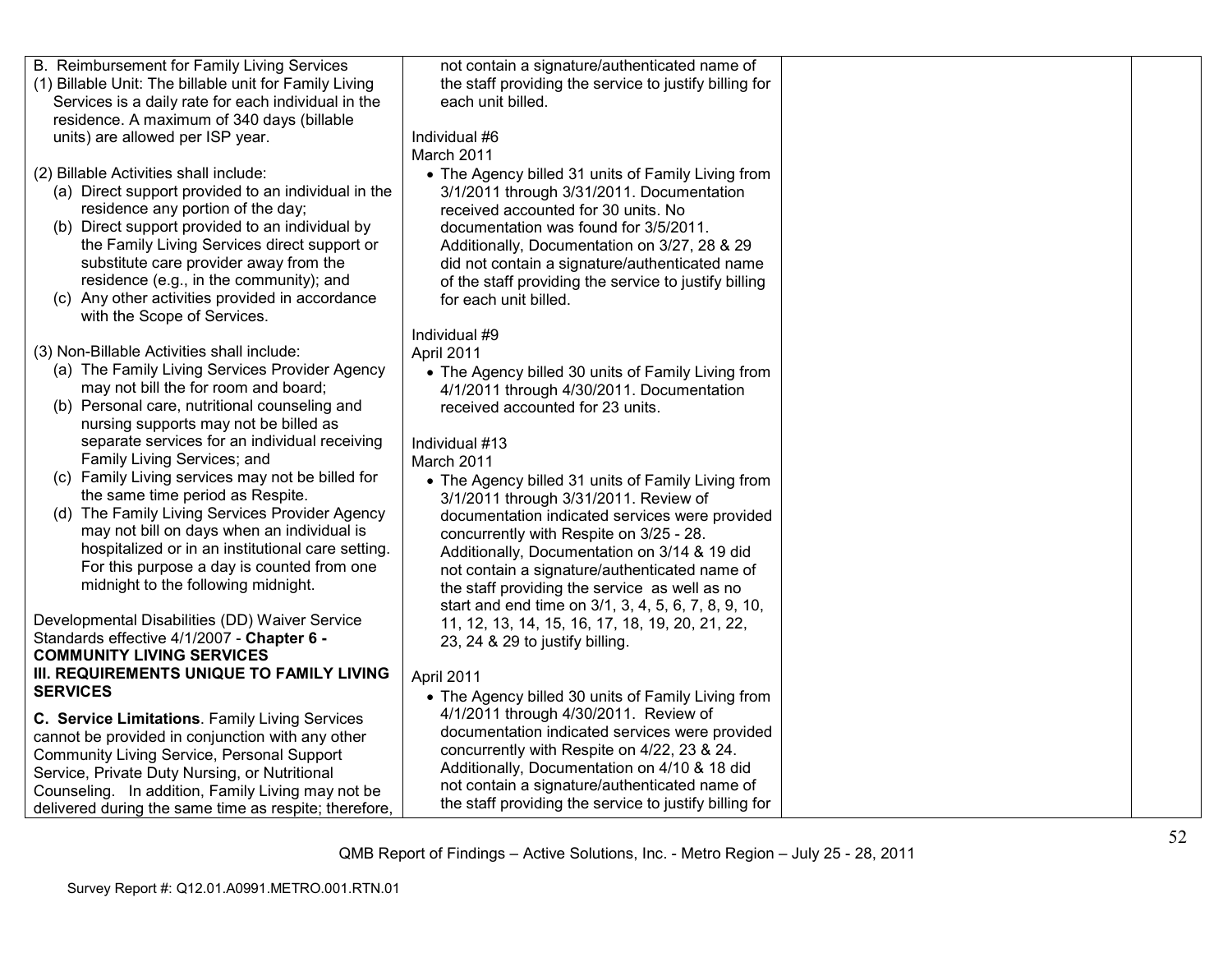| a specified deduction to the daily rate for Family<br>Living shall be made for each unit of respite                                                                                                                                                                                                                                                                                                                                                                                                                                                        | each unit billed.                                                                                                                                                                                                                                                                                                                                                                                                                                                                                                                                                                                                                                                                                                                                                                                                                                                              |  |
|------------------------------------------------------------------------------------------------------------------------------------------------------------------------------------------------------------------------------------------------------------------------------------------------------------------------------------------------------------------------------------------------------------------------------------------------------------------------------------------------------------------------------------------------------------|--------------------------------------------------------------------------------------------------------------------------------------------------------------------------------------------------------------------------------------------------------------------------------------------------------------------------------------------------------------------------------------------------------------------------------------------------------------------------------------------------------------------------------------------------------------------------------------------------------------------------------------------------------------------------------------------------------------------------------------------------------------------------------------------------------------------------------------------------------------------------------|--|
| received.                                                                                                                                                                                                                                                                                                                                                                                                                                                                                                                                                  | May 2011                                                                                                                                                                                                                                                                                                                                                                                                                                                                                                                                                                                                                                                                                                                                                                                                                                                                       |  |
| Developmental Disabilities (DD) Waiver Service<br>Standards effective 4/1/2007 - DEFINITIONS<br><b>SUBSTITUTE CARE</b> means the provision of family<br>living services by an agency staff or subcontractor<br>during a planned/scheduled or emergency absence<br>of the direct service provider.<br><b>RESPITE</b> means a support service to allow the<br>primary caregiver to take a break from care giving<br>responsibilities while maintaining adequate<br>supervision and support to the individual during the<br>absence of the primary caregiver. | • The Agency billed 31 units of Family Living from<br>5/1/2011 through 5/31/2011. Review of<br>documentation indicated services were provided<br>concurrently with Respite on 5/25, 26, 27, 28,<br>29, 30 & 31. Additionally, Documentation on<br>5/6, 9, 14 and 24 did not contain a<br>signature/authenticated name of the staff<br>providing the service to justify billing for each<br>unit billed.<br>Individual #16<br>March 2011<br>• The Agency billed 31 units of Family Living from<br>3/1/2011 through 3/31/2011. Documentation on<br>3/1, 2, 4, 5, 7,9,10, 12, 14, 15, 17, 18, 20, 21,<br>23, 24, 25, 28, 28 & 30 did not contain a<br>signature/authenticated name of the staff<br>providing the service to justify billing for each<br>unit billed. Additionally, Documentation did not<br>contain start and end time from 3/1 through 31<br>to justify billing. |  |
|                                                                                                                                                                                                                                                                                                                                                                                                                                                                                                                                                            | Individual #19<br>March 2011<br>• The Agency billed 31 units of Family Living from<br>3/1/2011 through 3/31/2011. Documentation did<br>not contain start and end time on 3/1617, 18,<br>19, 20, 21, 22, 23, 24, 25, 26, 27, 28, 29, 30 &<br>31 to justify billing.                                                                                                                                                                                                                                                                                                                                                                                                                                                                                                                                                                                                             |  |
|                                                                                                                                                                                                                                                                                                                                                                                                                                                                                                                                                            | April 2011<br>• The Agency billed 30 units of Family Living<br>from 4/1/2011 through 4/30/2011.<br>Documentation received accounted for 29<br>units. Documentation did not contain start and<br>end time on 4/1, 2, 3, 4, 5, 6, 7, 8, 9, 10, 11,<br>12, 13, 14, 15, 16, 17, 21, 22, 23, 24, 25, 26,<br>27, 28, 29 & 30 to justify billing.                                                                                                                                                                                                                                                                                                                                                                                                                                                                                                                                     |  |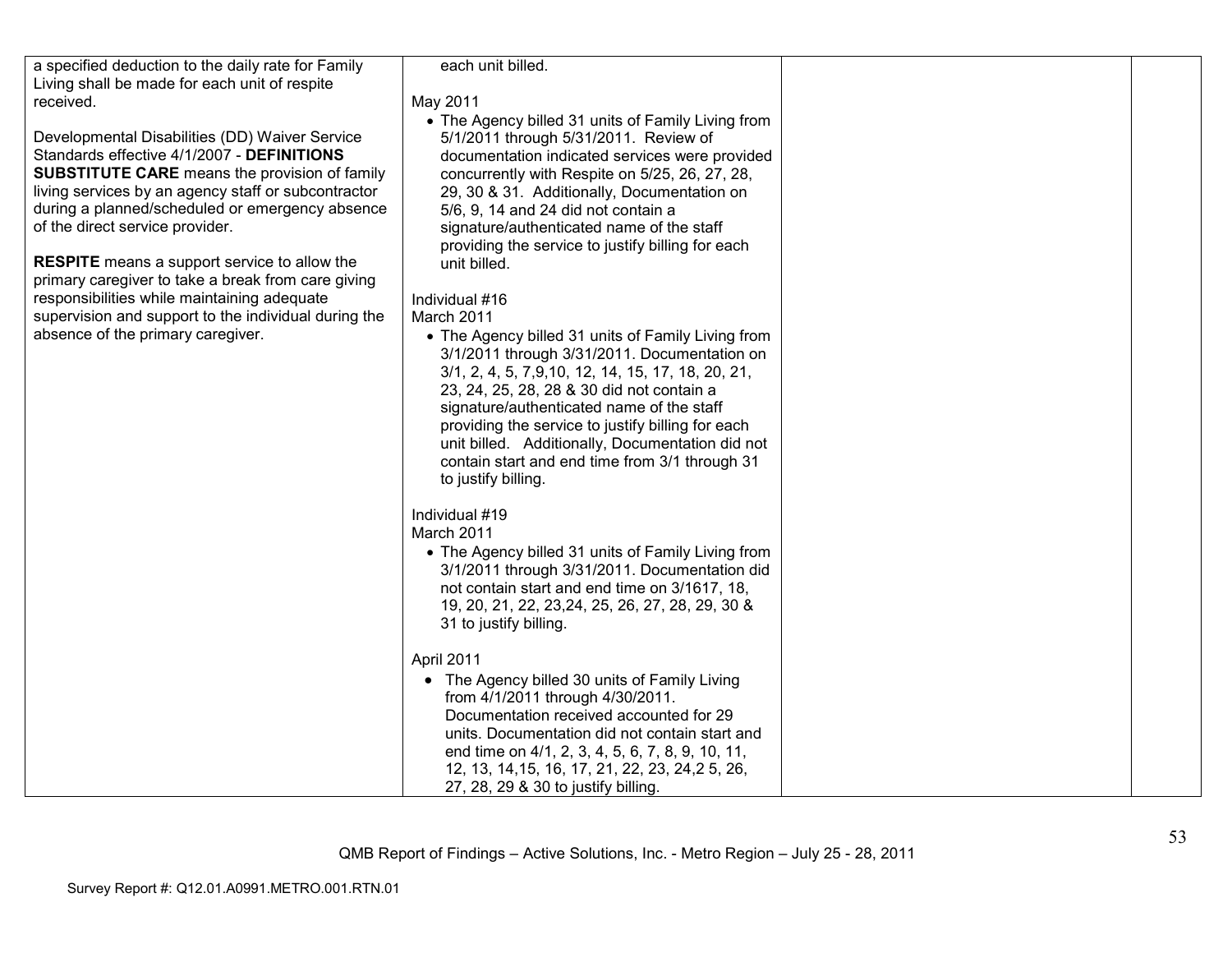SUSANA MARTINEZ, GOVERNOR



CATHERINE D. TORRES, M.D., CABINET SECRETARY

| Date:                                                                                        | January 19, 2012                                                                                                                                                                                                                         |
|----------------------------------------------------------------------------------------------|------------------------------------------------------------------------------------------------------------------------------------------------------------------------------------------------------------------------------------------|
| To:<br>Provider:<br>Address:<br>State/Zip:                                                   | Jessica Martinez, Director<br>Active Solutions, Inc.<br>2730 San Pedro NE Suite H<br>Albuquerque, NM 87110                                                                                                                               |
| E-mail Address:                                                                              | jessicamartinez@activesolutionsinc.com                                                                                                                                                                                                   |
| CC:                                                                                          | Todd D. Johnson, President                                                                                                                                                                                                               |
| Region:<br>Routine Survey:<br>Verification Survey:<br>Program Surveyed:<br>Service Surveyed: | Metro<br>July 25 - 28, 2011<br>January 9 - 11, 2012<br>Developmental Disabilities Waiver<br>Community Living (Family Living & Independent Living) & Community Inclusion (Adult<br>Habilitation, Community Access & Supported Employment) |
| Survey Type:                                                                                 | Verification                                                                                                                                                                                                                             |
| Team Leader:                                                                                 | Maurice Gonzales, BS Health Ed, Healthcare Surveyor, Division of Health<br>Improvement/Quality Management Bureau                                                                                                                         |
| Team Members:                                                                                | Erica Nilsen, BA, Healthcare Surveyor, Division of Health Improvement/Quality Management<br><b>Bureau</b>                                                                                                                                |

Dear Ms. Martinez;

The Division of Health Improvement/Quality Management Bureau has completed a verification survey of the services identified above. The purpose of the survey was to determine compliance with you Plan of Correction submitted to DHI regarding the Routine Survey on *July 25 - 28, 2011.* There were no deficiencies noted. The Routine Survey and subsequent Plan of Correction process is now complete. The Division of Health Improvement, Quality Management Bureau has determined your agency is in:

#### *Compliance with Conditions of Participation*

This concludes your Survey process. Please call the Plan of Correction Coordinator at 505-222-8647, if you have questions about the survey or the report. Thank you for your cooperation and for the work you perform.

Sincerely,

Maurice Gonzales, BS Health Ed.

Maurice Gonzales, BS Health Ed. Team Lead/Healthcare Surveyor Division of Health Improvement



**DIVISION OF HEALTH IMPROVEMENT** • **QUALITY MANAGEMENT BUREAU**

5301 Central Avenue NE, Suite 400 • Albuquerque, New Mexico • 87108 (505) 222-8623 • FAX: (505) 222-8661 • http://www.dhi.health.state.nm.us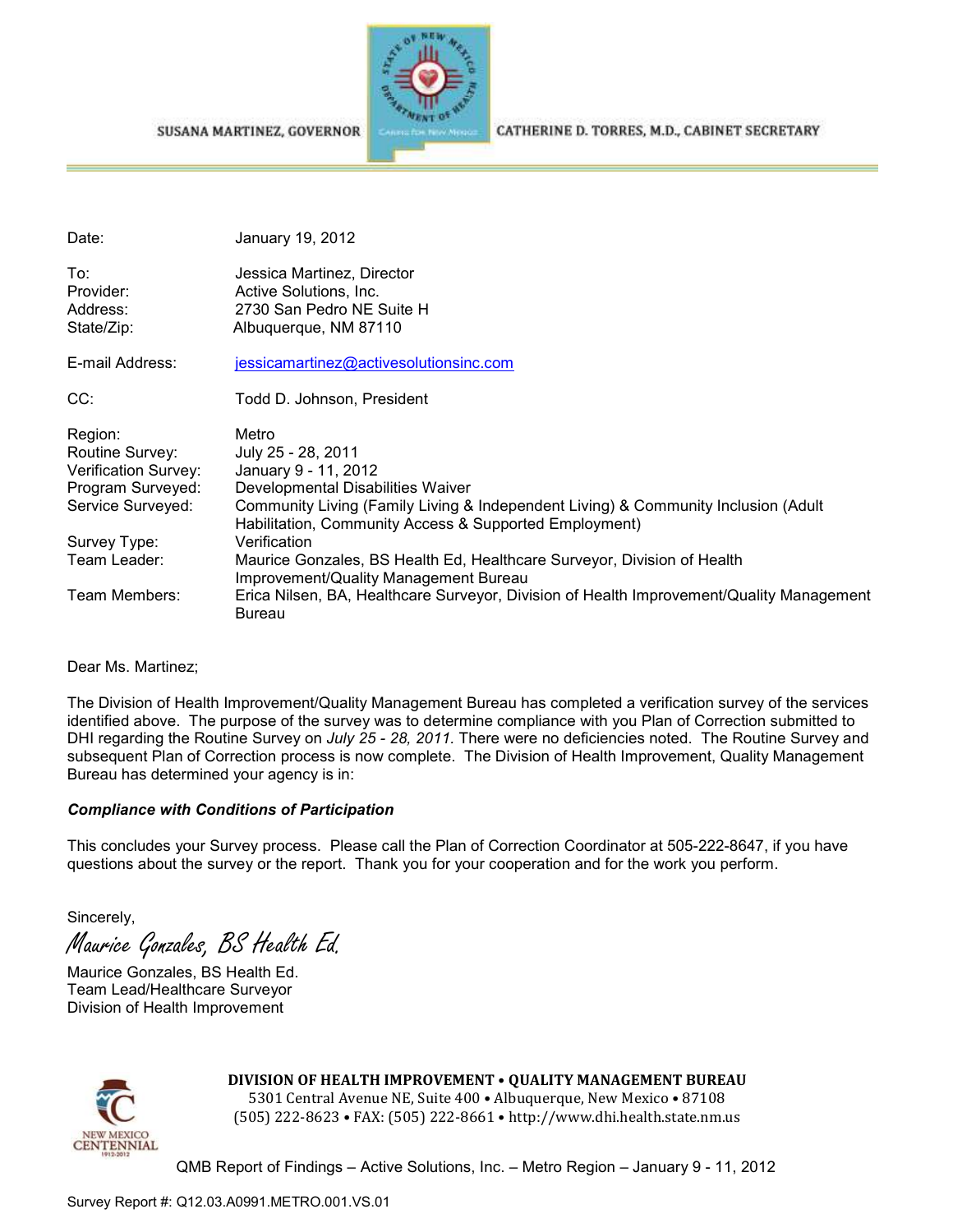#### Quality Management Bureau **Survey Process Employed:**

Entrance Conference Date: January 9, 2012<br>Present: **Active Solution** 

**Active Solutions, Inc.** Jessica Martinez, Director

**DOH/DHI/QMB** Maurice Gonzales, BS Health Ed, Team Lead/Healthcare Surveyor Erica Nilsen, BA, Healthcare Surveyor

Exit Conference Date: January 9, 2012<br>Present: **Active Solution:** Active Solution: **Active Solutions, Inc.** Jessica Martinez, Director

#### **DOH/DHI/QMB**

Maurice Gonzales, BS Health Ed, Team Lead/Healthcare Surveyor Erica Nilsen, BA, Healthcare Surveyor

| <b>Total Homes Visited</b>                 | Number:                                                                                                                                                                                                                                                                                                         | 3                                                                                                                                                                                               |
|--------------------------------------------|-----------------------------------------------------------------------------------------------------------------------------------------------------------------------------------------------------------------------------------------------------------------------------------------------------------------|-------------------------------------------------------------------------------------------------------------------------------------------------------------------------------------------------|
| <b>Family Homes Visited</b><br>❖           | Number:                                                                                                                                                                                                                                                                                                         | 3                                                                                                                                                                                               |
| Administrative Locations Visited           | Number:                                                                                                                                                                                                                                                                                                         | 1                                                                                                                                                                                               |
| <b>Total Sample Size</b>                   | Number:                                                                                                                                                                                                                                                                                                         | 20<br>3 - Jackson Class Members<br>17 - Non-Jackson Class Members<br>9 - Family Living<br>4 - Independent Living<br>7 - Adult Habilitation<br>11 - Community Access<br>5 - Supported Employment |
| Person Served Records Reviewed             | Number:                                                                                                                                                                                                                                                                                                         | 20                                                                                                                                                                                              |
| Direct Service Professionals Interviewed   | Number:                                                                                                                                                                                                                                                                                                         | $\overline{2}$                                                                                                                                                                                  |
| Direct Service Professionals Record Review | Number:                                                                                                                                                                                                                                                                                                         | 106                                                                                                                                                                                             |
| Service Coordinator Record Review          | Number:                                                                                                                                                                                                                                                                                                         | 9                                                                                                                                                                                               |
| <b>Administrative Files Reviewed</b>       | <b>Billing Records</b><br>٠<br><b>Medical Records</b><br>$\bullet$<br>Incident Management Records<br>٠<br><b>Personnel Files</b><br>٠<br><b>Training Records</b><br>٠<br>Agency Policy and Procedure<br>$\bullet$<br><b>Caregiver Criminal History Screening Records</b><br><b>Employee Abuse Registry</b><br>٠ |                                                                                                                                                                                                 |

- Human Rights Notes and/or Meeting Minutes
- **Evacuation Drills**
- Quality Assurance / Improvement Plan

CC: Distribution List: DOH - Division of Health Improvement

- DOH Developmental Disabilities Supports Division
- DOH Office of Internal Audit
- HSD Medical Assistance Division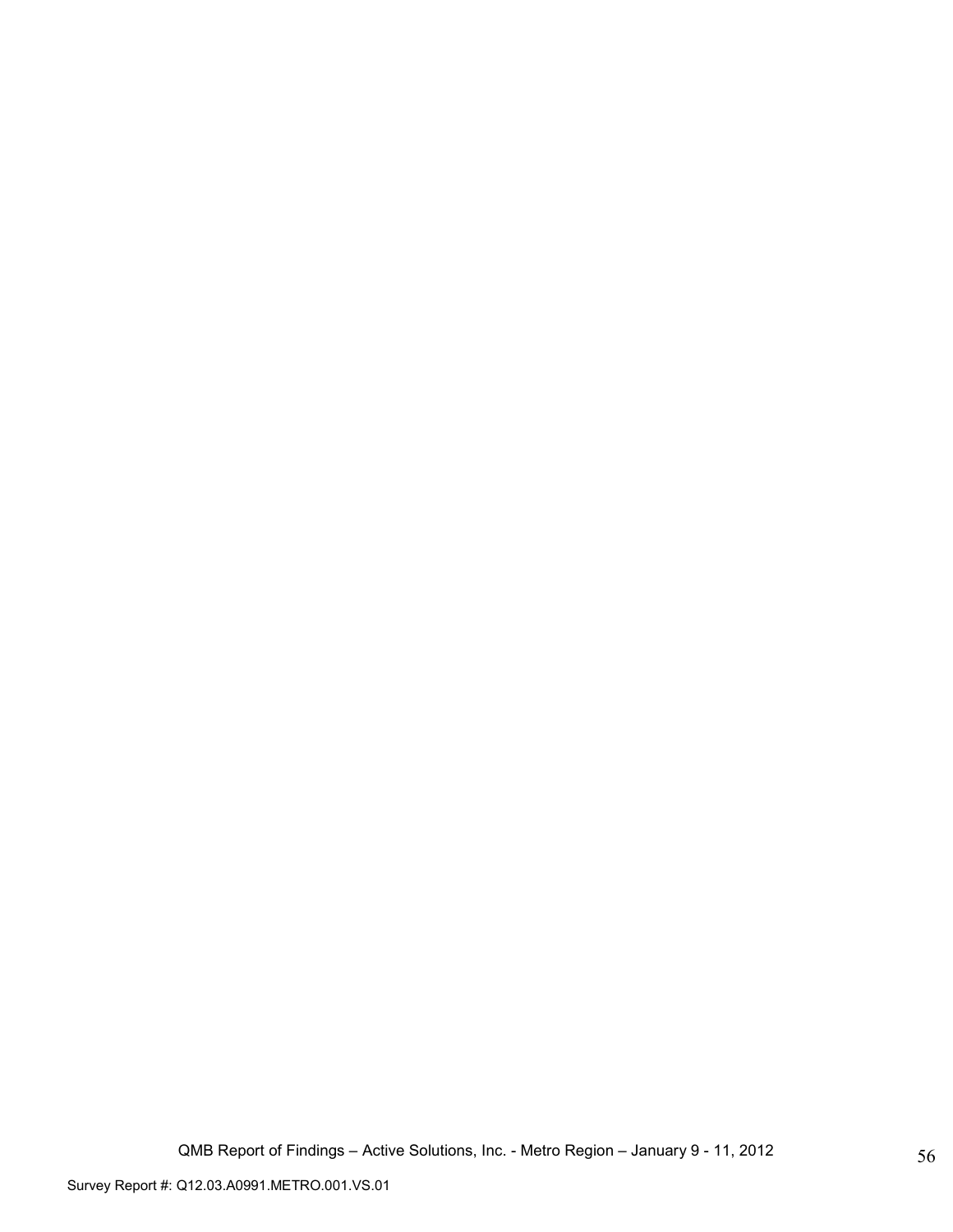**Agency: Active Solutions, Inc. - Metro Region** Program: Developmental Disabilities Waiver Service: Community Living (Family Living & Independent Living) & Community Inclusion (Adult Habilitation, Community Access & Supported Employment) Monitoring Type: Verification Survey **Routine Survey: July 25 - 28, 2011 January 9 - 11, 2012 Verification Survey:** 

| <b>Standard of Care</b>                                             | July 25 - 28, 2011 Deficiencies | <b>January 9-11, 2012</b><br>Verification Survey - New and Repeat<br><b>Deficiencies</b> |
|---------------------------------------------------------------------|---------------------------------|------------------------------------------------------------------------------------------|
| Tag # 1A05 General Requirements                                     | Scope and Severity Rating: D    | Completed                                                                                |
| Tag # 1A08 Agency Case File                                         | Scope and Severity Rating: A    | Completed                                                                                |
| Tag # 1A09 Medication Delivery (MAR) -<br><b>Routine Medication</b> | Scope and Severity Rating: E    | Completed                                                                                |
| Tag # 1A09.1 Medication Delivery - PRN<br><b>Medication</b>         | Scope and Severity Rating: D    | Completed                                                                                |
| Tag # 1A15.2 & 5109 - Healthcare<br>Documentation                   | Scope and Severity Rating: D    | Completed                                                                                |
| Tag #1A20 DSP Training Documents                                    | Scope and Severity Rating: D    | Completed                                                                                |
| Tag #1A22 Staff Competence                                          | Scope and Severity Rating: D    | Completed                                                                                |
| Tag #1A26 COR/EAR                                                   | Scope and Severity Rating: D    | Completed                                                                                |
| Tag # 1A28.1 Incident Mgt. System-Personnel<br>Training             | Scope and Severity Rating: D    | Completed                                                                                |
| Tag #1A32 & 6L14 ISP Implementation                                 | Scope and Severity Rating: D    | Completed                                                                                |
| <b>SE Reimbursement</b><br>Tag # 5125                               | Scope and Severity Rating: A    | Completed                                                                                |

QMB Report of Findings – Active Solutions, Inc. - Metro Region – January 9 - 11, 201 $\zeta_{7}$